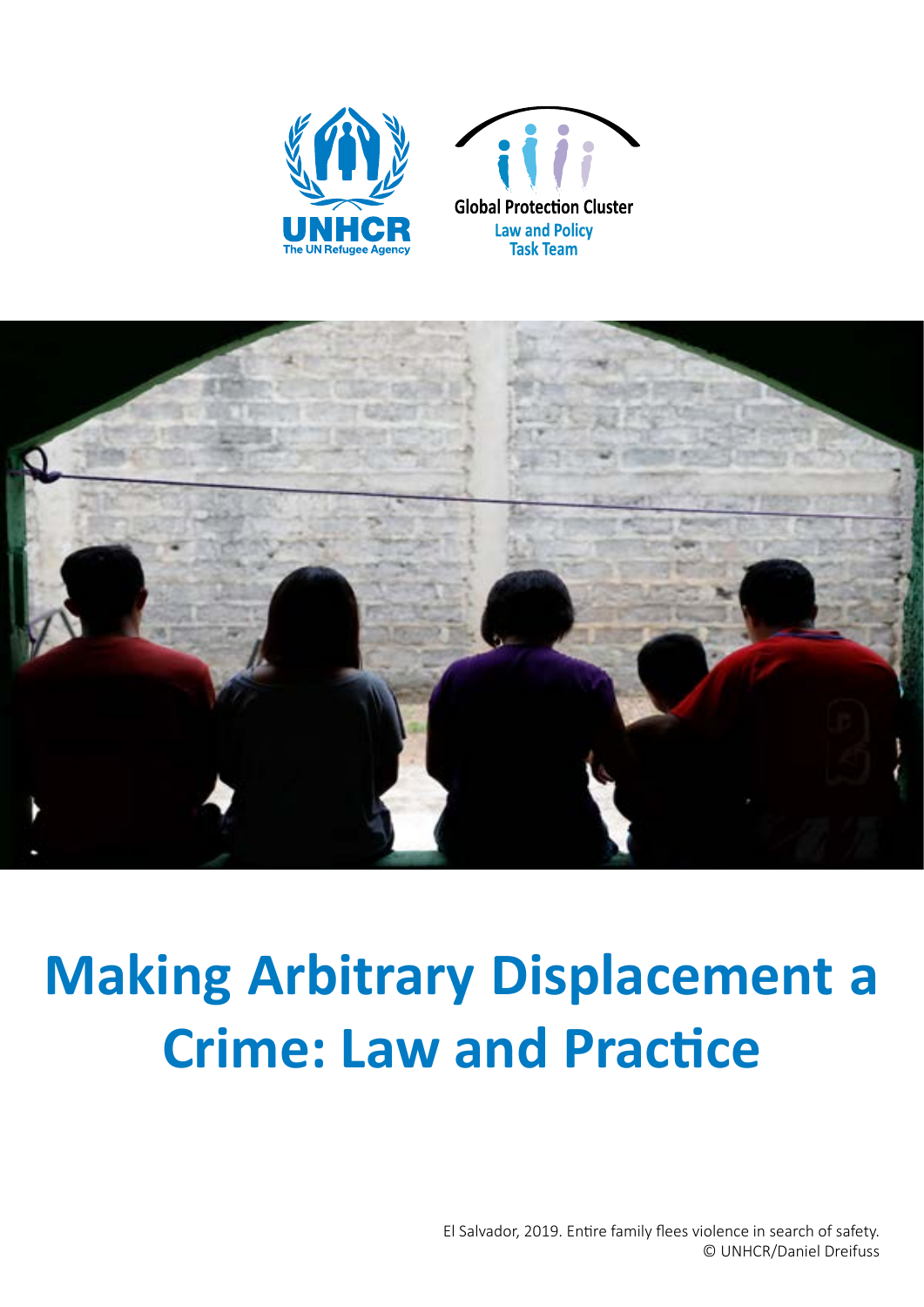The findings, interpretations and conclusions expressed in this work are those of the author and do not necessarily reflect the views of the Office of the United Nations High Commissioner for Refugees and the Global Protection Cluster.

This publication was made possible through the financial support provided by Germany. The views expressed in this report do not necessarily reflect the views of the donor.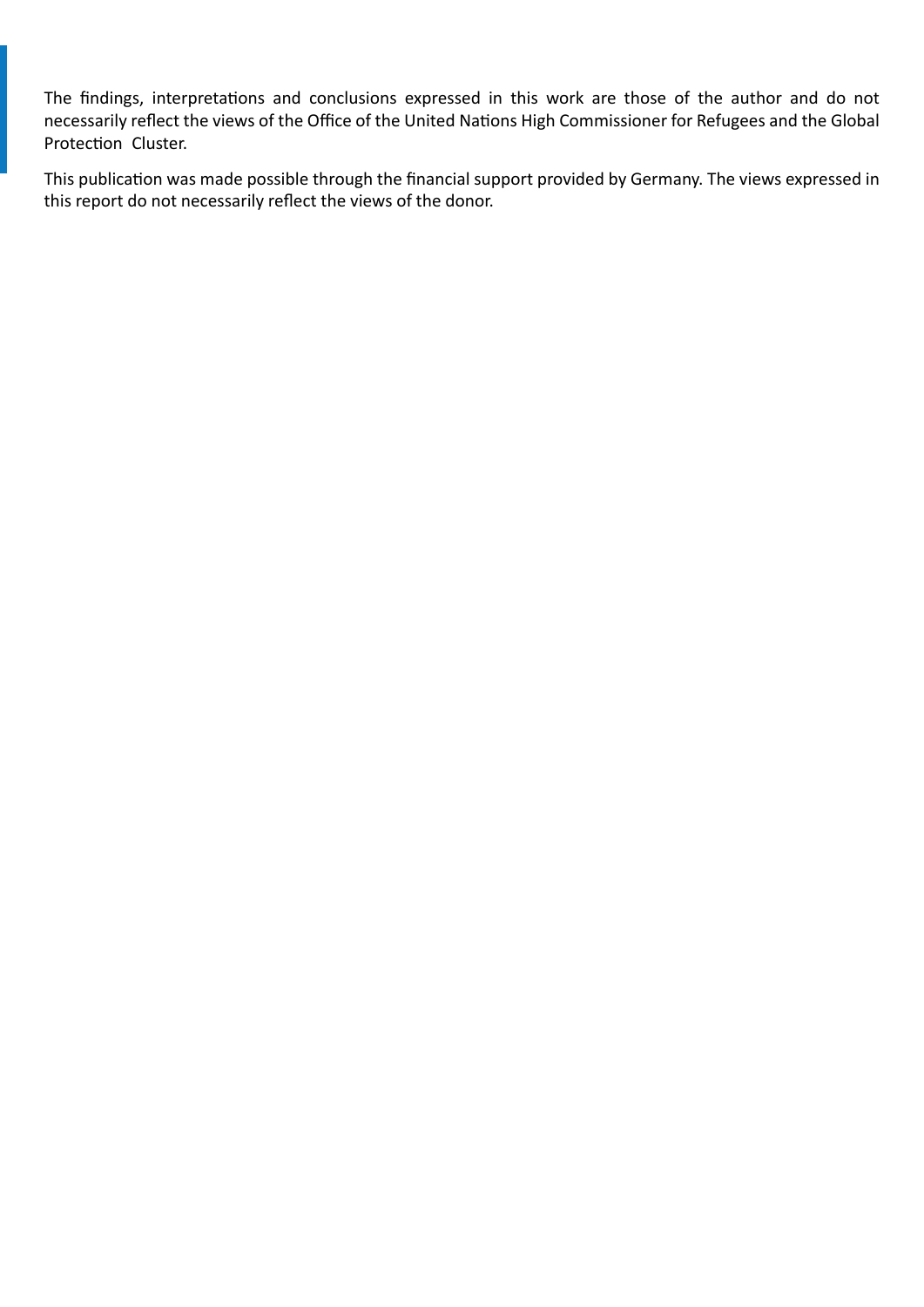## Contents

| <b>Forewords</b>                                                                                                           | 5         |
|----------------------------------------------------------------------------------------------------------------------------|-----------|
| <b>Acknowledgements</b>                                                                                                    | 7         |
| <b>List of acronyms</b>                                                                                                    | 8         |
| <b>Summary</b>                                                                                                             | 9         |
| Introduction: Why should States criminalize arbitrary displacement?                                                        | <b>10</b> |
|                                                                                                                            |           |
| Arbitrary displacement under international law<br>L.                                                                       | 13        |
| 1. The prohibition of arbitrary displacement                                                                               | 14        |
| 2. From prohibition to criminalization                                                                                     | 15        |
| Domestic legislation criminalizing arbitrary displacement<br>II.                                                           | 16        |
| 1. The qualification of the crime                                                                                          | 16        |
| • Acts of arbitrary displacement that constitute a criminal offence                                                        | 16        |
| • What penalties?                                                                                                          | 19        |
| 2. The form of the legal provisions to be enacted                                                                          | 19        |
| • New legal provisions?                                                                                                    | 19        |
| • Stand-alone legislation and/or incorporating offences into existing legislation?                                         | 19        |
| 3. Timing for adoption                                                                                                     | 20        |
| III. Domestic criminal justice in practice                                                                                 | 22        |
| 1. Ensuring a successful criminal investigation                                                                            | 22        |
| 2. Charging with the adequate criminal offence(s)                                                                          | 23        |
| 3. Guaranteeing a fair trial                                                                                               |           |
| IV. Complementary accountability mechanisms for arbitrary displacement                                                     | 27        |
| 1. The International Criminal Court                                                                                        | 27        |
| • The ICC's jurisdiction                                                                                                   | 27        |
| • Bringing cases to the ICC                                                                                                | 29        |
| 2. Other regional and domestic provisions to tackle impunity<br>• Beyond the State: universal jurisdiction                 | 30        |
| • Other related crimes and rights                                                                                          | 30<br>31  |
| <b>Conclusion</b>                                                                                                          | 33        |
| <b>References</b>                                                                                                          | 34        |
| Annex 1: Relevant international instruments on arbitrary displacement (non-exhaustive list)                                | 35        |
| Prohibition of arbitrary displacement (treaties and principles)<br>I.                                                      | 35        |
| 1. Binding instruments                                                                                                     | 35        |
| • Convention on the Prevention and Punishment of the Crime of Genocide (1948)                                              | 35        |
| • Convention (IV) relative to the Protection of Civilian Persons in Time of War. Geneva, 12 August 1949                    | 35        |
| • Protocol Additional to the Geneva Conventions of 12 August 1949, and relating to the Protection of Victims of Interna-   |           |
| tional Armed Conflicts (Additional Protocol I), 8 June 1977                                                                | 36        |
| • Protocol Additional to the Geneva Conventions of 12 August 1949, and relating to the Protection of Victims of Non-Inter- |           |
| national Armed Conflicts (Additional Protocol II), 8 June 1977                                                             | 36        |
| • Indigenous and Tribal Peoples Convention (ILO N°169), 1989<br>• Rome Statute of the International Criminal Court, 1998   | 36<br>37  |
| • ICRC's study on customary international humanitarian law (IHL), 2005                                                     | 38        |
| . Protocol on the Prevention and Assistance to Internally Displaced Persons, International Conference on the Great Lakes   |           |
| Region, 2006                                                                                                               | 39        |
| • African Union Convention for the Protection and Assistance of Internally Displaced Persons in Africa (Kampala Conven-    |           |
| tion), 2009                                                                                                                | 39        |
| 2. Non-binding instruments                                                                                                 | 40        |
| • Guiding Principles on Internal Displacement, 1998                                                                        | 40        |
| • Principles on housing and property restitution for refugees and displaced persons (Pinheiro Principles), 2005            | 41        |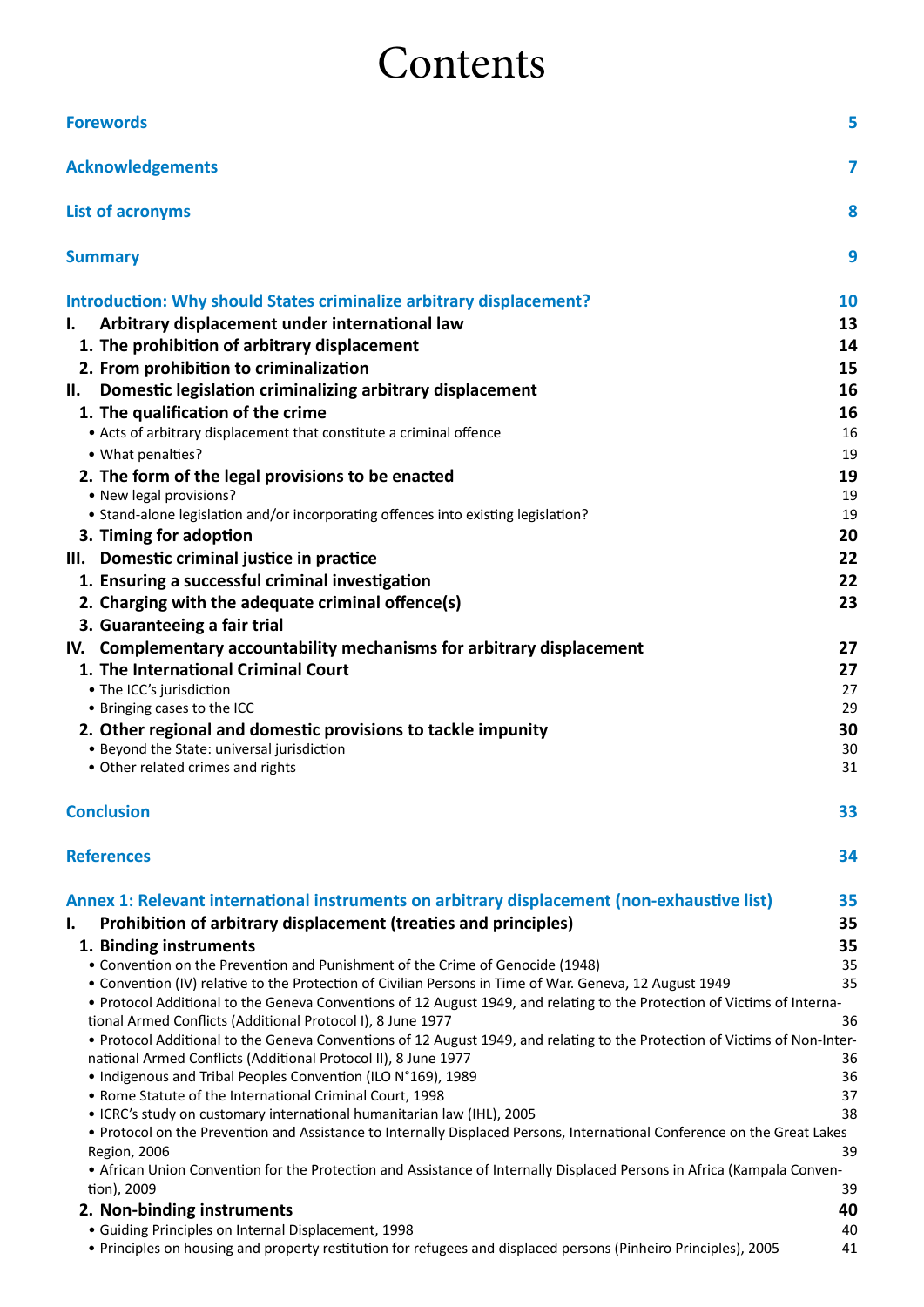| II. The rights to freedom of movement and residence (treaties and principles)                                                                                                                                                            | 41 |
|------------------------------------------------------------------------------------------------------------------------------------------------------------------------------------------------------------------------------------------|----|
| 1. Binding instruments                                                                                                                                                                                                                   | 41 |
| • Protocol N°4 to the Convention for the Protection of Human Rights and Fundamental Freedom (European Convention<br>on Human Rights, 1960) securing certain rights and freedoms other than those already in the Convention and the First |    |
| Protocol thereto, 1963                                                                                                                                                                                                                   | 41 |
| • Convention on the Elimination of All Forms of Racial Discrimination, 1965                                                                                                                                                              | 41 |
| • International Covenant on Civil and Political Rights, 1966                                                                                                                                                                             | 41 |
| • American Convention on Human Rights « Pact of San José, Costa Rica" (B-32), 1969                                                                                                                                                       | 42 |
| • African Charter on Human and Peoples' Rights (Banjul Charter), 1981                                                                                                                                                                    | 42 |
| • Commonwealth of Independent States Convention on Human Rights and Fundamental Freedoms (1995)                                                                                                                                          | 42 |
| • Arab Charter on Human Rights, 2004                                                                                                                                                                                                     | 42 |
| 2. Non-binding instrument                                                                                                                                                                                                                | 42 |
| • Universal Declaration of Human Rights, 1948                                                                                                                                                                                            | 42 |
| • ASEAN Human Rights Declaration                                                                                                                                                                                                         | 42 |
| • Council of Europe Parliamentary Assembly Resolution 2367 (2021)                                                                                                                                                                        | 42 |
| Annex 2: Examples of national legislation on criminal responsibility for arbitrary displacement                                                                                                                                          | 44 |
| • Colombia                                                                                                                                                                                                                               | 44 |
| • Democratic Republic of Congo                                                                                                                                                                                                           | 44 |
| • Honduras                                                                                                                                                                                                                               | 45 |
| $\bullet$ Kenya                                                                                                                                                                                                                          | 46 |
| · Mexico (Estado de Sinaloa, Estado de Guerrero)                                                                                                                                                                                         | 46 |
| • Niger                                                                                                                                                                                                                                  | 47 |
| • Philippines                                                                                                                                                                                                                            | 49 |
| • Uganda                                                                                                                                                                                                                                 | 50 |
|                                                                                                                                                                                                                                          |    |

**[Endnotes](#page-50-0) 51**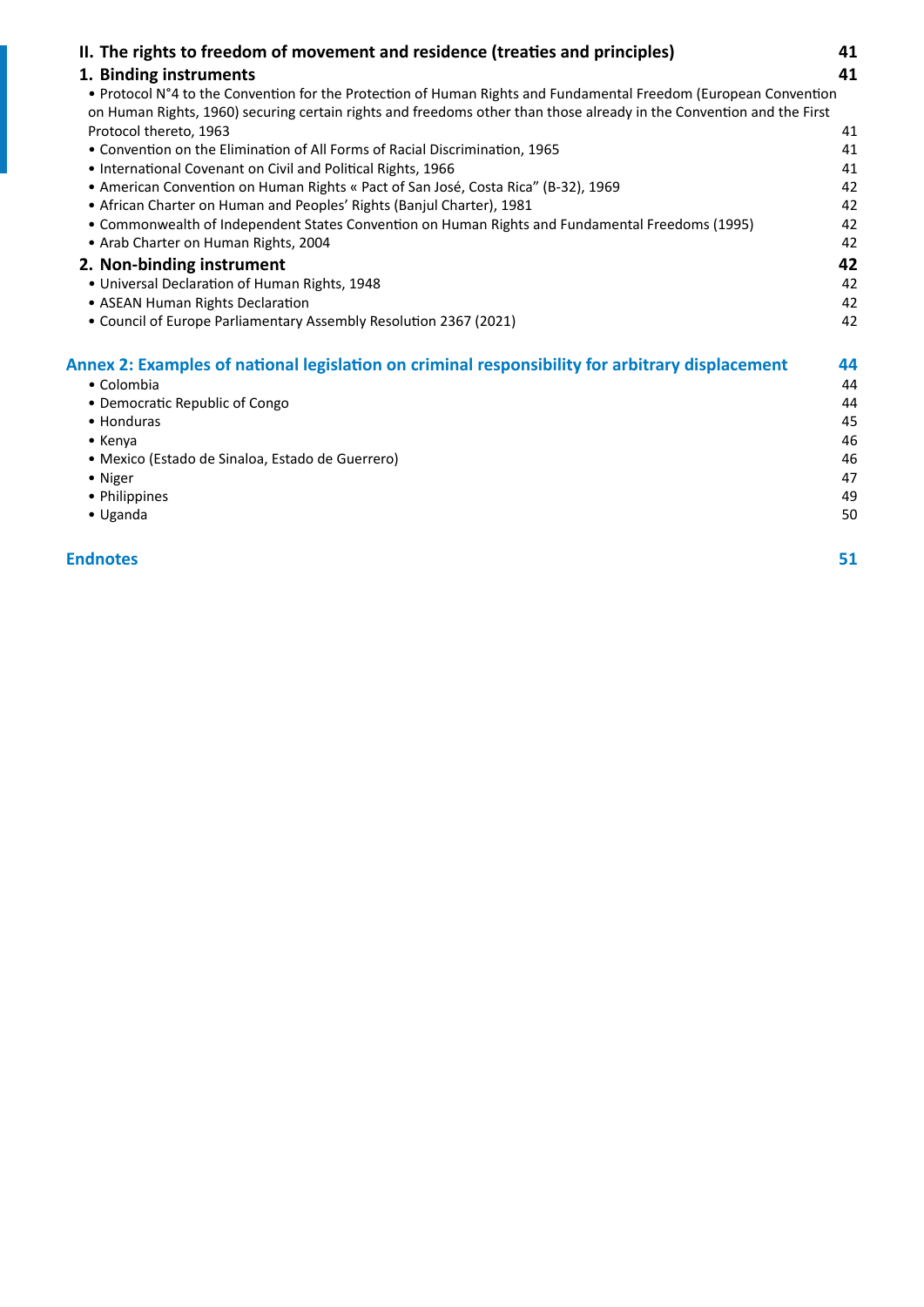## <span id="page-4-0"></span>**Forewords**

In a multitude of ways, arbitrary displacement affects the rights of people to freedom of movement and to live in their own communities. UNHCR's operational experience shows that arbitrary displacement is not just the inevitable consequence of other crimes, especially when it is used strategically to control territory and remove populations. Arbitrary displacement should be a crime to deter and punish those who violate fundamental international law prohibiting such acts. A healthy society cannot be sustained if some sectors of the population have been forcibly expelled from their place of residence. This is why it is important to end impunity for arbitrary displacement and to hold accountable those responsible.

UNHCR, in collaboration with the Global Protection Cluster, has developed this paper to support the efforts of States to prosecute arbitrary displacement. The paper explores law and practice and analyzes how some States are currently criminalizing acts of arbitrary displacement, some of which acts may breach existing international law. Additionally, this paper examines how States could criminalize other forms of arbitrary displacement in their national laws to both deter and end impunity. Critically, national laws criminalizing arbitrary displacement can promote access to justice and support durable solutions for those people who have been forcibly displaced.

As a leader of the Global Protection Cluster, UNHCR is stepping up our policy and programmatic work on arbitrary displacement as part of our broader support to States on all internal displacements. This paper provides guidance, practical examples, and concrete recommendations that we hope will be helpful to States and practitioners.

We are committed to supporting States to meet their international obligations to prevent and prohibit arbitrary displacement.

Gillian Triggs UNHCR Assistant High Commissioner for Protection

fillvan / 1990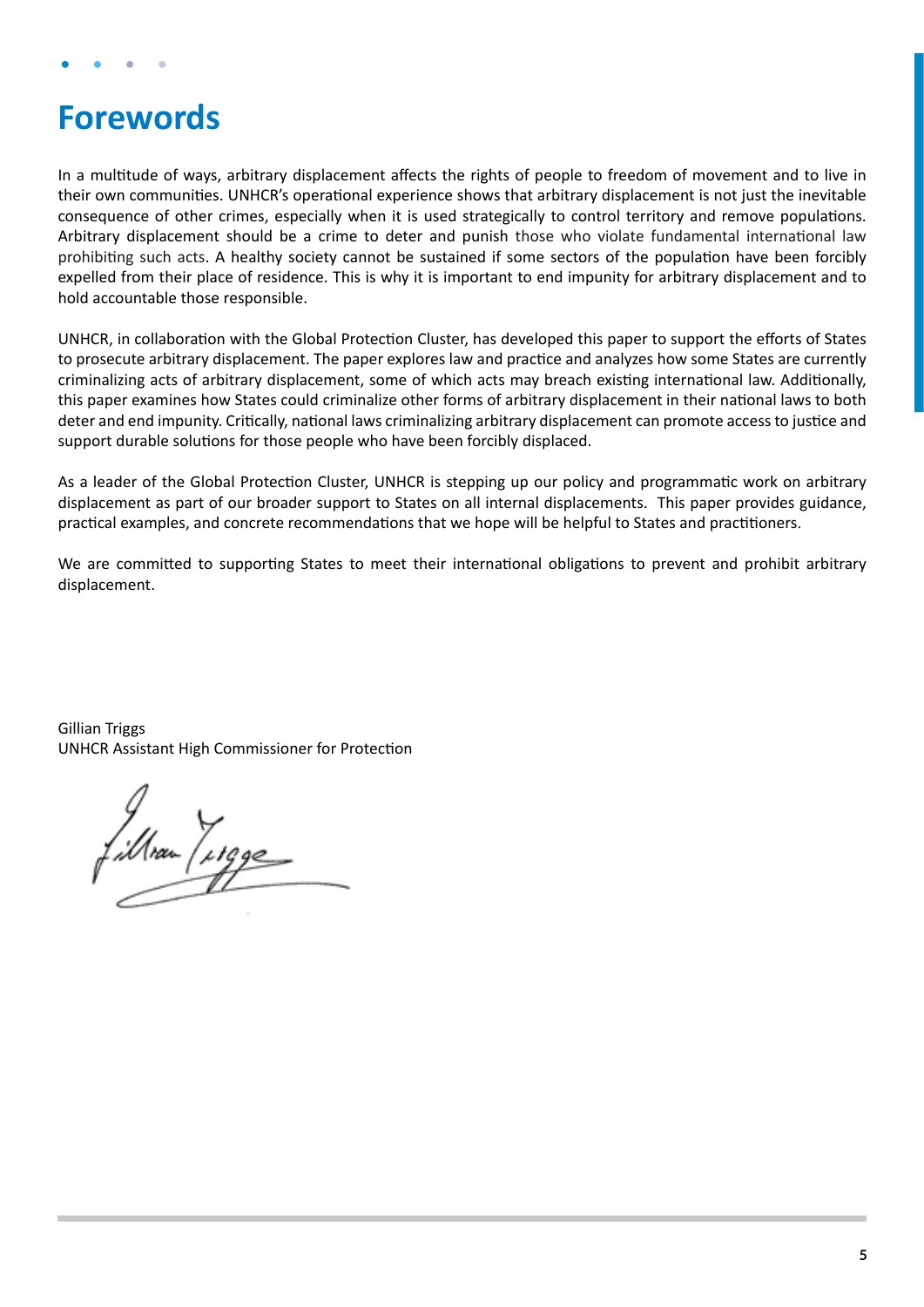As UN Special Rapporteur on the human rights of IDPs, I have had multiple occasions to discuss the international obligations of States with officials, including within ministries responsible for the interior, foreign affairs, humanitarian action, human rights and justice, as well as with subnational authorities such as mayors, traditional leaders and councils of locally elected officials. Developing and implementing legal provisions to support conditions that prevent arbitrary displacement and to criminalize behaviours leading to arbitrary displacement is of high interest to authorities across ministries and at all levels of government. This publication can help States' endeavours to achieve these objectives with guidance on legal and technical questions, and considerations for tailoring measures to States' specific justice systems and displacement situations.

The need for timely action is evidenced by the ever-rising number of internally displaced children, women and men, and other affected communities of victims of gender-based violence and other human rights abuses occurring in the context of armed conflict and violence. The UN Secretary-General's focus on prevention, his Call to Action for Human Rights, the report of his High-Level Panel on Internal Displacement, the 2030 Agenda for Sustainable Development, and the twin resolutions of the Security Council and General Assembly on peacebuilding reflect the critical need to address arbitrary displacement as a priority.

In my report to the UN General Assembly on the prevention of arbitrary displacement in situations of armed conflict and generalized violence, I provide an analysis of international legal standards on the prohibition of, and obligation to prevent, arbitrary displacement and their relevance to the response to internal displacement across the displacement cycle. Measures to prevent arbitrary displacement can be less costly and easier than responding to displacement once it has occurred. Well-designed and well-implemented laws, policies, programmes and durable solutions processes, grounded in human rights, can effectively prevent arbitrary displacement. Preventing arbitrary displacement is not, however, about preventing human mobility or hindering people from seeking safety, as displacement can be a protective measure, a protective choice. Preventive measures must focus on addressing the conditions that lead to displacement and on protecting people from being forced to leave their homes, in line with international standards.

I commend the UNHCR and the Global Protection Cluster (GPC) Task Team on Law and Policy for developing this paper*.* It is timely and important guidance for State officials as well as UNHCR staff, protection clusters and their partners. Grounded in the Guiding Principles on Internal Displacement and relevant international law norms, it helpfully expands on the notion of arbitrary displacement and outlines examples and approaches taken by States to prohibit and criminalize acts of arbitrary displacement. It highlights a range of practical considerations and legislative options for consideration by State authorities for the development of new and amended legal provisions to address arbitrary displacement. I encourage international partners to use this as a reference and a resource to raise awareness, including among IDPs and host communities, about the importance of making arbitrary displacement a crime, and to collaboratively engage the support of key national, regional and international stakeholders across the humanitarian, development and peacebuilding spheres of action.

Cecilia Jimenez-Damary

Special Rapporteur on the human rights of internally displaced persons

reform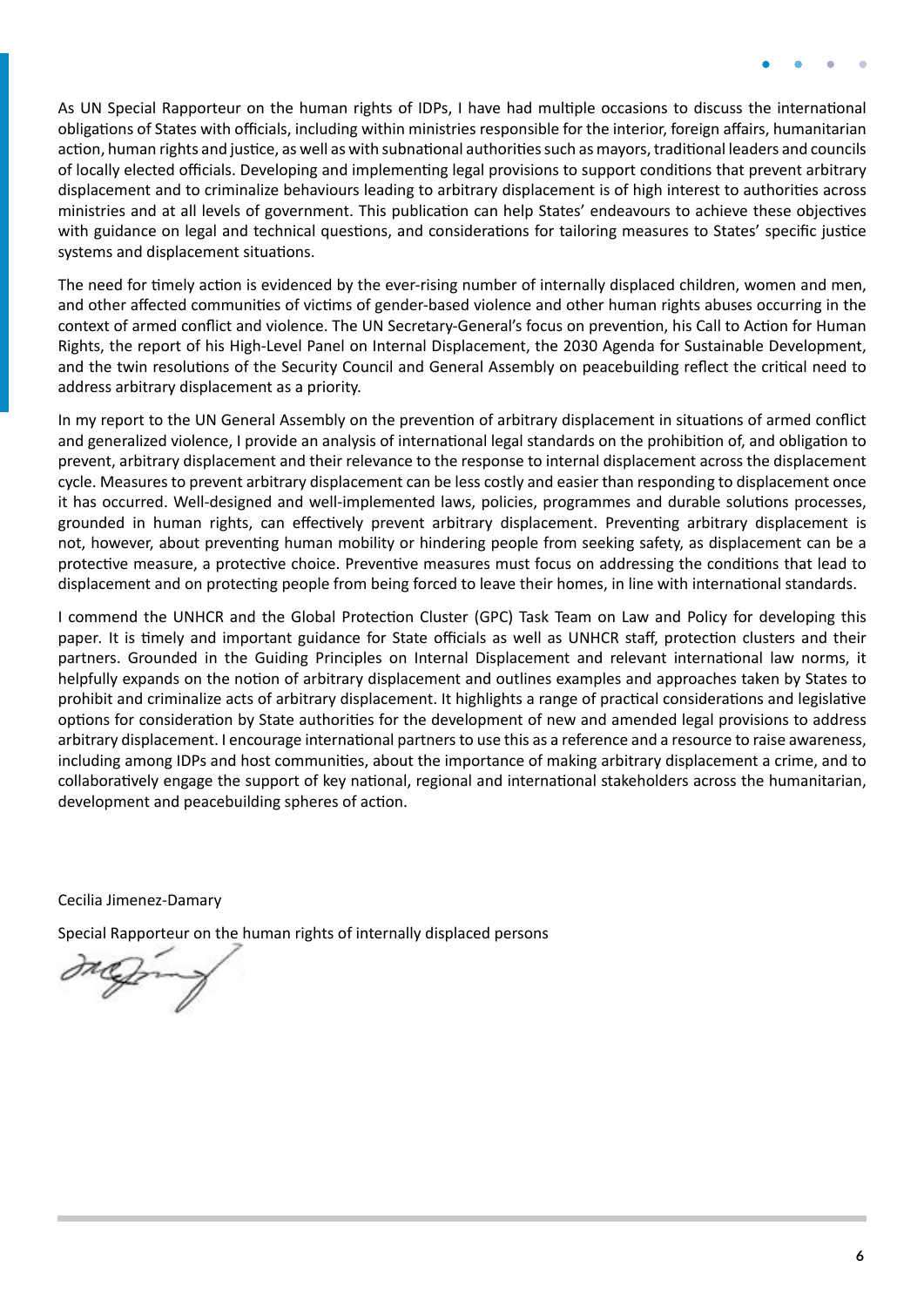## <span id="page-6-0"></span>**Acknowledgements**

This paper was researched and written by Ileana Nicolau on behalf of the United Nations High Commissioner for Refugees (UNHCR) and in collaboration with the Global Protection Cluster (GPC) Task Team on Law and Policy. Martina Caterina (Legal Officer, UNHCR and Chair of the GPC Task Team on Law and Policy) provided input and feedback during the development of the paper, and general support for its finalization.

We are grateful to the colleagues who reviewed the paper and provided invaluable feedback, particularly: Sibylle Kapferer (Senior Legal Coordinator) and Houda Chalchoul (Senior Legal Officer) from UNHCR Geneva; Andrés Celis (Representative), Johanna Marcella Bautista (Protection Associate), Sheila Serón Hernández (Community-based Protection Associate) and Isiss Sauceda (Protection Associate) from UNHCR Honduras; Natália Ferreira De Castro (Human Rights Officer) and Kim Mancini (Legal Adviser), from the Mandate of the Special Rapporteur on the human rights of internally displaced persons. We would also like to thank Prof. David James Cantor (Director of the Refugee Law Initiative – School of Advanced Study, University of London), Prof. Vincent Chetail (Director of the Global Migration Centre – Graduate Institute of International and Development Studies), Dr. Luke Moffett (School of Law, Queen's University Belfast), and Prof. Phil Orchard and Mareen Brosinsky (University of Wollongong) for their helpful insights and comments.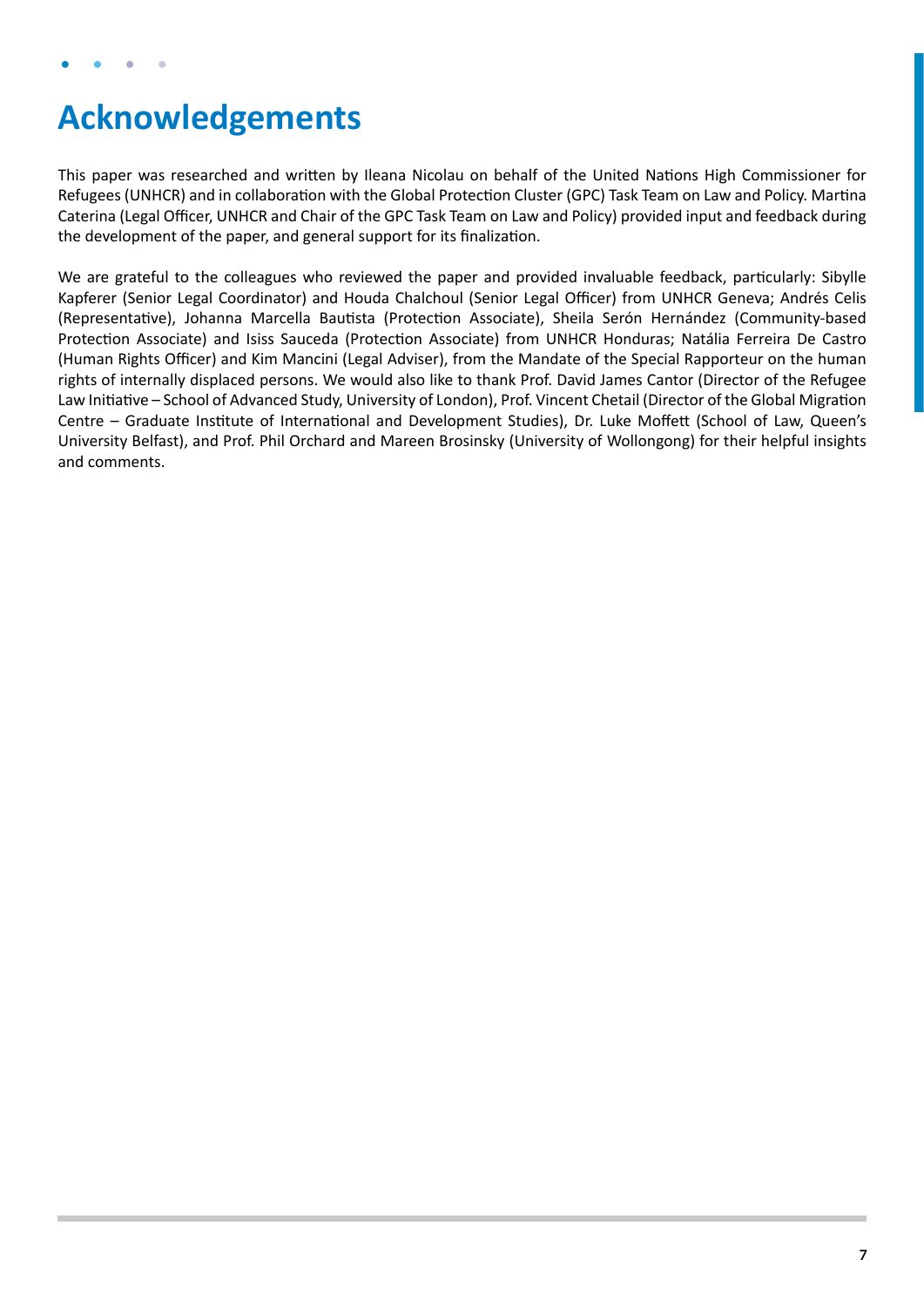## <span id="page-7-0"></span>**List of acronyms**

| <b>ASEAN</b>                                                             | Association of Southeast Asian Nations                              |  |  |
|--------------------------------------------------------------------------|---------------------------------------------------------------------|--|--|
| <b>CERD</b>                                                              | Convention on the Elimination of All Forms of Racial Discrimination |  |  |
| <b>ECCC</b>                                                              | Extraordinary Chambers in the Courts of Cambodia                    |  |  |
| <b>ECHR</b>                                                              | European Convention on Human Rights                                 |  |  |
| <b>GPC</b>                                                               | <b>Global Protection Cluster</b>                                    |  |  |
| <b>ICC</b>                                                               | International Criminal Court                                        |  |  |
| <b>ICL</b>                                                               | international criminal law                                          |  |  |
| <b>ICTR</b>                                                              | International Criminal Tribunal for Rwanda                          |  |  |
| <b>ICTY</b><br>International Criminal Tribunal for the former Yugoslavia |                                                                     |  |  |
| <b>IDP</b>                                                               | internally displaced person                                         |  |  |
| <b>IHRL</b>                                                              | international human rights law                                      |  |  |
| <b>IHL</b>                                                               | international humanitarian law                                      |  |  |
| <b>ILO</b>                                                               | International Labour Organization                                   |  |  |
| <b>IMT</b>                                                               | International Military Tribunal at Nuremberg                        |  |  |
| <b>IMTFE</b>                                                             | International Military Tribunal for the Far East                    |  |  |
| <b>UNHCR</b>                                                             | United Nations High Commissioner for Refugees                       |  |  |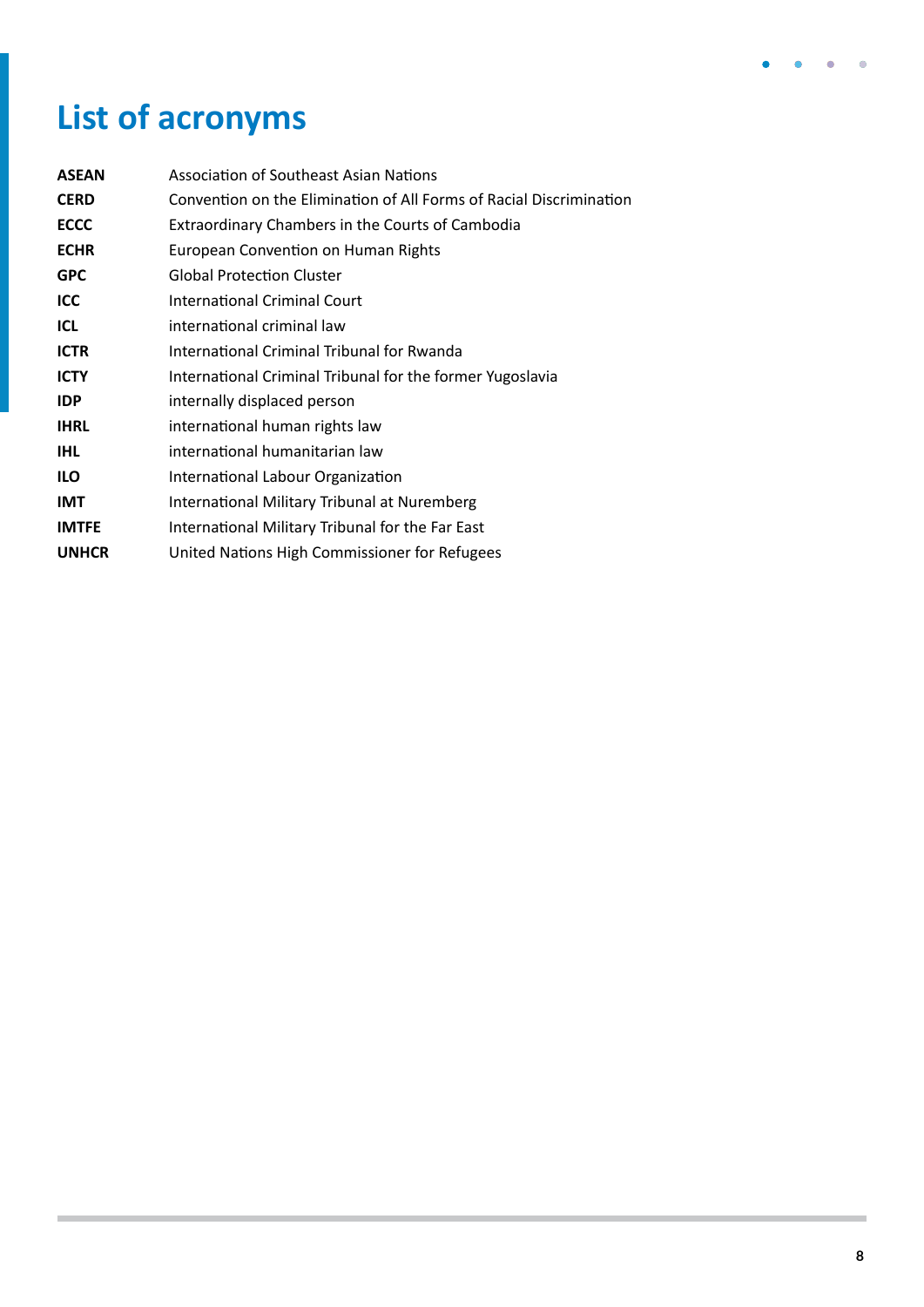## <span id="page-8-0"></span>**Summary**

This research aims to contribute to the effective prosecution of, and punishment for, arbitrary displacement. While arbitrary displacement is still often considered a less serious crime or a consequence of other crimes rather than a crime in itself, it is often used as a strategy to take control of a territory and remove populations from it for different purposes. As a result, it is particularly important to support efforts to end impunity for it and to hold those responsible accountable.

Developed for the United Nations High Commissioner for Refugees (UNHCR) and the Task Team on Law and Policy of the Global Protection Cluster (GPC), this paper provides guidance and concrete recommendations for States as well as for practitioners supporting States in discharging their responsibilities in this particular area.

More specifically, States need to criminalize arbitrary displacement in order to:

- (i) clearly reject it as illegal conduct, in line with international and regional obligations and standards;
- (ii) contribute to the prevention of arbitrary displacement; and
- (iii) support the achievement of durable solutions for internally displaced persons (IDPs).

Under international law, States have an obligation to prevent and prohibit arbitrary displacement. This obligation entails, among other things, the criminalization of some acts of arbitrary displacement that amount to international crimes. In line with their obligations under international treaties and standards (including the Geneva Conventions and their Additional Protocols, the Rome Statute of the International Criminal Court and customary international law), States have an obligation to define international crimes as criminal acts in domestic legislation. In addition, States can further fulfil their international obligations to prevent arbitrary displacement by establishing criminal offences for instances of arbitrary displacement that do not amount to international crimes, yet are prohibited under international law. In so doing, criminal law provisions may address a broader scope of behaviours, include parameters that are easier to satisfy than international crimes, and be tailored to the domestic displacement and legal contexts.

States can criminalize arbitrary displacement by inserting specific criminal offences into existing legislation or by developing stand-alone legislation, according to their national context and legal system. Once the legislation is adopted, it is important to support its dissemination and build the capacity of relevant actors to encourage the prosecution of acts of arbitrary displacement and ultimately, to foster the achievement of durable solutions for IDPs and the prevention of new arbitrary displacements. Indeed, the purpose of a judicial process in the context of arbitrary displacement is to ensure justice, repair damages, generate and promote social sanction for acts of arbitrary displacement, contribute to alleviating the suffering and eliminating the stigmatization that victims often endure, and last but not least, restore their dignity. The criminal process is not an end in itself, but it is essential for achieving these goals.

The paper concludes by presenting other mechanisms that exist at the international, regional and national level and contribute to hold perpetrators of arbitrary displacement accountable when the criminalization of arbitrary displacement itself is not sufficient.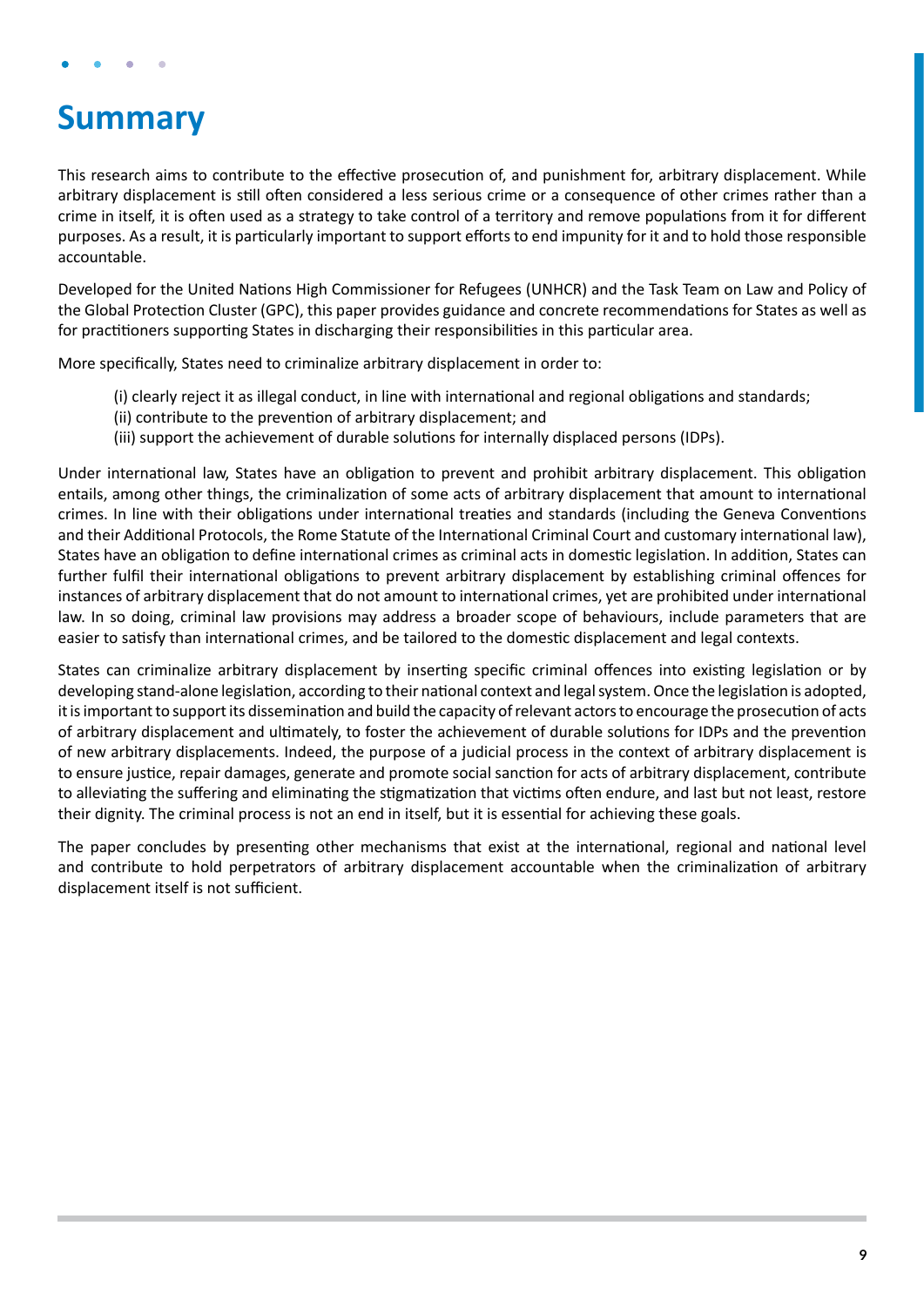## <span id="page-9-0"></span>**Introduction: Why should States criminalize arbitrary displacement?**

Every year, millions of people have to abandon their homes to protect themselves and their families, facing the impact of armed conflicts, human rights violations or disasters. Besides the experience of being forcibly displaced being extremely distressing, living in internal displacement is often associated with a high level of vulnerability for the people displaced.

**Arbitrary displacement constitutes a specific form of forced displacement**. 1 To be characterized as "arbitrary" in line with international standards, forced displacement needs to present some specific elements. As recalled in the recent report of the Special Rapporteur on the human rights of internally displaced persons (IDPs) on the prevention of arbitrary displacement in situations of armed conflict and generalized violence, **"arbitrariness" has to be understood**  as opposed to permissible, rather than strictly lawful displacement.<sup>2</sup> Accordingly, arbitrary displacement refers to situations as diverse as related to the attack of civilians or specific cases of forced eviction and land grabbing. Moreover, "arbitrary" characterizes acts that contain "elements of injustice, unpredictability and unreasonableness". As a result, these acts should not be in line with domestic or international law and its purposes should appear illegitimate.<sup>3</sup> Based on international standards, the Special Rapporteur has identified three criteria to determine whether displacement is arbitrary or permissible, which relate to: (1) the grounds for displacement; (2) the due process and related safeguards that must be respected during displacement; and (3) the duration of displacement.<sup>4</sup> While arbitrary displacement is not necessarily conditioned by the destination of the person displaced, the focus of this paper is on arbitrary displacement within internationally recognized State borders.

Drawing from international human rights law (IHRL) and international humanitarian law (IHL), the Guiding Principles on Internal Displacement (1998) restated and clarified international legal obligations applicable in situations of internal displacement by explicitly stating a general prohibition against arbitrary displacement, and provide a non-exhaustive list of situations in which displacement would be arbitrary.

#### **Principle 6:**

1. Every human being shall have the right to be protected against being arbitrarily displaced from his or her home or place of habitual residence.

2. The prohibition of arbitrary displacement includes displacement: (a) When it is based on policies of apartheid, "ethnic cleansing" or similar practices aimed at/or resulting in altering the ethnic, religious or racial composition of the affected population; (b) In situations of armed conflict, unless the security of the civilians involved or imperative military reasons so demand; (c) In cases of large-scale development projects, which are not justified by compelling and overriding public interests; (d) In cases of disasters, unless the safety and health of those affected requires their evacuation; and (e) When it is used as a collective punishment.

3. Displacement shall last no longer than required by the circumstances.

This paper focuses on the **criminalization of arbitrary displacement,** meaning the transformation of acts of arbitrary displacement into a criminal offence for which specific sanctions or punishment are provided under domestic legislation. As a result, an individual can be found liable for the criminal offences related to acts of arbitrary displacement if the prosecution proves that the person breached a law by forcibly displacing people without any legally grounded justification.

Since the main subjects of international law are States, they have the responsibility to comply with their own commitments at the international level by incorporating international provisions into domestic legislation and policy. This includes the responsibility to effectively prohibit and criminalize some forms of arbitrary displacement. States are also the main actors able to guarantee that individuals be held criminally responsible for arbitrary displacement and punished accordingly. How this is effected is usually up to the discretion of States themselves. This is particularly the case for criminal justice, as it was – and still is – often conceived as an exclusive prerogative of States due to its statecore nature. International crimes are an exception to this, since States have the obligation to translate, prosecute and punish these crimes in accordance with international law.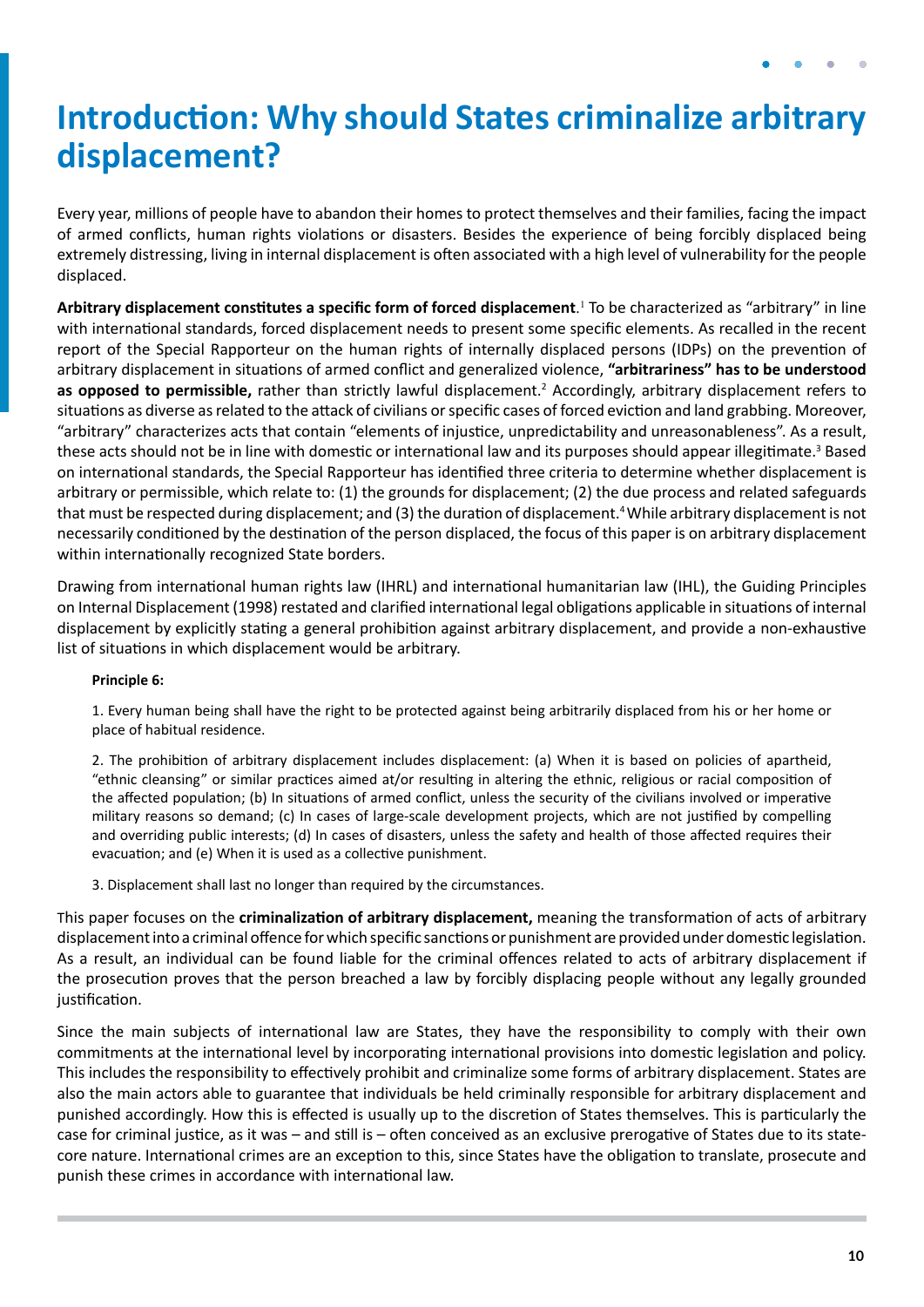**There is no such thing as an internationally recognized crime of arbitrary displacement. Yet,** as presented hereafter, **several acts of arbitrary displacement can amount to or constitute criminal offences under domestic and international law**. In fact, some acts of arbitrary displacement can amount to specific international crimes, as defined and criminalized under international law, be it under a treaty or customary international law. Other forms of arbitrary displacement can also constitute an ordinary crime under specific domestic legislation.

#### **States need to criminalize arbitrary displacement** in order to:

- (i) clearly reject it as illegal conduct, in line with international and regional obligations and standards;
- (ii) contribute to the prevention of arbitrary displacement; and
- (iii) support the achievement of durable solutions for IDPs.

States ought to criminalize arbitrary displacement because first, **by doing so, they would clearly show their rejection of this as illegal conduct**, countering the recurrent assumption that arbitrary displacement is merely the consequence of other acts such as murders or attacks against civilians. This would acknowledge that in many situations, arbitrary displacement is in itself a tactic used to take control of a territory and remove certain groups from it for different purposes, such as political cleansing of a territory and grabbing of natural resources.<sup>5</sup> In simple terms, a society cannot be built in the knowledge that some sectors of the population, through power or force, expel others from their place of residence. Arbitrary displacement, in its different forms, not only affects the exercise of freedom of movement and choice of residence, which are basic norms for life in society, but also the life project of individuals and the communities to which they belong. Acts of arbitrary displacement demand a reproach from society, and this reproach is materialized in the punishment defined in the penalty once a crime of arbitrary displacement is established. This is particularly important, for example, in societies that have accepted and internalized both violence and displacement caused by violence as "normal".

In addition, based on the *pacta sunt servanda* principle*,* the application of international law depends on States' compliance with their international commitments. States must respect and ensure respect for their obligations under international law. Since arbitrary displacement is prohibited and some of its forms are even criminalized under international law, **States have an obligation to prevent and avoid conditions that might lead to the arbitrary displacement of people, which includes the translation of international obligations into domestic criminal law**. It is also in their interest, as part of the community of States, to enact and comply domestically with the principles they commit to internationally.

**The criminalization of arbitrary displacement may also support other legal measures or policy actions and provide internal coherence**, which is particularly important in situations of mass displacement and/or (post-)conflict contexts.<sup>6</sup> In many contexts, effectively addressing internal displacement in a country requires the establishment of comprehensive normative frameworks on internal displacement, clear identification of roles and responsibilities of all the stakeholders involved in preventing and responding to displacement, establishment of appropriate coordination mechanisms and allocation of adequate resources, among other things. The criminalization of arbitrary displacement is one important element of that picture. The development, adoption and implementation of an adequate legal and policy framework on internal displacement requires collective awareness, institutional knowledge and clarity about its objectives, which highlights the importance of developing a participatory process, including around the need to criminalize arbitrary displacement.

Second, by criminalizing arbitrary displacement, States may help prevent it. **The criminalization of arbitrary displacement may have a deterrent effect and help achieve its non-repetition**. This, too, is in the interest of States, as preventing arbitrary displacement may be less complex and resource-intensive than responding to internal displacement once it has occurred. In addition, **the criminalization of arbitrary displacement and the criminal policy that results from such action can also be seen as a structural prevention tool**. This is because often, arbitrary displacement is not an isolated act committed by one person alone (a single event), but rather it is based on behaviours that are repeated over time and have an impact on a group of people. In contexts where there may be a link between arbitrary displacement and existing criminal structures, the criminalization of that conduct and the ensuing criminal policy would be an important mechanism towards dismantling groups that cause arbitrary displacement.

Third, the criminalization of arbitrary displacement gives States the possibility to hold individuals accountable, thereby helping to ensure that arbitrary displacement does not go unpunished. In this way, criminalizing arbitrary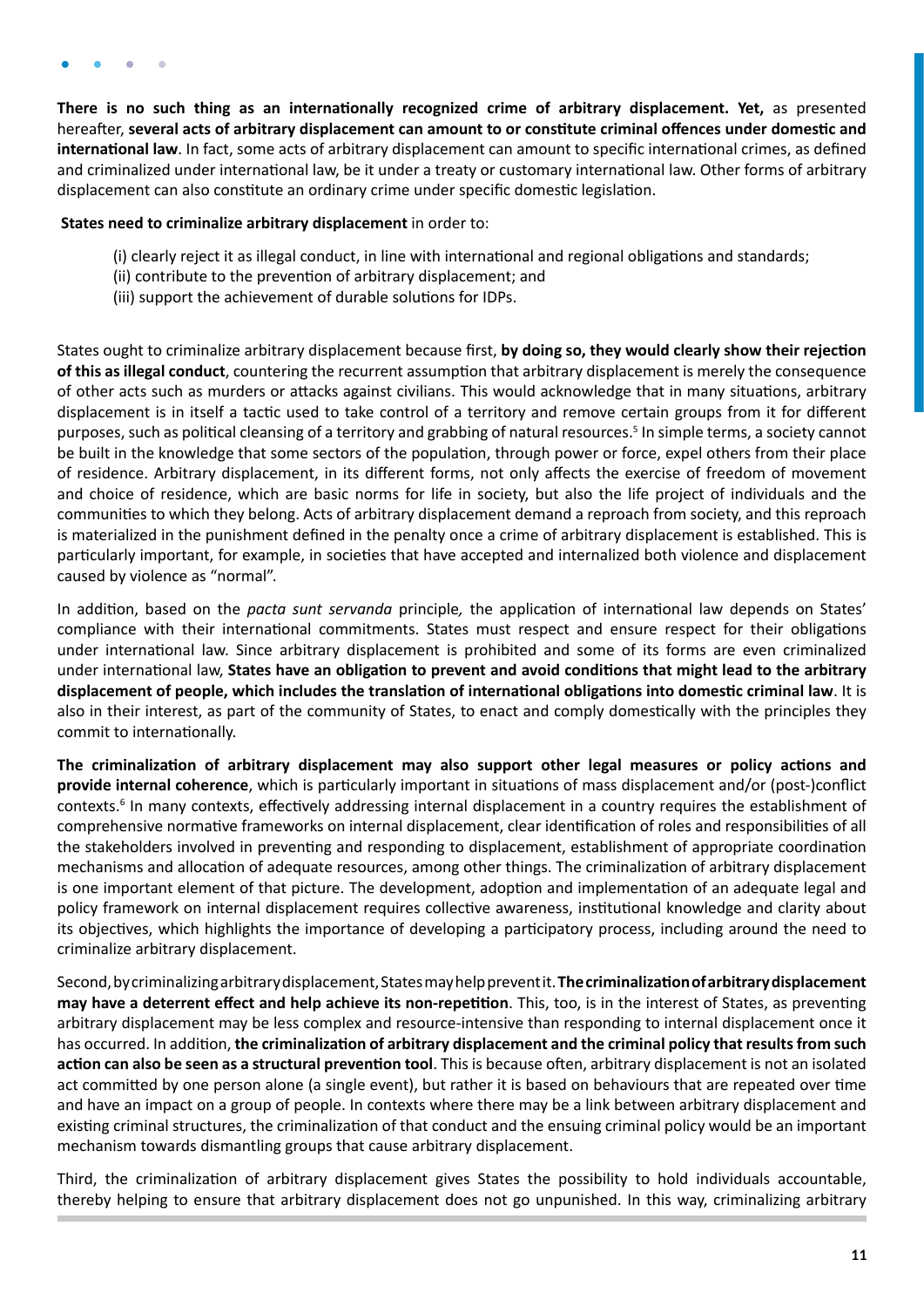displacement contributes to fighting impunity for acts (or omissions) that affect society overall, given the economic, social and cultural impact of arbitrary displacement. Most importantly, this may allow **IDPs to access effective remedy and reparation for the violations they have suffered, which may have a major impact on their chances of achieving durable solutions, while at the same time contributing to reconciliation processes.** All victims of gross violations of IHRL and serious violations of IHL have a right to an effective remedy and reparation, and IDPs are no different.<sup>7</sup> Access to effective remedies for displacement-related violations, including access to justice, reparations and information about the causes of violations, as well as access to effective mechanisms that restore their housing, land and property or provide compensation, are essential components of durable solutions for IDPs. Acknowledging both the victims of arbitrary displacement and the capacity of judiciary institutions to sanction those who are acting against society's interest may also foster trust and reconciliation in society, and promote the rule of law in general.<sup>8</sup> Indeed, the purpose of a judicial process in the context of arbitrary displacement is to ensure justice, repair damages, generate and promote social sanction for acts of arbitrary displacement, help alleviate the suffering and eliminate the stigmatization that victims often endure, and, last but not least, restore their dignity. The criminal process is not an end in itself, but it is essential for achieving these goals.

In this way, the criminalization and punishment of arbitrary displacement respond to both States' legal obligations and their interests. In the last decades, a growing number of countries have enacted domestic criminal legislation on arbitrary displacement. This paper analyses some of these experiences, focusing on **how States can actively contribute to the effective prosecution and punishment of individuals responsible for arbitrary displacement**.

This paper does not purport to be a comprehensive review of all existing national legal provisions on arbitrary displacement worldwide, but it aims to present different ways to criminalize arbitrary displacement, including their respective challenges and opportunities, keeping policymakers and lawmakers as well as legal practitioners in mind. The analysis presented here is based on a desk review of primary sources such as institutional reports and legal databases, as well as academic literature on the issue.

The paper is divided into four parts. The first part presents States' obligations regarding arbitrary displacement in international law. The second and third parts introduce different elements to consider in the process of legislating and implementing the criminal provisions on arbitrary displacement, based on existing cases. Since national legislation on arbitrary displacement may not always be sufficient, the fourth part presents complementary mechanisms to guarantee the effective prosecution and punishment of arbitrary displacement.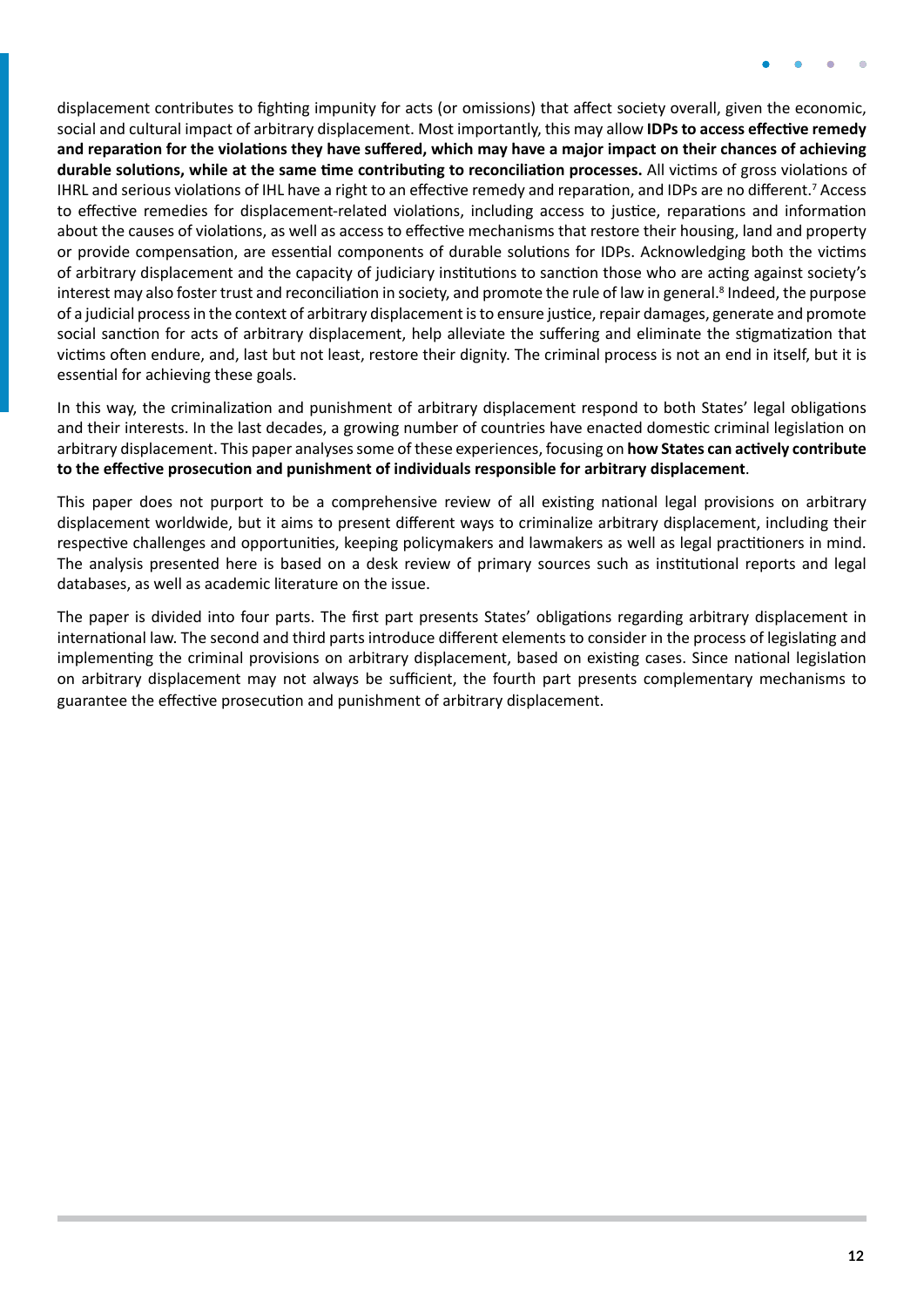### <span id="page-12-0"></span>**I. Arbitrary displacement under international law**

There are currently several international instruments that address arbitrary displacement and place obligations on States to prevent and even criminalize arbitrary displacement. These instruments can be organized according to their legal field such as international human rights or, in situations of armed conflict, humanitarian law, as well as international criminal law. The international instruments can be categorized according to their geographical scope of application,<sup>9</sup> or classified depending on whether they are legally binding or not for a given State. All these criteria ultimately delineate the conditions of applicability of the instruments. Moreover, all these instruments introduce obligations related to protection against forced displacement<sup>10</sup> and the prohibition or even the criminalization of certain acts of arbitrary displacement. This paper focuses on the main treaties and recognized international obligations and standards that address arbitrary displacement, as presented in Table 1.<sup>11</sup>

|                          |                      | <b>Geographic scope of application</b>                                                                                                                                                                                                                                                                                                                                                                                                                                                                                                                   |                                                                                                                                                                                                                                                                                                                                                                                                                                                                                                                                                                                                               |  |
|--------------------------|----------------------|----------------------------------------------------------------------------------------------------------------------------------------------------------------------------------------------------------------------------------------------------------------------------------------------------------------------------------------------------------------------------------------------------------------------------------------------------------------------------------------------------------------------------------------------------------|---------------------------------------------------------------------------------------------------------------------------------------------------------------------------------------------------------------------------------------------------------------------------------------------------------------------------------------------------------------------------------------------------------------------------------------------------------------------------------------------------------------------------------------------------------------------------------------------------------------|--|
|                          |                      | <b>International</b>                                                                                                                                                                                                                                                                                                                                                                                                                                                                                                                                     | Regional                                                                                                                                                                                                                                                                                                                                                                                                                                                                                                                                                                                                      |  |
| <b>Legal obligations</b> | <b>Binding</b>       | and Tribal<br>Indigenous<br>Peoples<br>Convention, International Labour<br>Organization (ILO) No. 169 (IHRL)<br>Geneva Convention IV; Additional<br>Protocols I and II; customary<br>humanitarian<br>international<br>law<br>$(IHL)^*$<br>Rome Statute of the International<br>Criminal Court (ICL)*<br>Convention on the Prevention<br>and Punishment of the Crime of<br>Genocide (Genocide Convention)<br>$(IHRL)*$<br>International Covenant on Civil and<br>Political Rights; Committee on the<br>Elimination of Racial Discrimination<br>$(HRL)$ ** | African Union Convention for<br>the Protection and Assistance<br>of Internally Displaced Persons<br>in Africa (Kampala Convention)<br>(IDP)<br>Protocol<br>on the<br>Protection<br>and Assistance to Internally<br>Displaced Persons, International<br>Conference on the Great Lakes<br>Region (IDP)<br>American<br>Convention<br><sub>on</sub><br>Human Rights; Arab Charter on<br>Human Rights; African Charter<br>on Human and Peoples' Rights;<br>Convention on Human Rights and<br>Fundamental Freedoms of the<br>Commonwealth of Independent<br>States; European Convention on<br>Human Rights (IHRL)** |  |
|                          | Non-<br>binding $13$ | Guiding<br>Principles<br>Internal<br>on<br>Displacement (IDP)<br>Principles on Housing and Property<br>Restitution<br>for<br>Refugees<br>and<br>Displaced Persons (the Pinheiro<br>Principles) (IDP)<br>Universal Declaration of Human<br>Rights (IHRL)**                                                                                                                                                                                                                                                                                                | Association of Southeast Asian<br>Nations (ASEAN) Human Rights<br>Declaration (IHRL)**<br>Council of Europe Parliamentary<br><b>Assembly Resolution 2367</b>                                                                                                                                                                                                                                                                                                                                                                                                                                                  |  |

| Table 1. Main treaties and international obligations and standards that address arbitrary displacement <sup>12</sup> |  |  |
|----------------------------------------------------------------------------------------------------------------------|--|--|
|                                                                                                                      |  |  |

*Note*: \* instruments that provide for the criminalization of arbitrary displacement

\*\* instruments that provide for the rights to freedom of movement and residence

While the content of the obligations varies, relevant provisions in the international instruments listed in Table 1 are based on the assumption that forced displacement is unfortunate, but can be unavoidable and even sometimes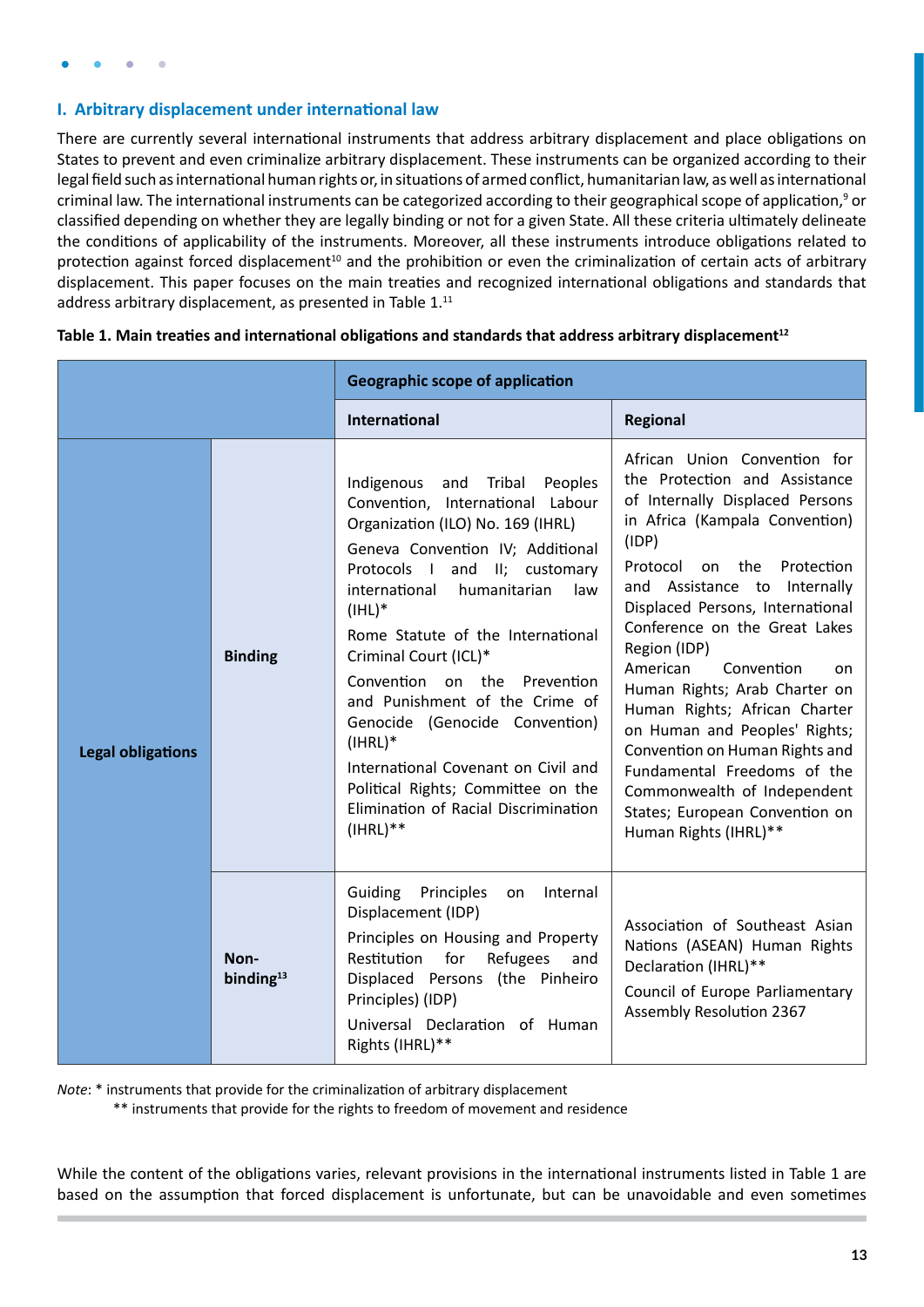<span id="page-13-0"></span>permissible or required under very specific conditions. Therefore, the prohibition of arbitrary displacement concerns specific forms of forced displacement that are not legally justified and constitute a breach of international law.<sup>14</sup> In turn, the prohibition of arbitrary displacement contains specific exceptions in particular circumstances. Ultimately, the consequences for breaching the prohibition of arbitrary displacement as well as States' obligation in terms of penal repression vary from one instrument to another.

#### **1. The prohibition of arbitrary displacement**

As already mentioned, arbitrary displacement is prohibited under international law. This prohibition concerns certain circumstances,<sup>15</sup> particular people,<sup>16</sup> displacement by specific actors,<sup>17</sup> or the particular conditions of the displacement.<sup>18</sup>

Under **IHRL,** the prohibition of arbitrary displacement is implicitly made in the provisions about the rights to the freedom of movement and residence,<sup>19</sup> the right to freedom from arbitrary interference with one's own home,<sup>20</sup> and the right to adequate housing.<sup>21</sup> When ratifying international human rights treaties, States commit to putting in place domestic measures and legislation that are compatible with their international obligations and duties. If they fail to do so, there are human rights mechanisms at the international and regional level to ensure that human rights standards are respected and enforced.<sup>22</sup> The Indigenous and Tribal Peoples Convention is exceptional in that it expressly prohibits arbitrary displacement (art. 16). Yet, the prohibition refers specifically to the "peoples concerned" defined in article 1. Ratifying States are obliged to implement the Convention in law and practice and to guarantee that indigenous peoples are consulted and can participate in the process (art. 2(1) and 33 (1, 2)).

In situations of armed conflict, while under **IHL** many of the acts that commonly force people to flee are the subject of prohibitions (such as attacks against civilians, acts or threats of violence with the primary purpose of spreading terror among the civilian population, or starvation of the civilian population as a method of warfare), the prohibition of "forced displacement"<sup>23</sup> is applicable only to a relatively limited number of circumstances.<sup>24</sup> Only certain forms of forced displacement fall under the IHL prohibition, in recognition that forced displacement is an unfortunate yet at times inevitable consequence of armed conflicts. In particular, parties to an international armed conflict may not deport or forcibly transfer the civilian population of an occupied territory except when an "evacuation" is required for the security of the civilians involved or imperative military reasons (Geneva Convention IV, art. 49; International Committee of the Red Cross [ICRC] study on customary international humanitarian law, Rule 129 A).25 In non-international armed conflicts, parties may not order the displacement of the civilian population for conflict-related reasons unless the security of the civilians involved or imperative military reasons so demand (Additional Protocol II, art. 17; ICRC study on customary international humanitarian law, Rule 129 B). Furthermore, in the event of displacement in situations of armed conflict, all possible measures must be taken so that the civilians concerned are received under satisfactory conditions of shelter, hygiene, health, safety and nutrition and that members of the same family are not separated (Geneva Convention IV, art. 49; Additional Protocol II, art. 17; ICRC study on customary international humanitarian law, Rule 131). Finally, displaced persons have a right to safe voluntary return to their homes and places of habitual residence as soon as the reasons for their displacement cease to exist (Geneva Convention IV, art. 49; ICRC study on customary international humanitarian law, Rule 132).26

Drawing both from IHRL and IHL, the **Guiding Principles on Internal Displacement** explicitly and coherently articulate a right not to be arbitrarily displaced, and spell out the exceptional circumstances under which displacement may be permissible.<sup>27</sup> Principle 6 states that "Every human being shall have the right to be protected against being arbitrarily displaced from his or her home or place of habitual residence" (Principle 6(1)). The second paragraph gives a nonexhaustive list of situations in which displacement is arbitrary. The same paragraph also includes a few exceptions to prohibition in situations of armed conflict, when "the security of the civilians involved or imperative military reasons so demand" and in situations of disasters, if "the safety and health of those affected requires their evacuation" (Principle 6(2)). These exceptions are conditioned by other factors, such as the fact that the "displacement shall last no longer than required by the circumstances" (Principle 6(3)).

Adapted to the African context, the **African Union Convention for the Protection and Assistance of Internally Displaced Persons in Africa (Kampala Convention)** goes even further by including other prohibited categories of arbitrary displacement such as "harmful practices" (art. 4(4)). The Kampala Convention is the first regional legally binding instrument on internal displacement. As such, the ratifying countries are obliged "to respect and ensure respect for the present Convention. In particular, States Parties shall: "…Ensure individual responsibility for acts of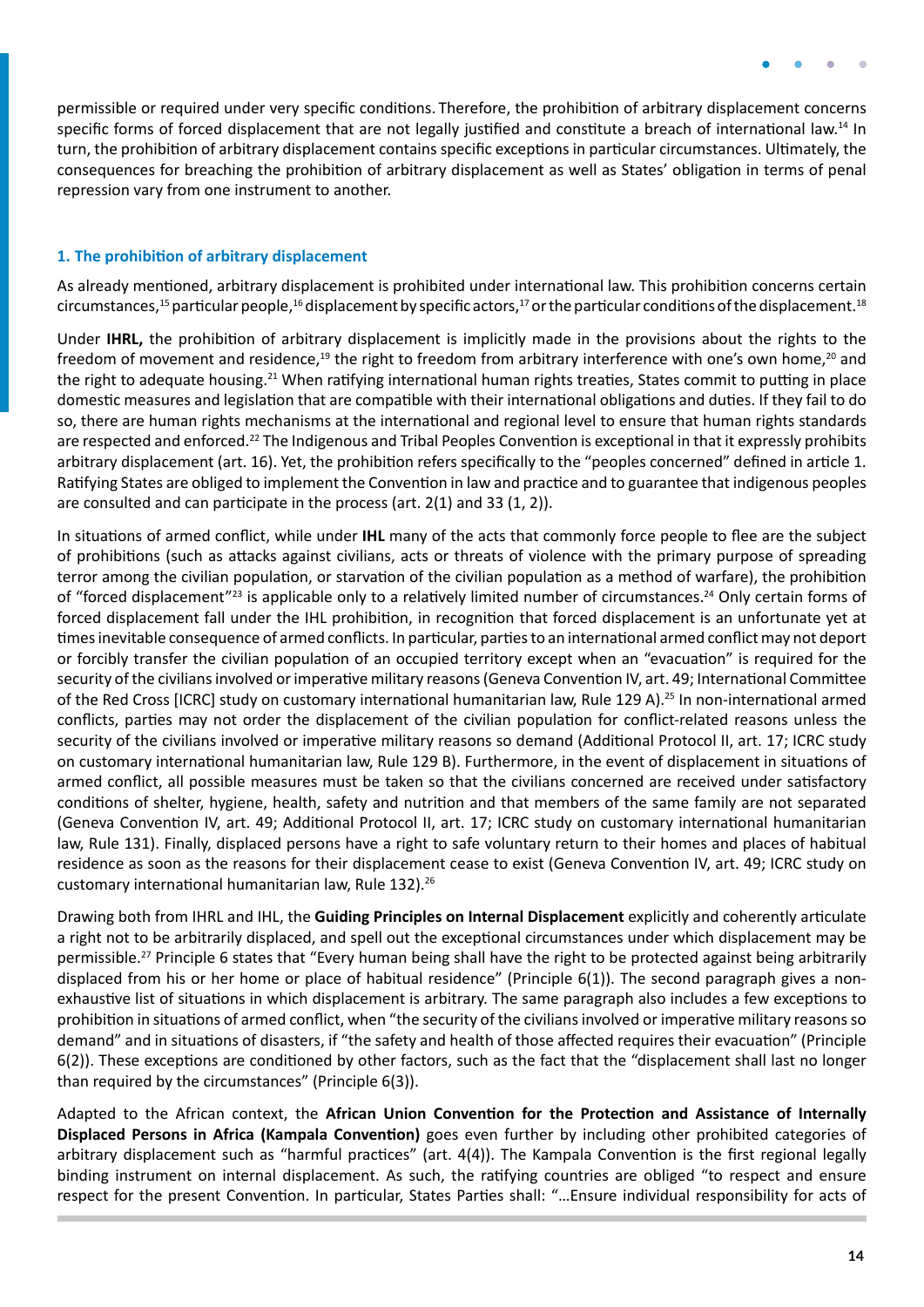<span id="page-14-0"></span>arbitrary displacement, in accordance with applicable domestic and international criminal law" (art.  $3(1)(g)$ ) and "... Incorporate their obligations under this Convention into domestic law by enacting or amending relevant legislation on the protection of, and assistance to, internally displaced persons in conformity with their obligations under international law" (art. 3 (2)(a)). Moreover, in line with IHL (see next section), the Kampala Convention also states that "States Parties shall declare as offences punishable by law acts of arbitrary displacement that amount to genocide, war crimes or crimes against humanity" (art.  $4(6)$ ).<sup>28</sup>

#### **2. From prohibition to criminalization**

While not all prohibited forms of arbitrary displacement can be qualified as international crimes, some acts – those that are clearly defined and criminalized under international law as war crimes, crimes against humanity or genocide – can. This is because it is recognized that these violations are so severe and important that it is in the interest of the entire community of States to guarantee that these crimes do not go unpunished. This distinction is important, as it also has an impact on the obligations and duties of individual States under international law.

**Under IHL**, in situations of armed conflict, deportation and transfers can amount to war crimes (Geneva Convention IV, art. 147; Additional Protocol I, art. 85 (4)(a); ICRC study on customary international humanitarian law, Rule 156). Moreover, States must investigate serious violations of IHL, and if appropriate, prosecute the suspects.<sup>29</sup> This requires adopting and implementing legislation to institute penal sanctions for war crimes. For instance, Geneva Convention IV requires that States enact any legislation necessary to provide effective penal sanctions for persons who have committed, or ordered to be committed, "grave breaches" (art. 146), which includes the "unlawful deportation or transfer…of a protected person" (art. 147). Furthermore, Additional Protocol I, which supplements the provisions of Geneva Convention IV relating to the repression of grave breaches, provides that the "deportation or transfer of all or parts of the population of the occupied territory within or outside this territory, in violation of article 49 of the Fourth Convention" amounts to a grave breach "when committed wilfully and in violations of the Conventions or the Protocol" (art. 85). It also requires that States and parties to the conflict repress such grave breaches (art. 86). Moreover, customary IHL Rule 139 states the obligation to enact legislation necessary to enact effective penal sanctions and to take measures necessary to suppress all acts contrary to the Geneva Conventions of 1949 and the 1977 Additional Protocol I (Geneva Convention IV, art. 146; Additional Protocol I, art. 85 and 86).

Furthermore, "forcibly transferring children of the group to another group" can be qualified as genocide according to art. 2 of the **Genocide Convention.30** State parties to the Genocide Convention have an obligation to prevent and punish genocide (art. 1); enact the necessary legislation to give effect to the provisions of the Convention, particularly the effective penalties for persons found guilty (art. 5); and try persons charged with genocide by a competent tribunal (art. 6), among others.

The jurisprudence of international tribunals over the twentieth century has played an important role in the criminalization of forced displacement.31 The **1998 Rome Statute** further developed and recognized the criminal nature of arbitrary displacement. Depending on the circumstances, **arbitrary displacement can amount to a crime against humanity (art. 7), a war crime (art. 8)** and, in certain specific cases, **genocide (art. 6)**. 32,33 Because of the nature of international criminal justice, parties have the obligation to incorporate the provisions contained in the Rome Statute, and to investigate and, if appropriate, prosecute these crimes.34 The Rome Statute also established that the ICC *"*shall be complementary to national criminal jurisdictions" (art. 1), and therefore can intervene in the event that States are unable or unwilling to do so.

**In sum**, arbitrary displacement is prohibited under international law and, under certain circumstances, can even amount to an international crime. Given that States have to comply with their international commitments, they have the obligation to prevent and prohibit arbitrary displacement as well as prosecute and punish those responsible for international crimes, some of which include acts of arbitrary displacement. In addition to this, States can further fulfil their international obligations on arbitrary displacement by establishing criminal offences for instances of arbitrary displacement which do not amount to international crimes but are prohibited under international law.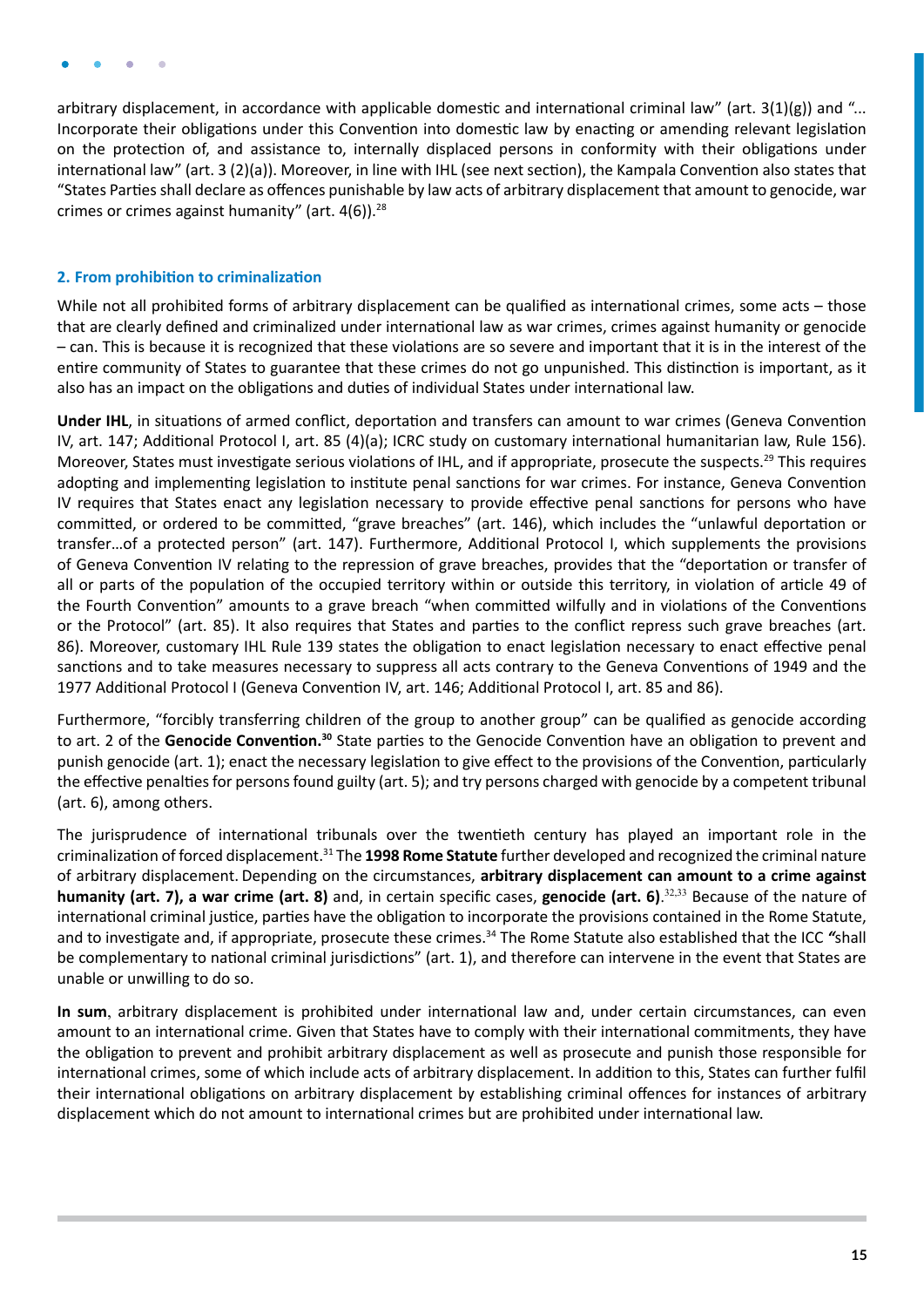

#### <span id="page-15-0"></span>**II.Domestic legislation criminalizing arbitrary displacement**

Because there is no crime or sanction without law, according to the principle of legality, **the first step for States** to comply with their international commitment **is to enact criminal laws that provide a clear definition of acts of arbitrary displacement as a crime, and the potential punishment incurred if the law is violated**. Moreover, once a country has ratified or acceded to an international treaty,<sup>35</sup> a range of measures must be taken, among them enacting the international obligations into domestic law, including the adoption of relevant criminal legislation.<sup>36</sup> To do so, legislators have to make a series of decisions, notably regarding the definition of the crime, the form of the legal provisions to be enacted, and when to adopt new legislation.

#### **1. The qualification of the crime**

The first question to address concerns the specific criminal provisions on arbitrary displacement, or, to put it differently, how to define the crimes associated with different acts of arbitrary displacement as well as their potential sanction or punishment.

#### **● Acts of arbitrary displacement that constitute a criminal offence**

As seen earlier, under international law, specific acts of arbitrary displacement can amount to **international crimes – war crimes, crimes against humanity and genocide.37** Moreover, according to certain specific criminal legislation, other acts of arbitrary displacement can also constitute an **ordinary crime.**

First, national legislators have to incorporate the definition of international crimes into their domestic legislation, in line with international law. The incorporation into national law of crimes as defined in international law is easy for the legislator, and allows the State to comply with its international obligations. **Much of the existing domestic criminal legislation on arbitrary displacement results from the implementation of IHL and international criminal law**.

As a result, the legislator may prefer to detail the offence or refer only to the international instrument in question. The latter is both simpler for the legislator and more flexible in case the international instrument is modified. However, a general reference to the crime may not be sufficiently specific, and hence insufficient in view of the principle of legality. Indeed, by referring to a crime only as defined in an international treaty, the law does not necessarily clearly specify the crime, nor would a general reference to the crime in international law allow for any differentiation of the penalty in accordance with the gravity of the act. For example, the International Criminal Court Act of Uganda explicitly refers to the relevant provisions of the Rome Statute to define acts which constitute "genocide", "crimes against humanity" and "war crimes", which under Ugandan law are punishable by "imprisonment for life or a lesser term" (arts. 7-9). By doing so, it requires the judges of national courts to clarify and interpret the law as well as to appreciate international jurisprudence, and leaves more room for interpretation.<sup>38</sup> These tasks may be particularly complex, especially if there is a lack of familiarity with the crime of arbitrary displacement in national criminal justice systems;<sup>39</sup> this may disincentive the utilization of this offence even further. That said, by referring to the Rome Statute, the legislator also allows national courts to use the ICC's interpretations of arbitrary displacement, particularly relevant since the Ntaganda decision.<sup>40</sup>

To be characterized as an international crime, arbitrary displacement must meet a number of criteria. Among them, the act must be related to a conflict to be considered a "war crime", which excludes a number of arbitrary displacement situations in post-conflict or peacetime. Similarly, to amount to "crimes against humanity", there needs to be an "underlying crime"41 and overall, arbitrary displacement should result from "systematic or widespread" attack against the civilian population.<sup>42</sup> Finally, acts of arbitrary displacement must concern children to amount to "genocide".43 However, **specific forms of arbitrary displacement can also be included in domestic legislation as ordinary crimes**. While defining such ordinary crimes requires particular effort from the legislator in reviewing existing criminal legislation and drafting, by establishing a new criminal offence, **the scope of the criminalization of acts of arbitrary displacement may be wider than under the relevant provisions in international law, and the definition of acts of arbitrary displacement which constitute an ordinary crime may address situations that are specific to the domestic context, while including parameters that are easier to meet than international crimes**. As a consequence, the definition of certain acts of arbitrary displacement as an ordinary crime may contribute to broadening the scope of situations that are criminalized, hence contributing to fulfilling States' international obligation to prevent arbitrary displacement. While international crimes are defined by international law, arbitrary displacement as an ordinary crime leaves a greater margin within the limits provided by international law.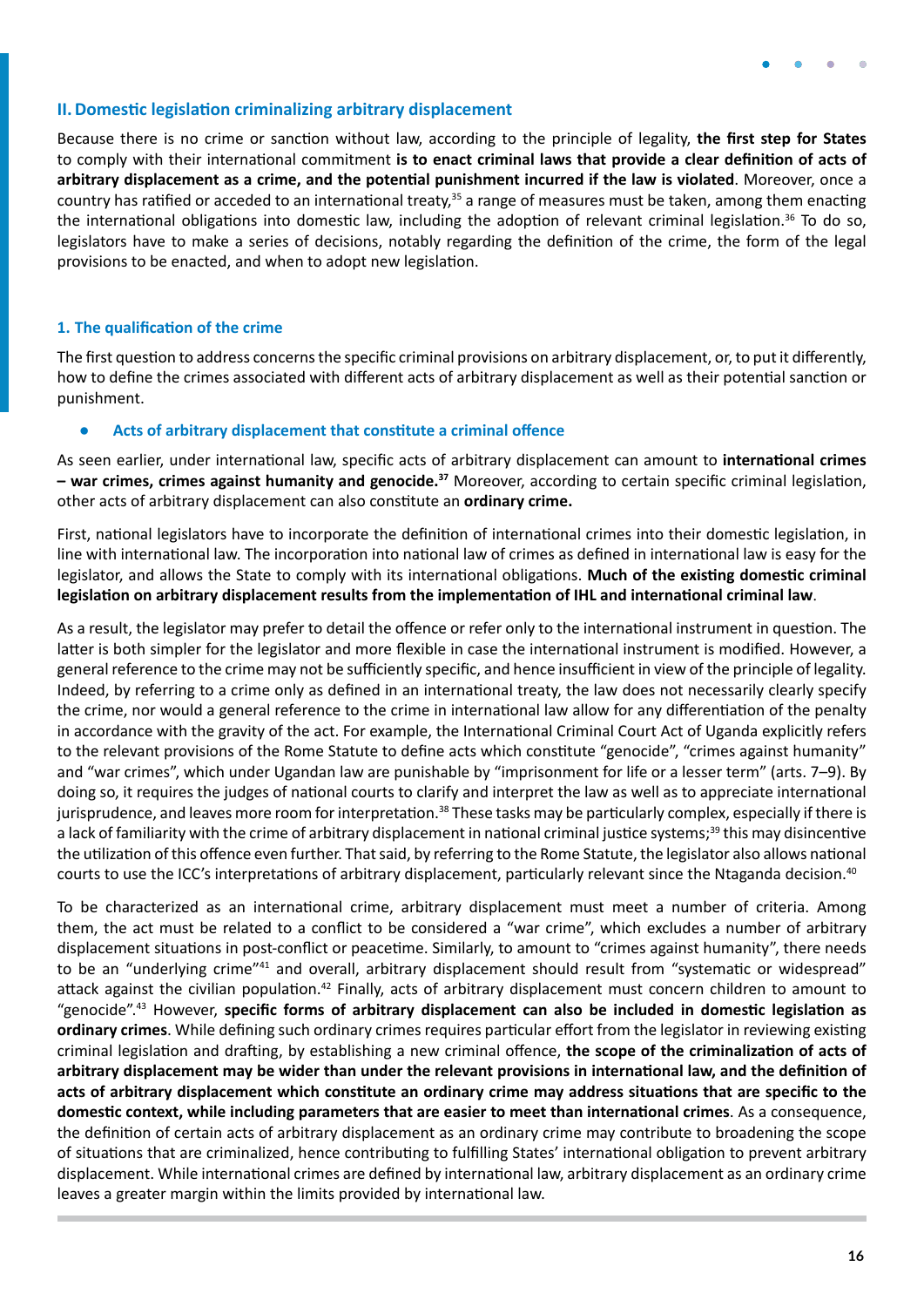**Different elements need to be legally defined when characterizing arbitrary displacement as an ordinary crime**. The crime needs to define the act that is not permitted by law, by specifying for example the people displaced (e.g. individuals or groups), the persons committing the displacement (e.g. state actors, armed groups), their possible intention and/or knowledge of the situation, the relation of the conduct to the displacement (e.g. whether the act is ordered or committed), the process of displacement itself and its consequences (conditions – coercive or minimizing its impact and its duration), or the context in which the displacement happened (whether it is related to an armed conflict or not).

**Colombia** and **Honduras** are noteworthy: these countries have enacted two different types of crimes to cover arbitrary displacement in their Criminal Code (see Table 2). On the one hand, they have incorporated acts of arbitrary displacement as crimes defined in IHL (see art. 159 of Colombia's Criminal Code, and arts. 139, 143, 144 and 146 in Honduras' Criminal Code).<sup>44</sup> On the other hand, they have created a new criminal offence to address other situations of arbitrary displacement. In Colombia, "forced displacement" is characterized as a crime against personal autonomy. Similarly, in Honduras, it is considered a crime against freedom of determination. Moreover, in Colombia, the act needs to be against "a sector of the population", thereby reflecting the specificity of mass forced displacement experienced in the country at the time. While this may exclude cases in which "violence or other coercive acts" target a single individual or isolated person, the act still needs to cause the displacement of "one or more" persons. The reference to the displacement of "one person or his/her family" in Honduras is similar. As regards the definition of displacement itself, it is limited in Colombia to the change of "place of residence". In Honduras, in turn, the definition of "displacement" encompasses situations in which some persons have been forcibly removed from their "place of residence, of commercial or work activity, the educational establishment or any location over which the person has property rights". Furthermore, in both cases, "anyone" can be responsible for arbitrary displacement, which allows for a broad application of the relevant provision. In Colombia, the perpetrator of the offence is related to the displacement via the use of violence or other coercive means that has caused forced displacement, which does not necessarily imply a direct link between these acts and the forced displacement. In Honduras, however, displacement needs to directly result from the person's action.

|          | <b>International crime</b>                                                                                                                                                                                                                                                                                                                                                                                                                                                                                                                                                                                                                                                                                     | <b>Ordinary crime</b>                                                                                                                                                                                                                                                                                                                                                                                                                                                                                                                                                                                                                                                                                                                                                                                                                                                                                             |
|----------|----------------------------------------------------------------------------------------------------------------------------------------------------------------------------------------------------------------------------------------------------------------------------------------------------------------------------------------------------------------------------------------------------------------------------------------------------------------------------------------------------------------------------------------------------------------------------------------------------------------------------------------------------------------------------------------------------------------|-------------------------------------------------------------------------------------------------------------------------------------------------------------------------------------------------------------------------------------------------------------------------------------------------------------------------------------------------------------------------------------------------------------------------------------------------------------------------------------------------------------------------------------------------------------------------------------------------------------------------------------------------------------------------------------------------------------------------------------------------------------------------------------------------------------------------------------------------------------------------------------------------------------------|
| Colombia | Criminal Code (Law 599 of 2000) - Title III: Crimes against<br>persons and property protected by international humanitarian<br>law - Chapter I - Art. 159. Deportation, expulsion, transfer or<br>forced displacement of the civilian population. Anyone who, on<br>the occasion and during the development of an armed conflict<br>and without any military justification, deports, expels, transfers<br>or forcibly displaces civilian population from their settlement<br>site, will incur shall incur a prison sentence from 10 to 20 years,<br>a fine of 1,000 to 2,000 current legal monthly minimum wages,<br>and the prohibition of the exercise of rights and public functions<br>for 10 to 20 years. | Criminal Code (Law 599 of 2000) - Title<br>III: Crimes against individual freedom<br>and other guarantees - Chapter V:<br>Crimes against personal autonomy-Art.<br>180. Forced Displacement. Anyone who<br>arbitrarily, through violence or other<br>coercive acts directed against a sector<br>of the population causes one or more<br>of its members to change their place of<br>residence, shall incur a prison sentence<br>from 6 to 12 years, a fine of 600 to<br>1,500 current legal monthly minimum<br>wages, and the prohibition of the<br>exercise of rights and public functions<br>for 6 to 12 years. The movement of the<br>population carried out by the public<br>force when its objective is the security<br>of the population, or in development<br>of <i>imperative military reasons</i> , in<br>accordance with international law, shall<br>not be deemed to constitute forced<br>displacement. |

### Table 2. Criminalization of arbitrary displacement in Colombia and Honduras<sup>45</sup>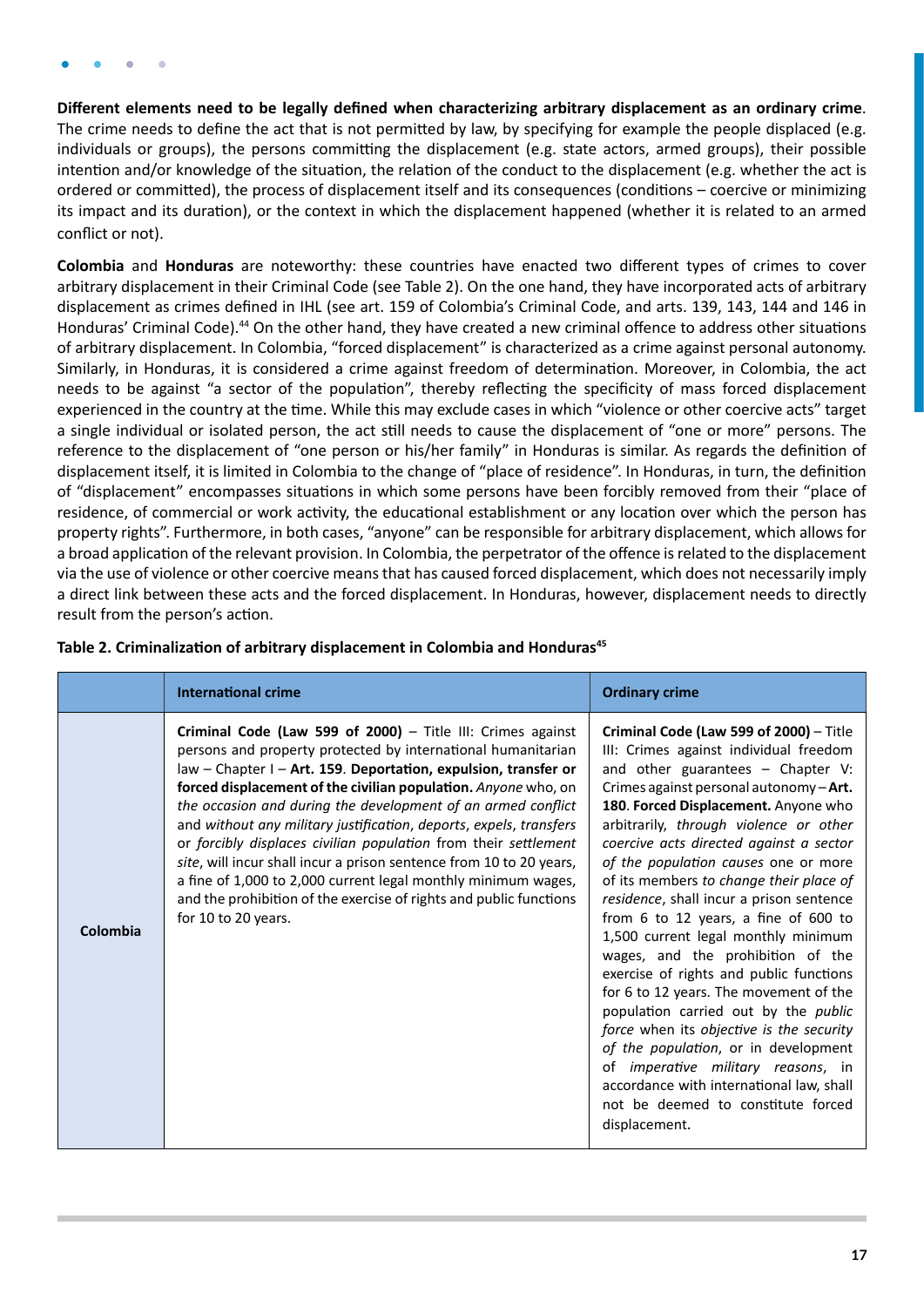| <b>Honduras</b> | Criminal Code (Decree No. 130-2017) - Title I: Crimes against<br>international community - Chapter I: Crime against humanity -<br>Art. 139: Crime against humanity: Anyone who commits a crime<br>against humanity as part of a generalized or systematic attack<br>against civilian populations, with knowledge of said attack,<br>in any of the following acts, must be punished with a prison<br>sentence of 30 years to life imprisonment, loss of nationality<br>and absolute disqualification for the same duration as the prison<br>sentence: () 4) Deportation or forced transfer of population;<br>Chapter II: Genocide - Art. 143. Genocide. Anyone who,<br>with the purpose of totally or partially destroying a national,<br>ethnical, racial, ideological or religious group, commits any of<br>the following acts must be punished with a prison sentence of<br>30 years to life imprisonment, and absolute disqualification for<br>the same duration as the prison sentence, in addition to loss of<br>nationality: () 5) Forcibly transferring children from one group<br>to another group. The conspiracy, proposition or provocation for<br>the commission of the crime of genocide must be punished with<br>a prison sentence of 10 to 15 years.<br>Chapter III: War crimes - Art. 144: Grave breaches of the<br>Geneva Conventions. Anyone who commits a serious violation<br>of the Geneva Conventions in a situation of declared war or any<br>other armed conflict, recognized or not, that arises between<br>two or several States in a situation of total or partial occupation<br>of a State, even if such occupation does not encounter any<br>military resistance or in a situation of internal conflict, acts<br>against persons or properties protected in the event of an armed<br>conflict; and anyone who commits any of the following acts,<br>must be punished with a prison sentence of 30 to 40 years, and<br>absolute disqualification for the same duration as the prison<br>sentence, in addition to loss of nationality: () 7) Deportation,<br>transfer or deprivation of liberty. | Criminal<br>$2017$ ) –<br>freedom<br>freedom<br><b>Forced</b><br>with vio.<br>or tries<br>family to<br>of reside<br>activity, t<br>or any lo<br>has prope<br>to impris<br>The pena<br>must be<br>those tha<br>be, for ot |
|-----------------|-----------------------------------------------------------------------------------------------------------------------------------------------------------------------------------------------------------------------------------------------------------------------------------------------------------------------------------------------------------------------------------------------------------------------------------------------------------------------------------------------------------------------------------------------------------------------------------------------------------------------------------------------------------------------------------------------------------------------------------------------------------------------------------------------------------------------------------------------------------------------------------------------------------------------------------------------------------------------------------------------------------------------------------------------------------------------------------------------------------------------------------------------------------------------------------------------------------------------------------------------------------------------------------------------------------------------------------------------------------------------------------------------------------------------------------------------------------------------------------------------------------------------------------------------------------------------------------------------------------------------------------------------------------------------------------------------------------------------------------------------------------------------------------------------------------------------------------------------------------------------------------------------------------------------------------------------------------------------------------------------------------------------------------------------------------------------------------------------------------------------------|--------------------------------------------------------------------------------------------------------------------------------------------------------------------------------------------------------------------------|
|                 | Art. 146: Prohibited means and methods of war. Anyone who,<br>in an internal or international armed conflict, uses methods<br>or means of war that are prohibited within the framework of<br>international law, must be punished with a prison sentence of<br>30 years to life imprisonment, and absolute disqualification with<br>the same duration that the prison sentence, in addition to loss<br>of nationality. Anyone who commits any of the following acts<br>shall be punished with the same penalty: () 4) The transfer,<br>directly or indirectly, by the occupying force, of part of its civilian<br>population to the territory it occupies, or the deportation or<br>transfer of the entire or part of the population of the occupied<br>territory, inside or outside that territory.                                                                                                                                                                                                                                                                                                                                                                                                                                                                                                                                                                                                                                                                                                                                                                                                                                                                                                                                                                                                                                                                                                                                                                                                                                                                                                                         |                                                                                                                                                                                                                          |

Code (Decree No. 130-**2017)** – Title VIII: Crimes against - Chapter II: Crimes against of determination - Art. 248: displacement. Anyone who *lence* or *intimidation* forces or *tries to force* a *person* or *his/her family* to *change or abandon* the *place of residence*, of *commercial or work activity*, the *educational establishment* or *any location over which the person has property rights*, shall be sentenced onment for six to nine years. Ity provided for in this article imposed without prejudice to t correspond, as the case may her crimes committed.

That said, the characterization of arbitrary displacement as an ordinary crime represents more work for the legislator as it needs to establish a new offence and related sanction.46 Yet, it is important to underline once more that **while the incorporation of international crimes in domestic criminal legislation responds to an obligation under international law, the criminalization of other acts of arbitrary displacement also contribute to compliance with the international obligation to prohibit arbitrary displacement**, as illustrated in Colombia and Honduras, as well as Kenya and Niger.47 Ultimately, because they may address different cases and situations, the qualification of acts of arbitrary displacement as crimes under either category can help tackle impunity more efficiently.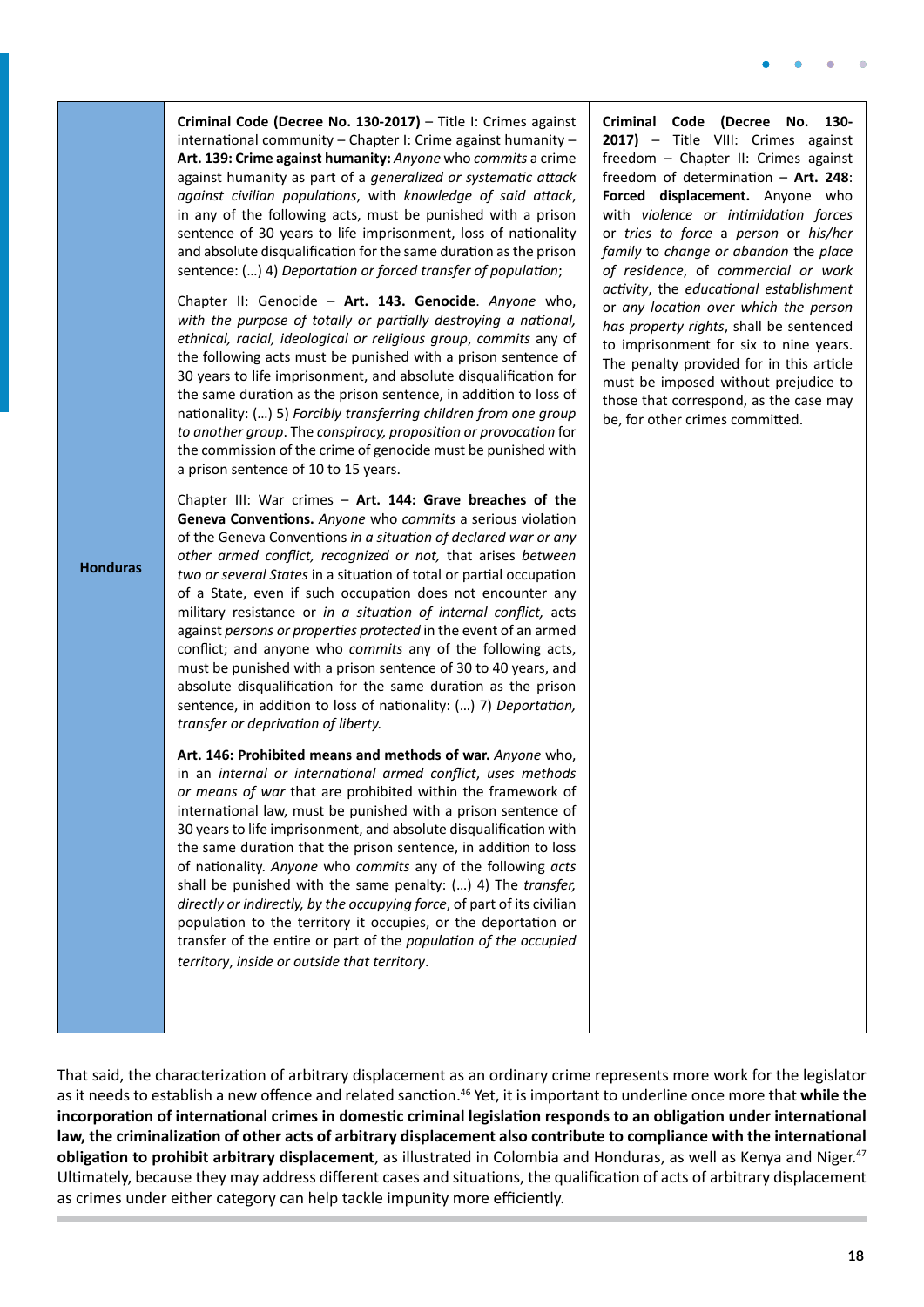#### <span id="page-18-0"></span>**● What penalties?**

In addition to the characterization of the crime, the clear and specific enunciation of the sanction incurred if the law is violated is the other side of the principle of legality that needs to be guaranteed. In that sense, international law, and particularly **the 1998 Rome Statute, represents a benchmark for the establishment of penalties for international crimes**. 48

#### **Rome Statute of the International Criminal Court (1998): PART 7. Penalties – Article 77: Applicable penalties**

1. Subject to article 110, the Court may impose one of the following penalties on a person convicted of a crime referred to in article 5 of this Statute:

(a) Imprisonment for a specified number of years, which may not exceed a maximum of 30 years; or

(b) A term of life imprisonment when justified by the extreme gravity of the crime and the individual circumstances of the convicted person.

2. In addition to imprisonment, the Court may order:

(a) A fine under the criteria provided for in the Rules of Procedure and Evidence;

(b) A forfeiture of proceeds, property and assets derived directly or indirectly from that crime, without prejudice to the rights of bona fide third parties.

In turn, ordinary crimes have to be punished following some principles, such as exemplarity and proportionality. Since international crimes are considered the gravest crimes of concern to the international community, the **penalties provided for arbitrary displacement as an ordinary crime should consequently not exceed those for international crimes.<sup>49</sup>**

### **2. The form of the legal provisions to be enacted**

Enacting new legal provisions can take different forms, which imply different efforts, particularly from legislators and judicial actors.

**● New legal provisions?** 

States are often described as either predominantly "monist" or "dualist", based on the position conferred to international instruments in their national legal order. More specifically, in monist States, once ratified – often through an act by the legislator – international treaties usually take direct effect in domestic law, as they are considered part of the same legal order. Meanwhile, in dualist States, treaties have no direct effect in domestic law and therefore always require implementing legislation.

Yet, provisions which allow individuals to be held accountable **require the legal establishment of both a crime and its penalties**. Therefore, while new legal provisions are clearly necessary in dualist States, they are also needed in monist States because the precedence of international law does not necessarily provide enough guidance to interpret the law accordingly. Moreover, the crime and the procedures under domestic law may be inconsistent with international obligations. Hence, **in both monist and dualist States, the insertion in national legislation of criminal offences to reflect the acts defined as crimes in these treaties and in customary international law will necessarily facilitate the effective prosecution of and punishment for arbitrary displacement**. 50

**● Stand-alone legislation and/or incorporating offences into existing legislation?** 

The adoption of criminal provisions can take two non-exclusive forms:

- the adoption of separate stand-alone legislation; and/or
- the modification of existing laws or codes.

Domestic legal tradition may influence this choice. Indeed, legal systems are also often described as either **"common**  law" or "continental (or civil) law".<sup>51</sup> While these two categories are ideal types, they have some practical differences.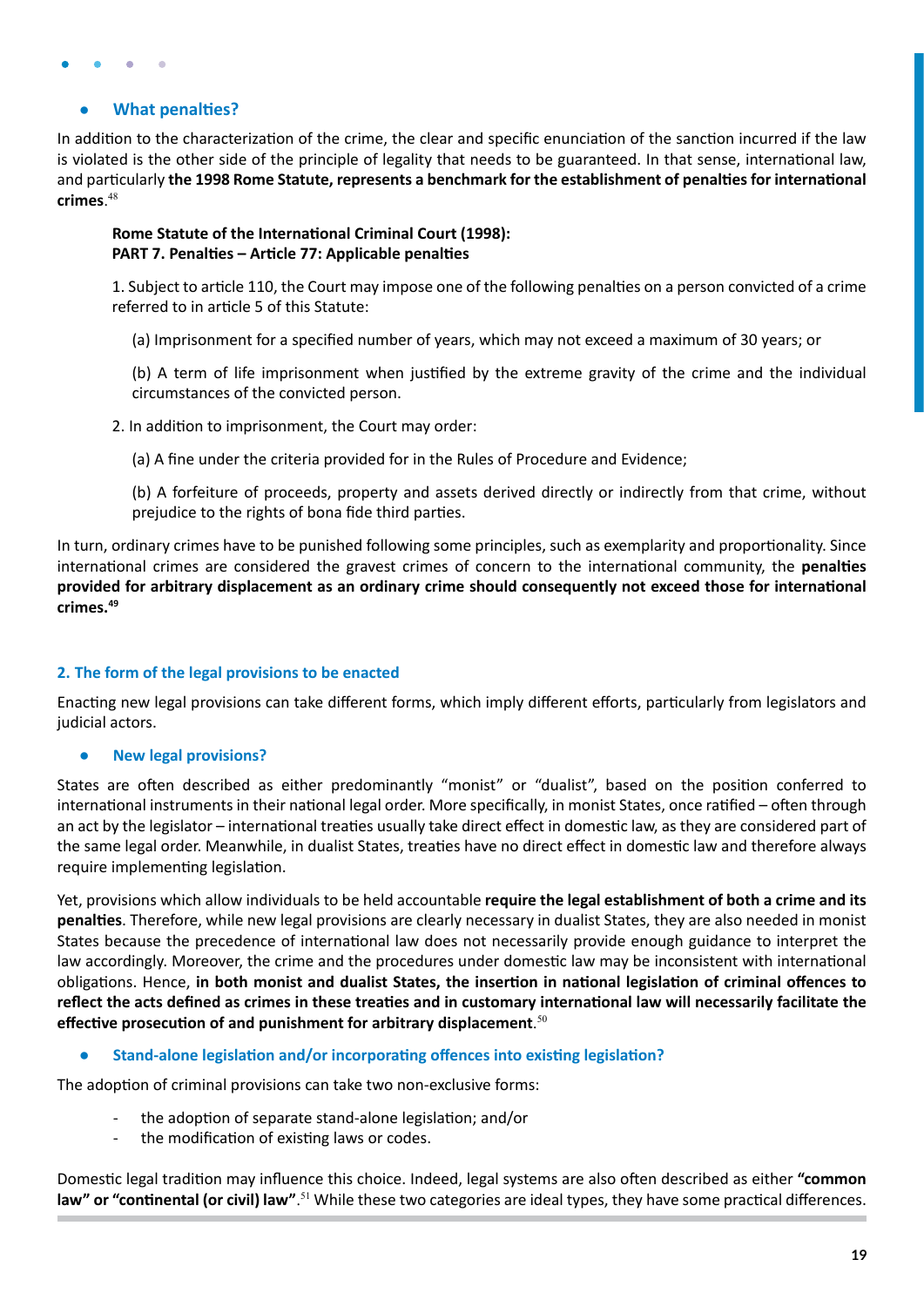<span id="page-19-0"></span>Many common-law jurisdictions tend to adopt separate legislation for obligations deriving from international instruments, while continental-law jurisdictions often insert changes in pre-existing legal instruments, laws and (criminal) codes.

**Stand-alone legislation** can take the form of specific acts that explicitly incorporate specific provisions of IHL, such as the Act defining and penalizing crimes against international humanitarian law, genocide and other crimes against humanity, organizing jurisdiction, designating special courts, and for related purposes, adopted by **the Philippines** in 2009. International criminal law standards may also be domesticated through separate legislation such as the International Criminal Court Act adopted in **Uganda** in 2010.52 Additionally, stand-alone legislation can take the form of a specific law on internal displacement. There are at least two countries in which IDP laws include criminal offences for arbitrary displacement: **Kenya (2012)** and **Niger (2018)**. <sup>53</sup> The case of **Kenya** is particularly interesting as the country adopted two separate laws that include criminal responsibility for arbitrary displacement: the International Crimes Act (2008) and The Prevention, Protection and Assistance to Internally Displaced Persons and Affected Communities Act (2012). These laws complement each other as they cover different situations of arbitrary displacement: the first criminalizes different acts in line with IHL, while the second criminalizes acts as defined in Guiding Principle 6(2). An assessment of the GPC Global Database on IDP Laws and Policies shows that various IDP laws provide for the right not to be arbitrarily displaced but without establishing any punishable offence.<sup>54</sup> This is the case of the Law on Internal Displacement (No. 28223) in Peru (art. 7).

Stand-alone legislation may facilitate the work of legal practitioners by bringing together the crimes and general principles of criminal law into one separate legislation. At the same time, it may go against the trend in certain countries to unify criminal provisions into one body of law. Moreover, the scarcity of parliamentary slots for passing primary legislation can be a challenge for their adoption.

On the other hand, the **modification of existing laws or codes** may entail new challenges for the legislator, who will need to make a number of choices, including on how to incorporate the new offences (as a section, a chapter etc.); and in which previous legislation the offences are going to be incorporated, particularly between ordinary or civilian criminal law and special (often military) criminal law. The latter choice is particularly important because it implies that different jurisdictions will be competent to judge cases, in which different persons – military personnel or civilians – can be held responsible for the violation. This choice depends ultimately on the relationship between civilian and military criminal law in the State in question.55 For example, the **Democratic Republic of Congo** first included some specific provisions in its Military Penal Code in 2002, through Law No. 024-2002.<sup>56</sup> In 2015, the law was modified<sup>57</sup> and new provisions criminalizing international crimes were incorporated into the Penal Code.58 Similarly, at the subnational level, the **states of Sinaloa (2020)** and **Guerrero (2021) in Mexico** also decided to incorporate specific provisions on arbitrary displacement as an ordinary crime into their criminal codes.<sup>59</sup>

Finally, **some countries may decide to combine both approaches, incorporating criminal provisions into existing legislation and also adopting separate additional legislation**. For example, **Niger** added a chapter on "Crimes against Humanity and War Crimes" (art. 208) including arbitrary displacement (art. 208) to its Criminal Code in 2003<sup>60</sup> and later included additional acts of arbitrary displacement in the IDP Act<sup>61</sup> which it adopted in December 2018 (see arts. 30–32), extending the scope of application of arbitrary displacement to a broader range of acts and situations.<sup>62</sup>

#### **3. Timing for adoption**

Last but not least, another element to be considered when criminalizing arbitrary displacement is the timing for the adoption of new legal provisions, as **some moments can be particularly favourable to adopting new legislation, depending on the country's judicial and political agenda.** Such timing may also contribute to the effective criminalization of arbitrary displacement in the long term.

For example, in **Senegal,** Law N°2007-05, which amended the Criminal Code and integrated international crimes (including genocide, war crimes and crimes against humanity), was adopted in February 2007, after Senegal had failed to prosecute former Chadian President, Hissène Habré. While Habré was indicted in 2000 for torture and crimes against humanity committed in Chad between 1982 and 1990, the indictment was quashed on the grounds that Senegal's courts had no jurisdiction on the matter. Indeed, despite being the first country to have signed the Rome Statute, Senegal had not yet domesticated international criminal law at the time. It was only after the setback in the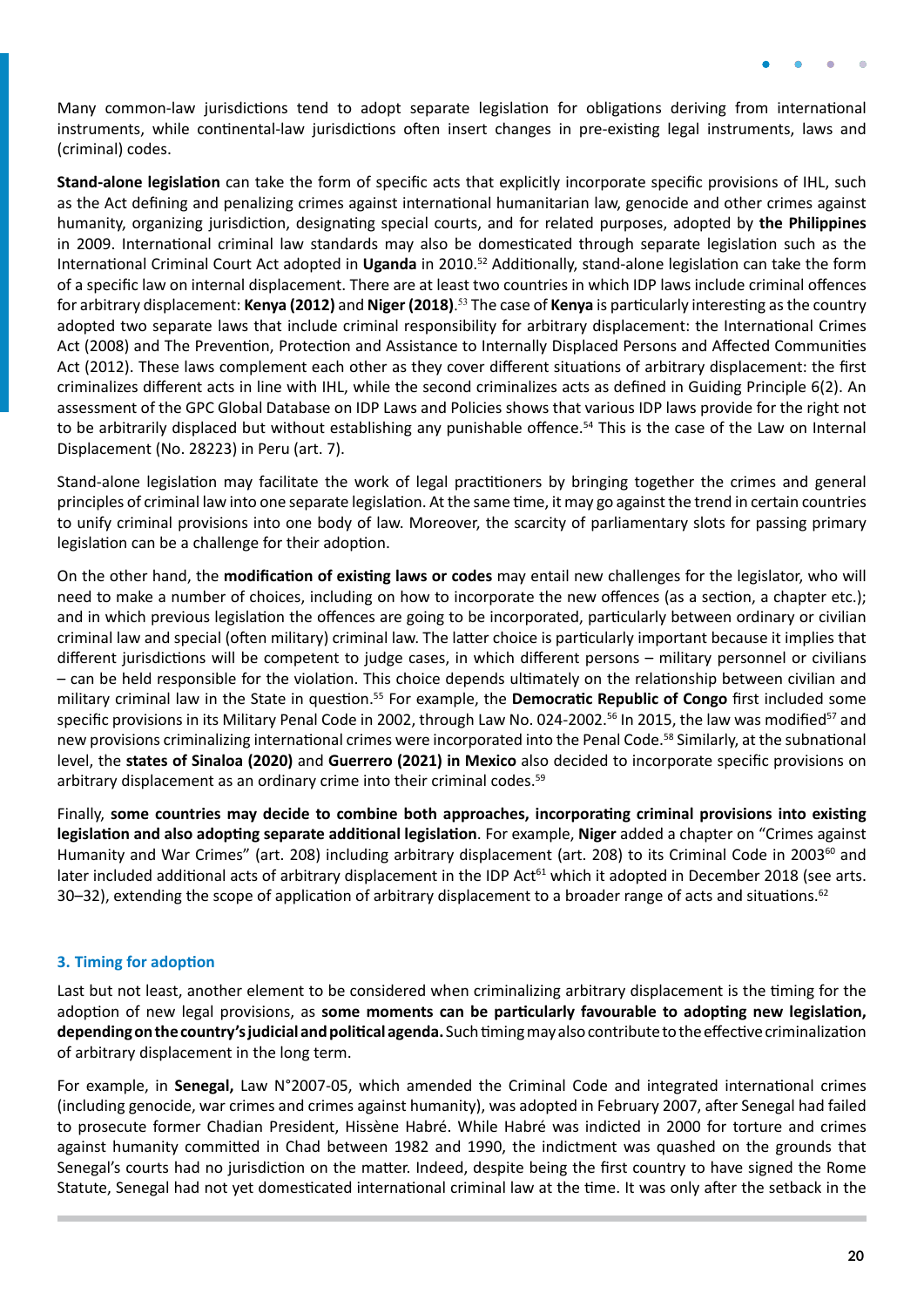adjudication of the Habré case, and to give effect to the concept of complementarity in the Rome Statute, that the Criminal Code was revised. The Habré case also led to the modification of other provisions, including the Constitution.<sup>63</sup>

In **Colombia,** several bills on the qualification of forced disappearance as a separate crime had been proposed unsuccessfully since 1988.64 In 1998, the then Public Prosecutor of the Nation took the legal initiative to separate the crime of forced displacement from torture and genocide, in response to the net increase in forced displacement in the country. While this qualification of forced displacement came after Colombia had ratified Additional Protocol II to the Geneva Conventions in 1994, it was argued that the national crisis of forced displacement required specific legislation to specify and complement the international normative framework.<sup>65</sup> The draft law faced many obstacles – including a presidential objection, but was ultimately adopted as Law N°589 of 2000 and later integrated into the new Criminal Code (Law N°599 of 2000). This was made possible notably because of the need for legal tools to prosecute members of the People's Alternative Revolutionary Force (FARC) at the time of the peace talks, as well as to bring the Criminal Code into line with the 1991 Constitution.<sup>66</sup>

Finally, it is also important to underline that just as new legislation can be enacted, it can also be modified or even withdrawn, depending on the judiciary and political context. For example in **Kenya,** following numerous criticisms against the prosecution initiated by the ICC, the Parliament threatened to withdraw the International Crimes Act – which is the act that incorporates international crimes into domestic legislation, and even voted in favour of a motion to withdraw from the ICC in September 2013.<sup>57</sup> Consequently, it is important to remember that legislating never takes place in a vacuum. Interestingly, all three cases also illustrate the **links that may exist between criminalization of**  arbitrary displacement and transitional justice processes, and how these two processes can feed into each other.<sup>68</sup>

**In sum,** in order to increase the chances for new legislation to contribute to the effective prosecution and punishment of individuals for arbitrary displacement, **it is important to be sensitive and adapt the criminal provisions to the national context, including the legal system.** While there is no single good way to proceed, it is also important **to balance the needs and capacities of both the legislator and the judiciary, as they will have to clarify and interpret the new legislation**.



Azerbaijan, 2020. One of the most severely damaged houses in Guzanly IDP settlement. © UNHCR/Elsevar Aghayev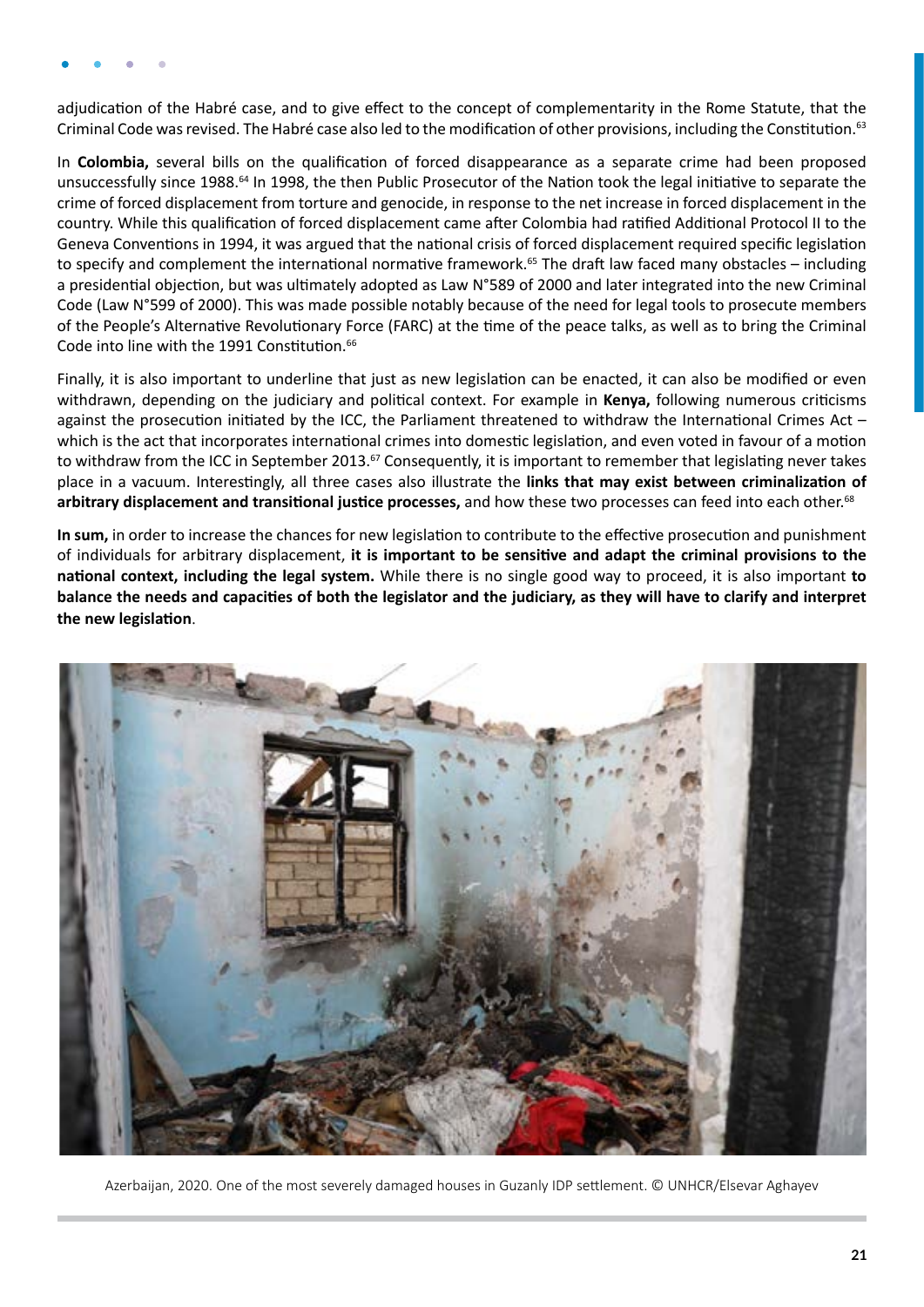#### <span id="page-21-0"></span>**III. Domestic criminal justice in practice**

Once adopted, laws need to be enforced by domestic courts in order to ensure that individuals are held accountable for arbitrary displacement, and justice needs to be delivered by a criminal justice system to any individual who may have committed a crime. The concrete steps and institutions involved in a criminal procedure vary significantly across national jurisdictions. However, broadly speaking, the process in many countries foresees that after some pretrial investigation, the prosecution usually starts with the formal announcement of criminal charges against a suspect, followed by court proceedings, and results in the conviction or acquittal of the defendant. All these steps may present challenges for the actual prosecution of arbitrary displacement, notably due to procedural obstacles and/or the lack of institutional capacities. The public authority in charge of prosecuting (generally the prosecutor) must decide whether, according to the pretrial investigation led by an investigative agency (for example the police), there is sufficient evidence to provide a realistic prospect of conviction. In addition to assessing whether starting a prosecution would respond to any international obligation, the prosecuting authority also has to determine whether it is in the public interest to do so.<sup>69</sup> Only if all these questions have positive answers can criminal charges formally be brought against an individual, who is due to appear and defend him- or herself in the competent court. Then, depending on the evidence and respecting all other rules of procedure, a decision is made to either i) acquit or ii) convict – sometimes partially – and punish the individual (including potential reparations).<sup>70</sup>



#### **Figure 1. Main standard steps in criminal prosecution**

Among the many factors that can have an impact on the effectiveness of criminal prosecution for arbitrary displacement, **three interrelated elements** seem particularly relevant:

- 1. An effective investigation
- 2. An adequate qualification of a crime
- 3. A fair judicial process.

#### **1. Ensuring a successful criminal investigation**

The first critical element is to ensure a successful criminal investigation that collects sufficient and adequate evidence throughout the process. A successful criminal investigation depends on many factors, often interrelated. Some of them are particularly relevant and should be underlined. Firstly, the investigation will depend on the **human and material capacity** of the different stakeholders involved in the criminal investigation, who need to be identified on a case-bycase basis and coordinate their work. Secondly, such capacity is conditioned by the **context** in which the investigation takes place (for example, armed conflict situations or an authoritarian regime). In turn, a good analysis of the context at the time when forced displacement took place is important to establish the criminal nature of the displacement, its patterns and risk profiles, particularly given that, as previously highlighted, arbitrary displacement tends to be based on permanent behaviours that are repeated over time and have an impact on a group of people.

This need to adequately analyse and understand the context when investigating the crime of arbitrary displacement has been recognized, in particular, by Colombia within its application of the transitional justice mechanism, where arbitrary displacement has been referred to as a "contextual crime" precisely for this reason.71 Thirdly, the development of **specific knowledge on how to conduct the investigation,** capitalizing on past experiences (i.e. investigative methodology), can considerably improve the quality of an investigation. This last element is particularly critical for arbitrary displacement: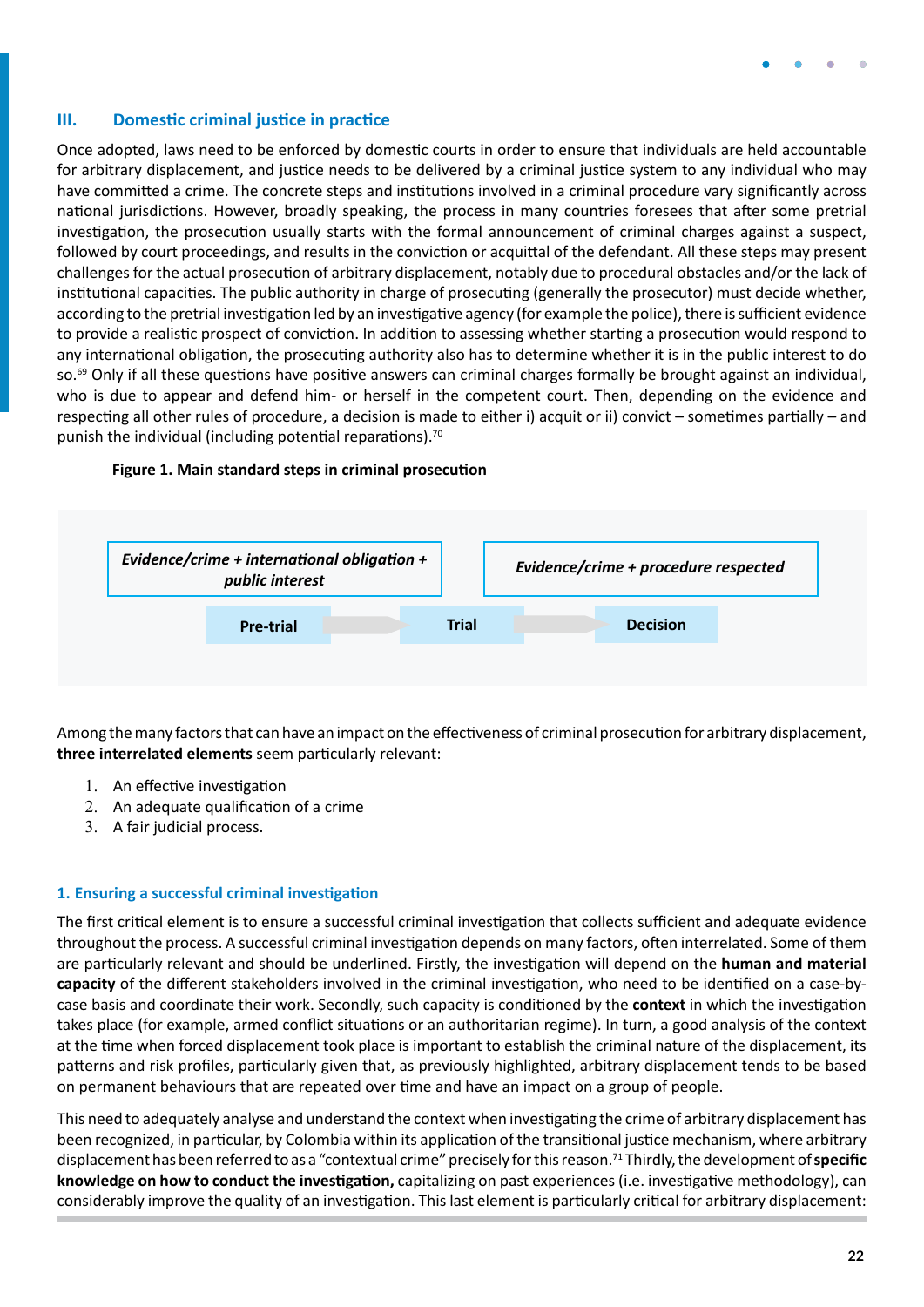<span id="page-22-0"></span>since arbitrary displacement as a criminal offence has been rarely prosecuted in practice, knowledge about how to find evidence on this crime remains limited. This in turn limits prosecution for arbitrary displacement even further. **There is thus a vicious circle that needs to be broken between the lack of criminal prosecution experience and the lack of knowledge on how to prosecute arbitrary displacement**. 72

In **Colombia**, for example, there was an attempt to consolidate such institutional knowledge with the establishment of the Unidad Nacional de Fiscalías contra el Delito de la Desaparición y el Desplazamiento Forzado [National Unit of Prosecutors for Crimes of Forced Disappearance and Forced Displacement] in 2010.73 Despite these efforts, the criminal investigation of arbitrary displacement was still fragmented among multiple investigating authorities with unequal capacities and different criminal jurisdictions (the criminal ordinary jurisdiction, the "justice and peace" jurisdiction or "the special jurisdiction for peace").<sup>74</sup> Ongoing conflict and violence can make the investigation even more complicated. When investigations take place in a highly complex security environment, the investigating authorities can be at serious risk, and it can affect their relationship with potential collaborators, including civil society organizations and the victims themselves. In Colombia, no specific methodology has been developed for investigating the crime of arbitrary displacement, particularly given its connection to other crimes. The investigation of arbitrary displacement as an autonomous crime has been limited, and prosecution for arbitrary displacement has often been based on people's confessions rather than other evidence.75 This highlights the importance of focusing on harmonizing and supporting cooperation among the various investigating authorities. Investigation can also be supported through the creation of an investigation road map, to guide the investigation at all stages: the identification of facts and judiciary information, the formulation of hypotheses, investigation interviews and protection of witnesses, among others.

Through the process, **victim protection** – including in cases where victim testimonies are the main source of information – is particularly important. As stated in the 2005 **Basic Principles and Guidelines on the Right to a Remedy and Reparation for Victims of Gross Violations of International Human Rights Law and Serious Violations of International Humanitarian Law** (para. 10), "victims should be treated with humanity and respect for their dignity and human rights, and appropriate measures should be taken to ensure their safety, physical and psychological well-being and privacy, as well as those of their families. The State should ensure that its domestic laws, to the extent possible, provide that a victim who has suffered violence or trauma should benefit from special consideration and care to avoid his or her re-traumatization in the course of legal and administrative procedures designed to provide justice and reparation." Consideration should also be given to the fact that IDPs are often among the most vulnerable and may be in need of special protection, as recognized in the 2008 **Brasilia Regulations Regarding Access to Justice for Vulnerable People.**  These rules also state that States shall encourage the adoption of appropriate measures to mitigate the negative effects of the crime (primary victimization). They shall also ensure that the harm suffered by the victim is not worsened as a result of his or her contact with the justice system (secondary victimization), and shall endeavour to guarantee, at all stages of criminal proceedings, the protection of the physical and psychological integrity of victims, in particular for those who are at the highest risk of intimidation, reprisal or reiterated or repeated victimization (the same person being a victim of more than one crime over a certain period of time) (Rule  $5(12)$ ).<sup>76</sup>

#### **2. Charging with the adequate criminal offence(s)**

The second element that can have an important impact on the criminal prosecution of arbitrary displacement is the choice of the criminal offence. As seen earlier in the cases of Honduras and Colombia, national criminal legislation may contain different crimes that address arbitrary displacement as international or ordinary crimes. Each crime has its own definitional elements and can be applied to different contexts (for example to a situation of armed conflict). Therefore, different evidence needs to be presented to prove the guilt of the suspect(s).<sup>77</sup> Moreover, the choice made by the prosecuting authority in defining what criminal offence(s) the alleged act may constitute is fundamental, as it also defines which domestic jurisdiction is competent to deal with the case. Ultimately, this choice affects the ability of the judicial authority, and particularly the judges, to take the appropriate decision. As previously argued, if the crime is not sufficiently detailed in the law, the judges have more room to clarify and interpret the law, and vice versa. Therefore, it is very important that all actors involved in the criminal prosecution **are fully aware of the different crimes and their implications – particularly in relation to States' international obligations, as well as to be sufficiently independent, in order to make the most adequate decision.**

Just as in **Colombia**, **Honduras** and **Niger**, there are two different crimes that refer to arbitrary displacement in **Kenya**.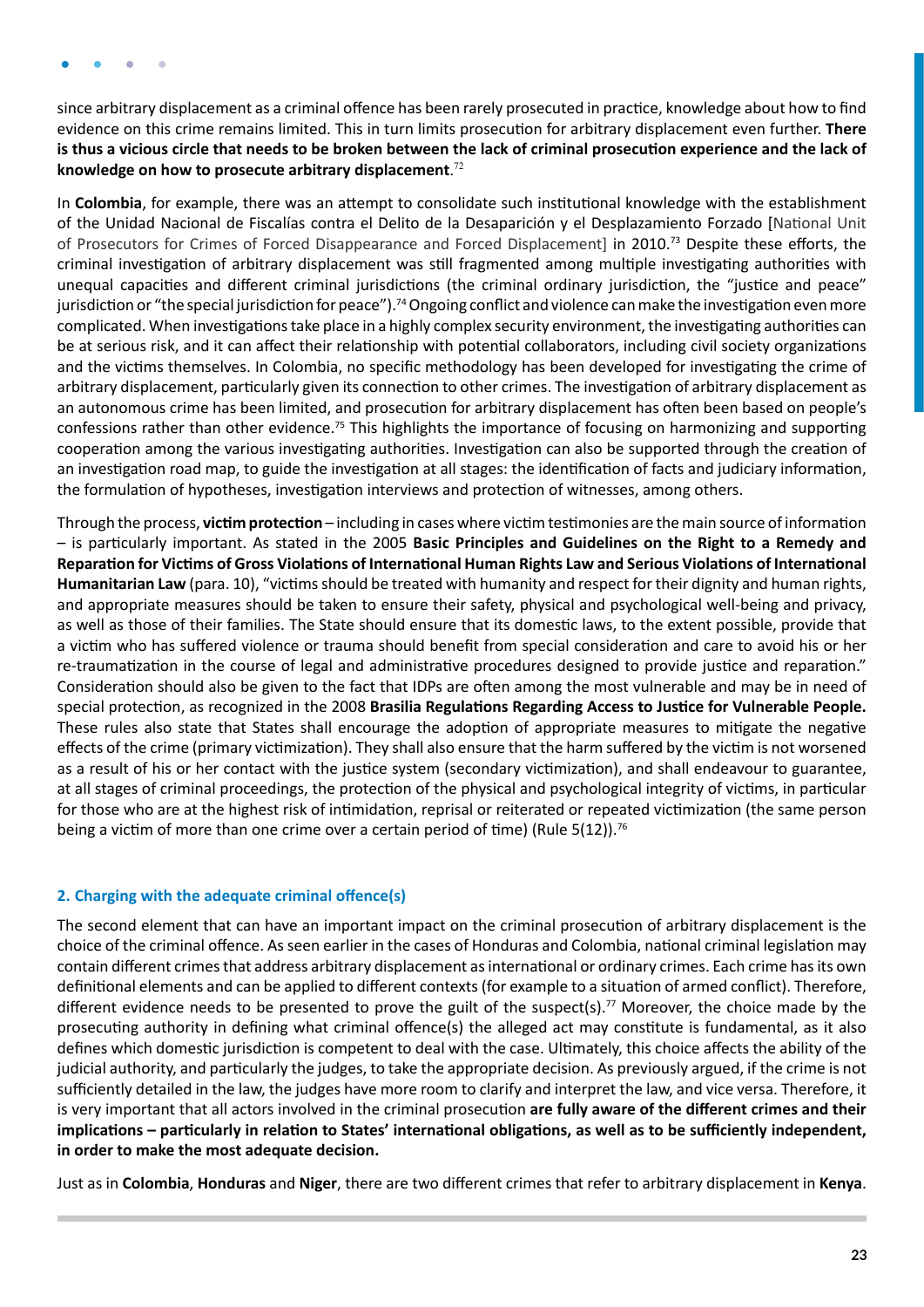In this country, arbitrary displacement can be considered as an international crime, according to the **International Crimes Act of 2008**, or as an ordinary crime according to the **Internally Displaced Persons and Affected Communities Act (hereafter IDP Act) of 2012** (see Table 3).

The definition of the relevant crime not only affects the punishment, but also the pieces of evidence needed to prove the guilt of the accused person. For example, while a "war crime" may only take place in a situation of armed conflict, arbitrary displacement can also take place in peacetime, for example in the context of large-scale development projects or disasters, in line with Principle 6(2) of the Guiding Principles on Internal Displacement.

#### **Table 3. Criminalization of arbitrary displacement in Kenya**

| <b>Kenya</b> | International Crimes Act, 2008 (Act N°16 of 2008)<br>- PART II - INTERNATIONAL CRIMES AND OFFENCES<br>AGAINST ADMINISTRATION OF JUSTICE - Art. 6.<br>Genocide, etc.<br>(1) A person who, in Kenya or elsewhere, commits<br>(a) genocide; (b) a crime against humanity; or (c) a<br>war crime, is guilty of an offence;<br>(2) A person who, in Kenya or elsewhere, conspires<br>or attempts to commit, or is an accessory after the<br>fact in relation to, or who counsels in relation to,<br>an offence mentioned in subsection (1) is guilty of<br>an offence;<br>(3) A person who commits an offence under<br>subsection (1) or (2) shall on conviction be liable<br>(a) to be punished as for murder, $78$ if an intentional<br>killing forms the basis of the offence; or (b) to<br>imprisonment for life or for a lesser term, in any<br>other case.<br>(4) In this section "crime against humanity" has<br>the meaning ascribed to it in article 7 of the Rome<br>Statute and includes an act defined as a crime<br>against humanity in conventional international<br>law or customary international law that is not<br>otherwise dealt with in the Rome Statute or in this<br>Act"; "genocide" has the meaning ascribed to it in<br>article 6 of the Rome Statute; "war crime" has the<br>meaning ascribed to it in paragraph 2 of article 8 of<br>the Rome Statute. [cf. Rome Statute, articles 6 to 8] | IDP Act (Act N°56 of 2012) - PART VI - MISCELLANEOUS<br>PROVISIONS - Art. 23.<br>(2) No person shall intentionally (a) cause the arbitrary<br>displacement of other persons as provided for in<br>section 6 of this $Act;^{79}$ (b) impede access to internally<br>displaced persons; (c) cause harm to internally displaced<br>persons; (d) cause harm to humanitarian personnel;<br>(e) impede the work of humanitarian personnel; (f)<br>obstruct the provision of humanitarian assistance to<br>internally displaced persons; (g) steal, or loot, or destroy<br>humanitarian supplies for internally displaced persons;<br>and (h) misuse or abuse the use of humanitarian<br>assistance for internally displaced persons; (i) aid or<br>abet the commission of any of the acts or omissions<br>specified in paragraphs (a) to (h).<br>(3) Any person who contravenes the provisions of<br>subsection (2) commits an offence and is liable to a fine<br>not exceeding five million shillings or to imprisonment<br>for a term not exceeding 10 years or to both such fine<br>and imprisonment. |
|--------------|-------------------------------------------------------------------------------------------------------------------------------------------------------------------------------------------------------------------------------------------------------------------------------------------------------------------------------------------------------------------------------------------------------------------------------------------------------------------------------------------------------------------------------------------------------------------------------------------------------------------------------------------------------------------------------------------------------------------------------------------------------------------------------------------------------------------------------------------------------------------------------------------------------------------------------------------------------------------------------------------------------------------------------------------------------------------------------------------------------------------------------------------------------------------------------------------------------------------------------------------------------------------------------------------------------------------------------------------------------------------------------------------------------------------|----------------------------------------------------------------------------------------------------------------------------------------------------------------------------------------------------------------------------------------------------------------------------------------------------------------------------------------------------------------------------------------------------------------------------------------------------------------------------------------------------------------------------------------------------------------------------------------------------------------------------------------------------------------------------------------------------------------------------------------------------------------------------------------------------------------------------------------------------------------------------------------------------------------------------------------------------------------------------------------------------------------------------------------------------------------------------------------------------|
|              | IDP Act (Act N°56 of 2012) - PART VI -<br>MISCELLANEOUS PROVISIONS - Article 23.<br>(1) No person shall cause, aid or abet arbitrary<br>displacement through acts that amount to<br>genocide, a crime against humanity or a war crime<br>in accordance with international law and shall be<br>punished in accordance with the International<br>Crimes Act, 2008.                                                                                                                                                                                                                                                                                                                                                                                                                                                                                                                                                                                                                                                                                                                                                                                                                                                                                                                                                                                                                                                  |                                                                                                                                                                                                                                                                                                                                                                                                                                                                                                                                                                                                                                                                                                                                                                                                                                                                                                                                                                                                                                                                                                    |

Nevertheless, it seems that almost no prosecution for arbitrary displacement has been conducted in Kenya to date. This may be linked to the fact that **arbitrary displacement is still often considered a less serious crime, or even a mere**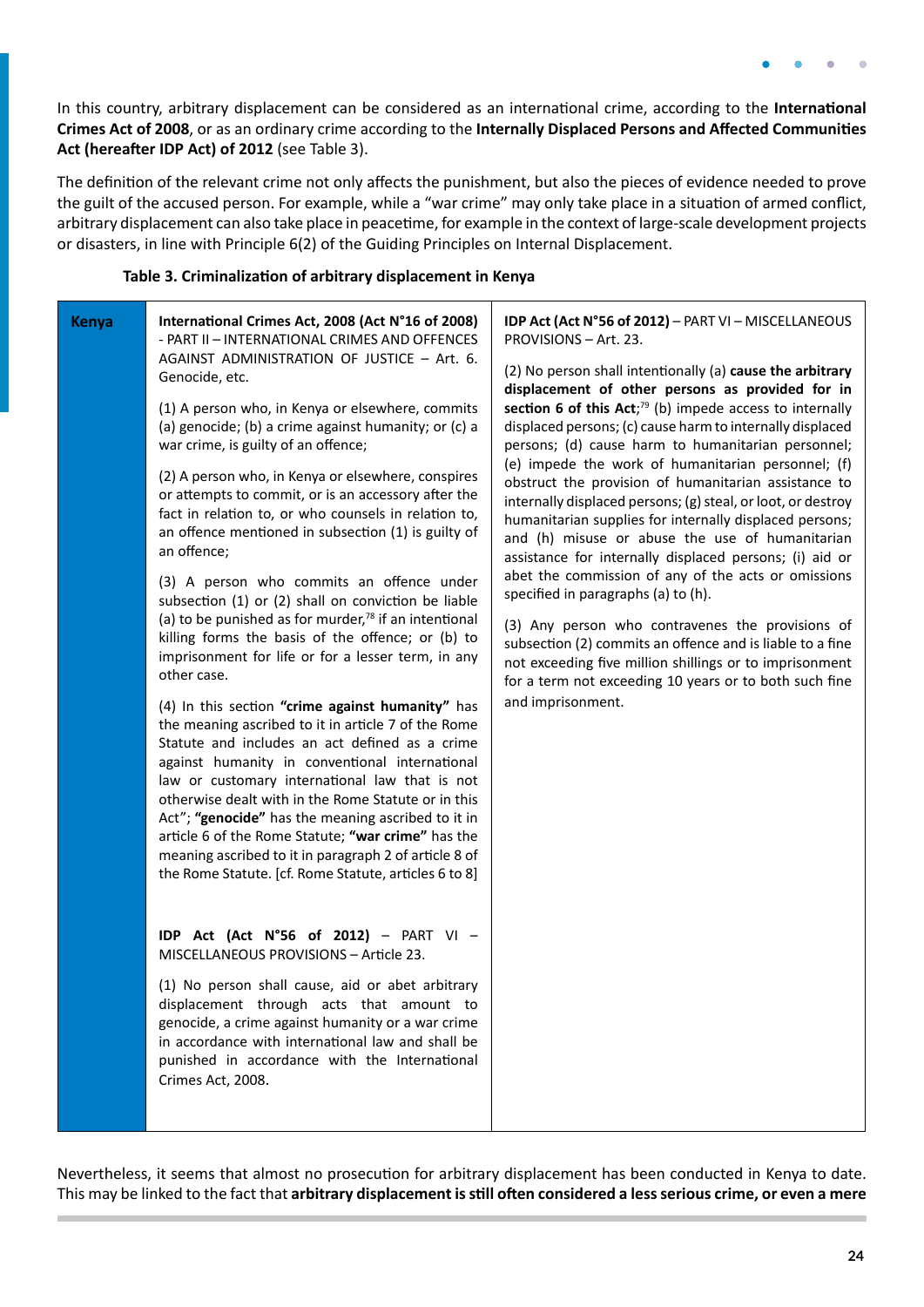#### <span id="page-24-0"></span>**consequence of other crimes, rather than a crime in its own right**. The **resulting lack of jurisprudence contributes to arbitrary displacement being invisible.**

Other elements related to the choice of criminal offence may challenge the prosecution for arbitrary displacement, notably in relation with its application over time. The general principle of non-retroactivity of criminal law prohibits the prosecution of acts committed prior to the entry into force of the law criminalizing such an act. In the absence of any domestic legislation, charges could be brought based on international crimes only if the acts in question constituted crimes under international law at the time, and provided that national legislation allows for the application of the relevant international treaty or customary international law. As illustrated in the case of **Senegal**, exceptions to the *nullum crimen sin lege* principle in line with international law can be integrated into domestic legislation (e.g. Penal Code and/or Constitution).<sup>80</sup> Statutory limitations may also represent an obstacle to the effective prosecution and punishment of arbitrary displacement.<sup>81</sup> Statutes of limitations vary from one crime to another and are also integrated into domestic legislation (e.g. Criminal Procedure Code). Although under customary international law there can be no statute of limitation for war crimes (ICRC Customary IHL Study, Rule 160), statutory limitations may be particularly important when it comes to arbitrary displacement, as trials may take some time, due to practical considerations and the lack of experience in relation to that specific crime.

In order to minimize the multiple challenges described, it is particularly important to keep a **coherent legal framework that goes beyond the strict definition of acts of arbitrary displacement as criminal offences but that is adapted to**  the legal and juridical national context.<sup>82</sup> It is also important to make sure that the different actors involved in the prosecution of arbitrary displacement are aware of the different crimes that can apply, as well as their limitations.

### **3. Guaranteeing a fair trial**

The third interrelated element that has an important impact on the entire prosecution is the course of the proceedings. As for some of the principles mentioned earlier, the proceedings through which substantive criminal law is applied and enforced are governed by a set of rules, often referred to as "criminal procedural law". By regulating the actors involved and the modes of apprehending, charging or trying suspected offenders, criminal procedural law is ultimately aimed at guaranteeing that the criminal legal system as a whole operates efficiently and fairly. **Guaranteeing a fair and impartial trial is crucial as it can minimize the risks of undermining other related processes, such as finding durable solutions for IDPs or promoting reconciliation in transitional settings.**

Indeed, while having the legal tools to hold individuals accountable for arbitrary displacement can act as a deterrent, it can also generate resistance and even tension if the rights of all participants to the trial are not guaranteed. While it could be argued that there may be tension between prosecuting arbitrary displacement and efforts to achieve durable solutions for internal displacement, such tension often derives from the disrespect for fair trial guarantees.<sup>83</sup> Indeed, the absence of such guarantees may lead the prosecuting authority to decide not to charge someone with the criminal offence. More concretely, it is important to make sure that the rights of the accused person, when arrested, in detention or at the trial, are respected. Similarly, it is crucial to ensure the effective participation of the victims and witnesses, including guaranteeing their protection and security. For example, it may be decided to create a special court with a specific jurisdiction to handle arbitrary displacement in general or specific cases in particular. In Colombia, the Juzgado Adjunto al Juzgado Quinto Penal del Circuito Especializado de Medellín was created in 2011, due to the complexity of the facts and the significant number of people involved. Yet, the challenges facing this court – including limitations to its mandate – affected the rights of the people involved. $84$ 

Moreover, in Colombia, two different codes of criminal proceedings may be applied, depending on whether the crime was committed before or after 1 January 2005.<sup>85</sup> This has various implications: for example, these two codes differ in how they address the participation of the victims and their relatives in criminal proceedings, which has negatively affected the right to equal protection under the law and the courts.<sup>86</sup> Similarly, measures taken during the process of paramilitary demobilization such as Decree N°128 of 2003 came into tension with the exclusion of amnesty foreseen in the case of forced displacement.<sup>87</sup>

In many countries, major delays in the proceedings are a recurrent problem. These delays are notably due to the possibility of adjournment provided in the legislation, for example, in the absence of one of the parties. Absences can be accidental, yet they can also be used strategically as a disincentive to the prosecution and can even lead to its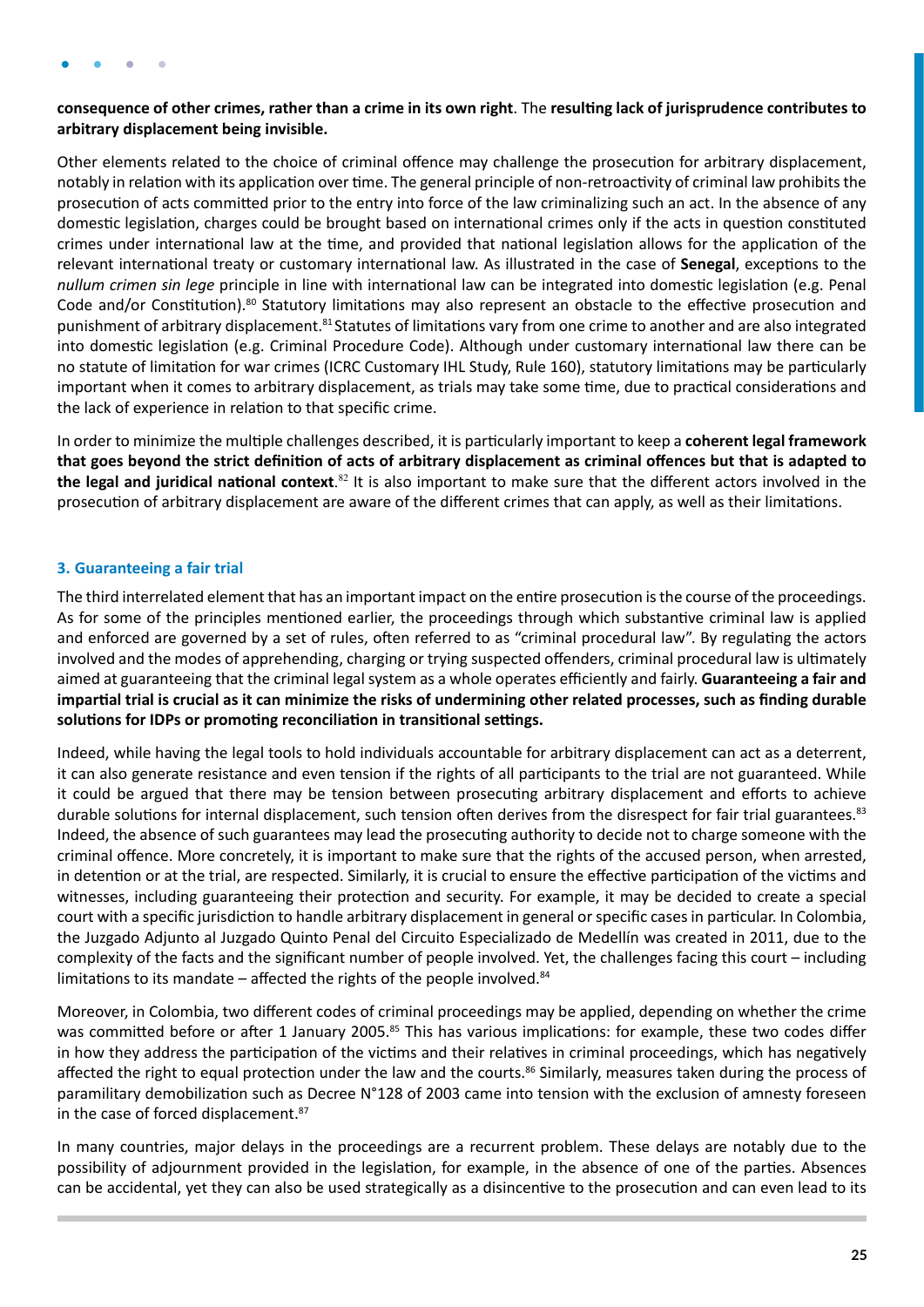#### discontinuation.

.

**In sum,** it is crucial to have **the jurisdictional, material and knowledge capacity to guarantee a fair trial**, for example sufficient free courtrooms or the necessary infrastructure to conduct declarations by videoconference (for security or logistical reasons), as well as coherent and balanced substantive and procedural legislation, depending on these logistical issues. If criminal justice were perceived to be partial or inadequate, prosecution may hinder other related efforts, such as those to achieve durable solutions to displacement. Indeed, tackling impunity for past abuses may sometimes be perceived as being at odds with the objectives of peaceful coexistence and reconciliation, may contribute to generate political resistance or could even hinder the return of some people who fear that they may be criminally implicated in cases of arbitrary displacement.<sup>88</sup> This is why it is particularly important to ensure that criminal justice processes are conducted in the fairest manner possible



Colombia, 2021. IDPs in Bajo Atrato. © UNHCR/Catalina Betancur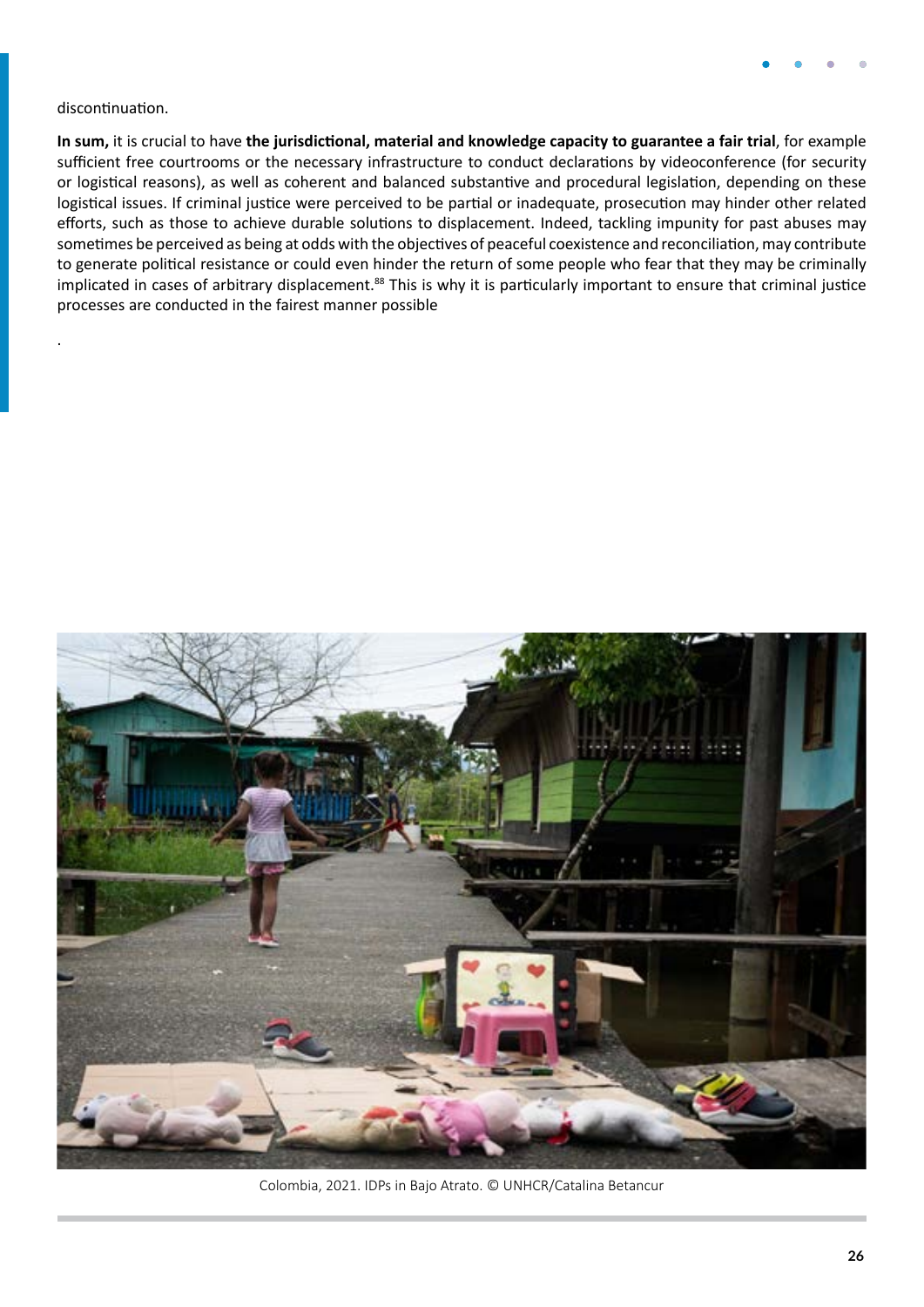### <span id="page-26-0"></span>**IV. Complementary accountability mechanisms for arbitrary displacement**

It is the responsibility and obligation of States to criminalize certain acts of arbitrary displacement. Yet, as seen in the previous section, adopting the adequate legislation to do so and enforcing it once in place may not always be an easy task. Therefore, in order to support the effective prosecution and punishment for arbitrary displacement, other mechanisms exist at the domestic, regional and international levels.

#### **1. The International Criminal Court**

The International Criminal Court (ICC) was established by the 1998 Rome Statute, which entered into force in 2002. This court consolidated a practice to establish mechanisms to hold individuals accountable for international crimes as set out in the Rome Statute. International crimes are violations of international customary rules or treaty provisions that protect values considered important for the entire international community and for which a universal interest exists in repressing these crimes. This is why these crimes are directly criminalized under international law and an individual can incur criminal responsibility and be held to account for these acts, even if they were not crimes under the legislation of the country where they took place at the time they were committed, provided the acts in question were defined as crimes in relevant international instruments or in customary international law at the time. Since the nineteenth century, the definitions of international crimes have varied, as reflected in the statutes and jurisprudence of the international mechanisms established to hold individuals accountable: from the statutes of the International Military Tribunal at Nuremberg (IMT) in 1945, to the International Military Tribunal for the Far East (IMTFE) in 1946 and, more recently, the International Criminal Tribunal for the Former Yugoslavia (ICTY) in 1993 and the International Criminal Tribunal for Rwanda (ICTR) in 1995, as well as a number of "hybrid" courts or tribunals combining national and international elements, such as the Extraordinary Chambers in the Courts of Cambodia (ECCC) in 2003.<sup>89</sup>

#### **● The ICC's jurisdiction**

The ICC is the first and only permanent international criminal tribunal. Yet, as stated in the first article of its statute, **the ICC "shall be complementary to national criminal jurisdiction."** As such, States have the first responsibility and right to prosecute international crimes, meaning the ICC may exercise jurisdiction only where national legal systems fail to do so.

The **ICC has jurisdiction to prosecute individuals for the "most serious crimes of concern to the international community as a whole":** the crime of genocide, crimes against humanity, war crimes, and the crime of aggression (see arts. 5–8bis of the Rome Statute). Three of these crimes include acts of arbitrary displacement (see Table 4).<sup>90</sup>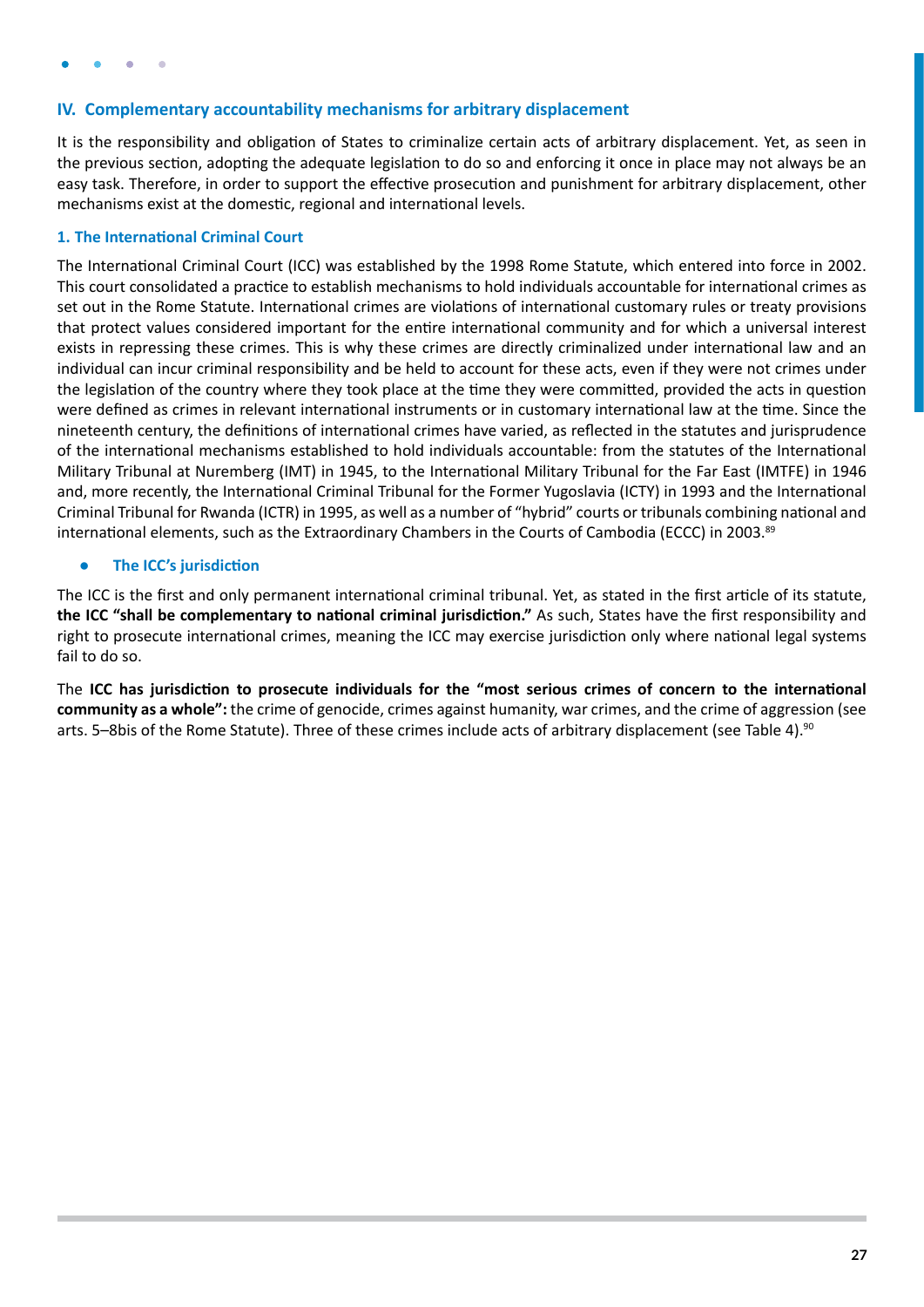

### **Table 4. The ICC's jurisdiction over arbitrary displacement**

| <b>Crime</b>            | Genocide (art. 6)                                                                                                                                                                                                                                                                                              | Crimes against humanity (art. 7)                                                                                                                                                                                                                                                                                                                                                                                                                                                                                                                                                                                                | War crimes (art.8)                                                                                                                                                                                                                                                                                                                                                                                                                                                                                                                                                                                                                                                                                                                                                                                                                                                                                                                                                                                                                                                                                                                                                                                                                                                                                                                                                                                                                                                                                                      |  |
|-------------------------|----------------------------------------------------------------------------------------------------------------------------------------------------------------------------------------------------------------------------------------------------------------------------------------------------------------|---------------------------------------------------------------------------------------------------------------------------------------------------------------------------------------------------------------------------------------------------------------------------------------------------------------------------------------------------------------------------------------------------------------------------------------------------------------------------------------------------------------------------------------------------------------------------------------------------------------------------------|-------------------------------------------------------------------------------------------------------------------------------------------------------------------------------------------------------------------------------------------------------------------------------------------------------------------------------------------------------------------------------------------------------------------------------------------------------------------------------------------------------------------------------------------------------------------------------------------------------------------------------------------------------------------------------------------------------------------------------------------------------------------------------------------------------------------------------------------------------------------------------------------------------------------------------------------------------------------------------------------------------------------------------------------------------------------------------------------------------------------------------------------------------------------------------------------------------------------------------------------------------------------------------------------------------------------------------------------------------------------------------------------------------------------------------------------------------------------------------------------------------------------------|--|
| <b>Qualification</b>    | For the purpose of this<br>Statute, "genocide" means<br>any of the following acts<br>committed with intent to<br>destroy, in whole or in part,<br>a national, ethnical, racial or<br>religious group, as such:<br>[](e) Forcibly transferring<br>children of the group to<br>another group.                    | (1) For the purpose of this Statute,<br>"crime against humanity" means any of<br>the following acts when committed as<br>part of a widespread or systematic attack<br>directed against any civilian population,<br>with knowledge of the attack:<br>[](d) Deportation or forcible transfer<br>of population [];<br>(2) For the purpose of paragraph 1:<br>[] (d) "Deportation or forcible<br>transfer of population" means forced<br>displacement of the persons concerned<br>by expulsion or other coercive acts<br>from the area in which they are lawfully<br>present, without grounds permitted<br>under international law. | (1) The Court shall have jurisdiction in<br>respect of war crimes in particular when<br>committed as part of a plan or policy or<br>as part of a large-scale commission of<br>such crimes.<br>(2) For the purpose of this Statute, "war<br>crimes" means:<br>(a) Grave breaches of the Geneva<br>Conventions of 12 August 1949, namely,<br>any of the following acts against<br>persons or property protected under<br>the provisions of the relevant Geneva<br>Convention:<br>[](vii) Unlawful deportation or transfer<br>or unlawful confinement;<br>(b) Other serious violations of the laws<br>and customs applicable in international<br>armed conflict, within the established<br>framework of international law, namely,<br>any of the following acts:<br>[](viii) The <b>transfer</b> , directly or<br>indirectly, by the Occupying Power<br>of parts of its own civilian population<br>into the territory it occupies, or the<br>deportation or transfer of all or parts of<br>the population of the occupied territory<br>within or outside this territory;<br>(e) Other serious violations of the<br>laws and customs applicable in armed<br>conflicts not of an international<br>character, within<br>the<br>established<br>framework of international law, namely,<br>any of the following acts:<br>[](viii) Ordering the displacement<br>of the civilian population for reasons<br>related to the conflict, unless the<br>security of the civilians involved or<br>imperative military reasons so demand. |  |
| Applicable<br>penalties | (Art.77) 1. Subject to article 110, the Court may impose one of the following penalties on a person convicted of a crime<br>referred to in article 5 of this Statute:                                                                                                                                          |                                                                                                                                                                                                                                                                                                                                                                                                                                                                                                                                                                                                                                 |                                                                                                                                                                                                                                                                                                                                                                                                                                                                                                                                                                                                                                                                                                                                                                                                                                                                                                                                                                                                                                                                                                                                                                                                                                                                                                                                                                                                                                                                                                                         |  |
|                         |                                                                                                                                                                                                                                                                                                                | (a) Imprisonment for a specified number of years, which may not exceed a maximum of 30 years; or                                                                                                                                                                                                                                                                                                                                                                                                                                                                                                                                |                                                                                                                                                                                                                                                                                                                                                                                                                                                                                                                                                                                                                                                                                                                                                                                                                                                                                                                                                                                                                                                                                                                                                                                                                                                                                                                                                                                                                                                                                                                         |  |
|                         | the convicted person.                                                                                                                                                                                                                                                                                          | (b) A term of life imprisonment when justified by the extreme gravity of the crime and the individual circumstances of                                                                                                                                                                                                                                                                                                                                                                                                                                                                                                          |                                                                                                                                                                                                                                                                                                                                                                                                                                                                                                                                                                                                                                                                                                                                                                                                                                                                                                                                                                                                                                                                                                                                                                                                                                                                                                                                                                                                                                                                                                                         |  |
|                         | 2. In addition to imprisonment, the Court may order:<br>(a) A fine under the criteria provided for in the Rules of Procedure and Evidence;<br>(b) A forfeiture of proceeds, property and assets derived directly or indirectly from that crime, without prejudice to the<br>rights of bona fide third parties. |                                                                                                                                                                                                                                                                                                                                                                                                                                                                                                                                                                                                                                 |                                                                                                                                                                                                                                                                                                                                                                                                                                                                                                                                                                                                                                                                                                                                                                                                                                                                                                                                                                                                                                                                                                                                                                                                                                                                                                                                                                                                                                                                                                                         |  |
|                         |                                                                                                                                                                                                                                                                                                                |                                                                                                                                                                                                                                                                                                                                                                                                                                                                                                                                                                                                                                 |                                                                                                                                                                                                                                                                                                                                                                                                                                                                                                                                                                                                                                                                                                                                                                                                                                                                                                                                                                                                                                                                                                                                                                                                                                                                                                                                                                                                                                                                                                                         |  |
|                         |                                                                                                                                                                                                                                                                                                                |                                                                                                                                                                                                                                                                                                                                                                                                                                                                                                                                                                                                                                 |                                                                                                                                                                                                                                                                                                                                                                                                                                                                                                                                                                                                                                                                                                                                                                                                                                                                                                                                                                                                                                                                                                                                                                                                                                                                                                                                                                                                                                                                                                                         |  |

More precisely, the ICC has jurisdiction over the previously cited international crimes (arts. 5–8bis), committed after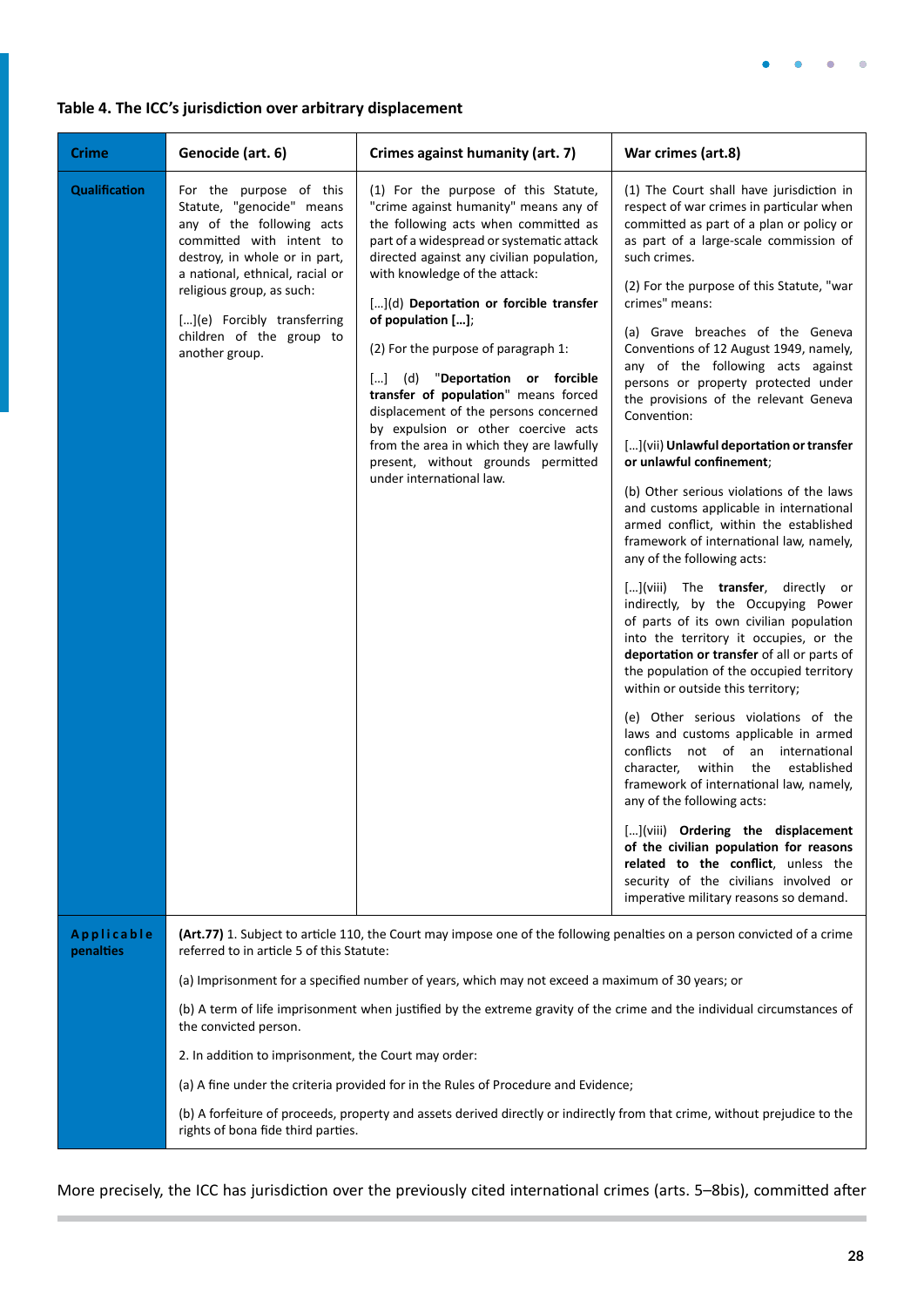<span id="page-28-0"></span>the entry into force of the Rome Statute (art. 11), in the territory (or vessel or aircraft) of one of the State parties or by a national of a State party (art. 12(2)), or of a non-State party that nonetheless accepted the court's jurisdiction (art.12(3)).

So far, only eight of the 30 cases brought to the ICC have contained charges for arbitrary displacement (as crimes against humanity – deportation or forcible transfer of population (seven cases); or as war crimes – displacement of the civilian population (two cases)) in the Central African Republic, the Democratic Republic of the Congo, Kenya and Sudan. Out of these eight cases, four are still in the pretrial stage,<sup>91</sup> one is currently at trial<sup>92</sup> and two are closed.<sup>93</sup> Only one was successfully prosecuted: Mr. Bosco Ntaganda, from the Democratic Republic of the Congo, was found guilty in 2019 of crimes against humanity (including forcible transfer and deportation) and war crimes (including ordering the displacement of the civilian population). An order for reparations to victims was issued against Mr. Ntaganda, who is currently in the ICC detention centre in The Hague.<sup>94</sup>

**Some have argued that greater consideration of forced displacement is needed at the ICC in terms of prosecutorial selection, not only to ensure accountability but also to deter perpetrators and encourage States to afford IDPs greater attention**. Recently, the United Nations Secretary-General's High-Level Panel on Internal Displacement noted in its report that "catalysing action requires ending cultures of impunity and holding States accountable for their actions. [...] Domestic courts and mechanisms such as the International Criminal Court can and should be used to prosecute the most egregious cases of abuse by States and non-State armed actors, including for forced displacement itself and for other crimes that contribute to displacement."95 Indeed, though the prosecution of forced displacement is often part of other charges such as murder, attacks against a civilian population or pillaging – which can amount to war crimes and crimes against humanity – displacement is often a tool in itself at the service of a larger policy to politically cleanse a territory or to grab land for economic or political reasons.96

#### **● Bringing cases to the ICC**

With over 900 staff and an annual budget in 2020 of less than EUR 150 million,<sup>97</sup> the ICC is dependent on external cooperation, particularly from States. Such cooperation is based on three types of request: procedural and evidentiary cooperation, jurisdictional cooperation, and cooperation with indictments and arrests.98 Ideally, such cooperation should come from the State where the alleged crimes occurred, as it is best suited to supporting the process of arresting the accused person or to gathering witnesses and evidence. Yet, it usually comes from third countries, which are more likely to cooperate. Other actors – including civil society actors, international organizations, or even peacekeeping missions – can also collaborate with the ICC.<sup>99</sup> However, their collaboration is often conditioned by the attitude of the target State. Collaboration by States is hence key to the proper functioning of the ICC.

Several factors can have an impact on the level of cooperation by States, including the referral procedure. Indeed, in addition to the above-mentioned limitations, the ICC can only apply its jurisdiction to cases that were referred by a State party, by the United Nations Security Council acting under chapter VII of the United Nations Charter, or directly by the ICC General Prosecutor (arts. 13–16). Some evidence tends to suggest that effective prosecution depends, at least partly, on who referred the case in question.<sup>100</sup> For example, the Yekatom and Ngaïssona Case, currently under trial, and overall the Ntaganda Case, were initially brought respectively by the Central African Republic and the Democratic Republic of the Congo themselves, who sought the help of the ICC in bringing the perpetrators of international crimes to justice. In turn, the successful prosecution of cases that were referred by the United Nations Security Council is more mitigated, as illustrated by the cases related to the situation in Darfur, Sudan: out of the six cases launched and five arrest warrants issued (including four for, among other things, arbitrary displacement), only Mr. Abd-Al-Rahman is before the ICC, after surrendering himself. Finally, the two cases that have been closed (the Ruto and Sang Case and the Kenyatta Case) were opened via the ICC Prosecutor Moreno-Ocampo's *motu proprio* powers and targeted top political figures.

As a result, while the ICC can be considered as an important remedial mechanism, it faces additional challenges compared to domestic courts due to its international nature. Interestingly, the Office of the Prosecutor (OTP) of the ICC also stated that it would publicize its prosecution of certain conduct, including forced displacement. So far, however, beyond several policy papers on issues such as victims' participation or case selection and prioritization, the OTP has developed a prosecutorial strategy for sexual and gender-based crimes but not yet for forced displacement.<sup>101</sup> Because of these challenges, some authors suggest the increasing importance of other mechanisms to hold individuals accountable for international crimes (including arbitrary displacement), including the regionalization of international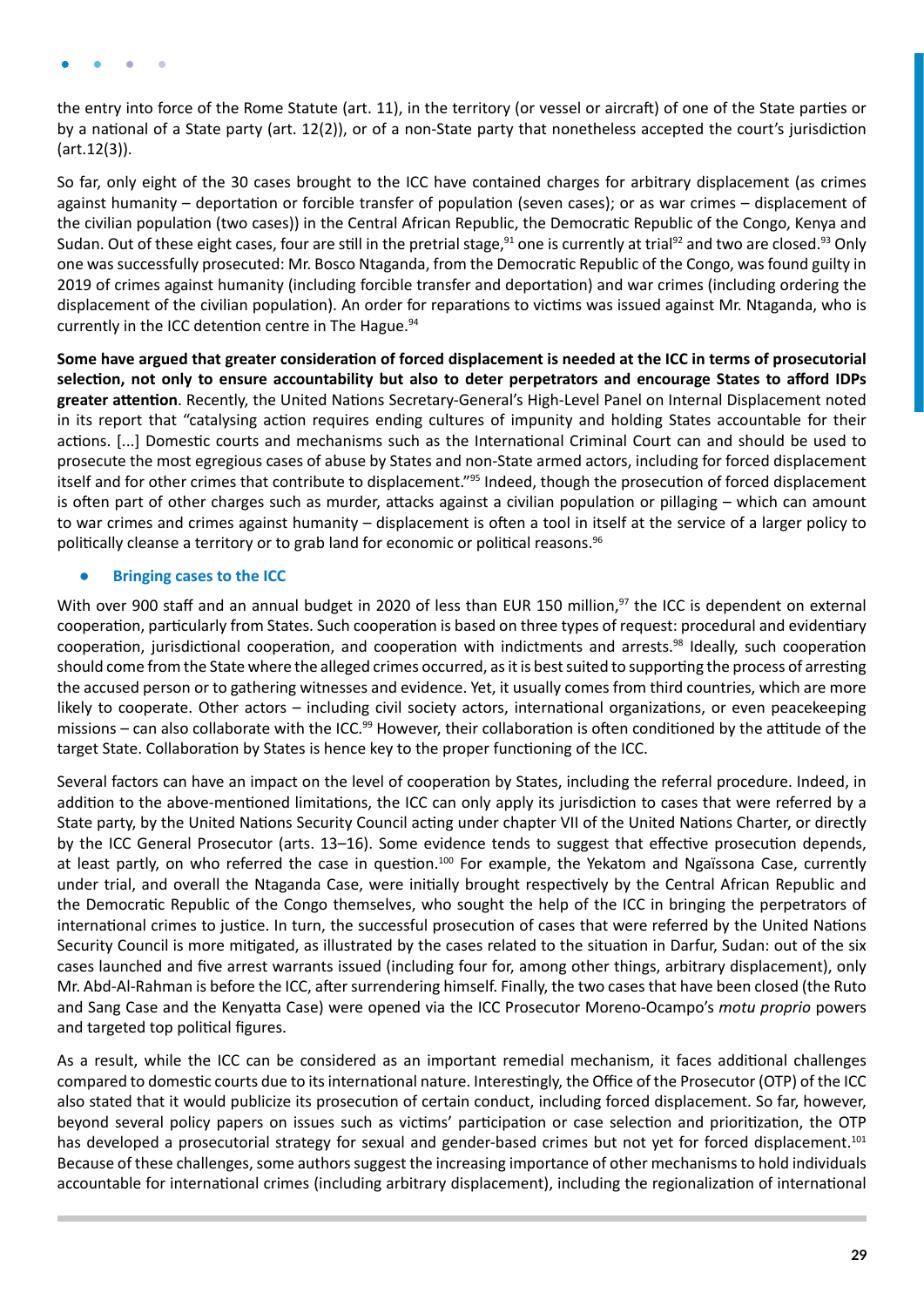<span id="page-29-0"></span>criminal law. The Protocol on Amendments to the Protocol on the Statute of the African Court of Justice and Human Rights (also called the Malabo Protocol), adopted by the African Union in 2014, is a good illustration of this process of regionalization of criminal justice, though still embryonic.102

#### **2. Other regional and domestic provisions to tackle impunity**

Beyond international criminal justice, the limitations at the international level to hold individuals accountable make it necessary to seek other existing complementary mechanisms, notably at the regional and domestic levels.<sup>103</sup>

#### **● Beyond the State: universal jurisdiction**

Domestic criminal law can contain provisions enabling States to exercise jurisdiction over crimes committed outside its borders under certain conditions (for example that the crime was committed by its citizen or against its citizen abroad, or that it affects the State's vital interests). In addition to this international component in criminal legislation, there are certain crimes that are considered to be so severe that they affect the entire international community. For this reason, by virtue of the principle of universal jurisdiction, States are entitled to prosecute offenders in their domestic courts even in the absence of any link between the crime committed and the prosecuting State. The basis for the assertion of universal jurisdiction over certain crimes is found in both treaty law and customary international law. More specifically, according to some treaties, States have an obligation to enact provisions recognizing relevant crimes and enabling criminal prosecution based on universal jurisdiction in their national legislation.

For example, the Geneva Conventions and their Additional Protocols provide the basis for the assertion of universal jurisdiction, in relation to those violations of the Conventions defined as "grave breaches". **Art. 147 of the Fourth Geneva Convention** defines the "unlawful deportation or transfer […] of a protected person" as a grave breach. Since grave breaches are the most serious violations, the Geneva Conventions impose different obligations on States on the basis of the mandatory universal jurisdiction: the duty to (1) enact specific criminal legislation, (2) search for and bring before its courts any person alleged to have committed or to have ordered to be committed grave breaches, or alternatively (3) hand such persons over for trial to another country.<sup>104</sup> Rule 157 of ICRC's study on customary international humanitarian law also states that "States have the right to vest universal jurisdiction in their national courts over war crimes."105

Universal jurisdiction primarily builds upon the idea that any domestic courts can prosecute crimes when the State in which they have been committed is unable or unwilling to do so itself. Based on the principle of complementarity, the ICC envisions the option for States to exercise jurisdiction at the domestic level over crimes within the jurisdiction of the Court,106 while in past transitional justice processes, States have exercised universal jurisdiction alongside ad hoc criminal tribunals, such as the ICTR and the ICTY, to provide a legal forum in order to prosecute beyond the limitation of the tribunals' mandates. Numerous General Assembly and Human Rights Council resolutions, and reports by UN factfinding missions and commissions of inquiry addressing situations of severe human rights violations have, alongside an ICC referral, called on States to make use of their right to exercise universal jurisdiction in their domestic courts in order to investigate and prosecute crimes under international law.107

Today, a total of 163 UN member States have included provisions in their domestic legislation to exercise universal jurisdiction over one or more crimes under international law, whether defined as an international or as an ordinary crime. For States to be able to exercise universal jurisdiction over arbitrary displacement, they need to have defined arbitrary displacement as a crime in their domestic legislation and explicitly provided for universal jurisdiction to be exercised over this crime. For example, in **Senegal**, the 2007 law that typified arbitrary displacement as a crime against humanity and a war crime<sup>108</sup> also provided for universal jurisdiction over these crimes. It is on the basis of this principle that former Chadian President Hissène Habré was eventually tried by the Extraordinary African Chambers (EAC), a tribunal created by an agreement between the African Union and Senegal to try international crimes committed in Chad from 1982 to 1990.<sup>109</sup> Habré was accused, among other offences, of unlawful transfer as a war crime. While being acquitted of this crime, he was found guilty of other crimes against humanity and war crimes, as well as the autonomous crime of torture, for which he was sentenced to life imprisonment.<sup>110</sup>

Universal jurisdiction is less dependent on certain applicability criteria than international criminal tribunals or courts such as the ICC, whose jurisdiction is limited by a UN mandate or the signing and ratification of its founding statute by State parties. Yet, States may choose to specifically limit their courts' right to claim universal jurisdiction to a set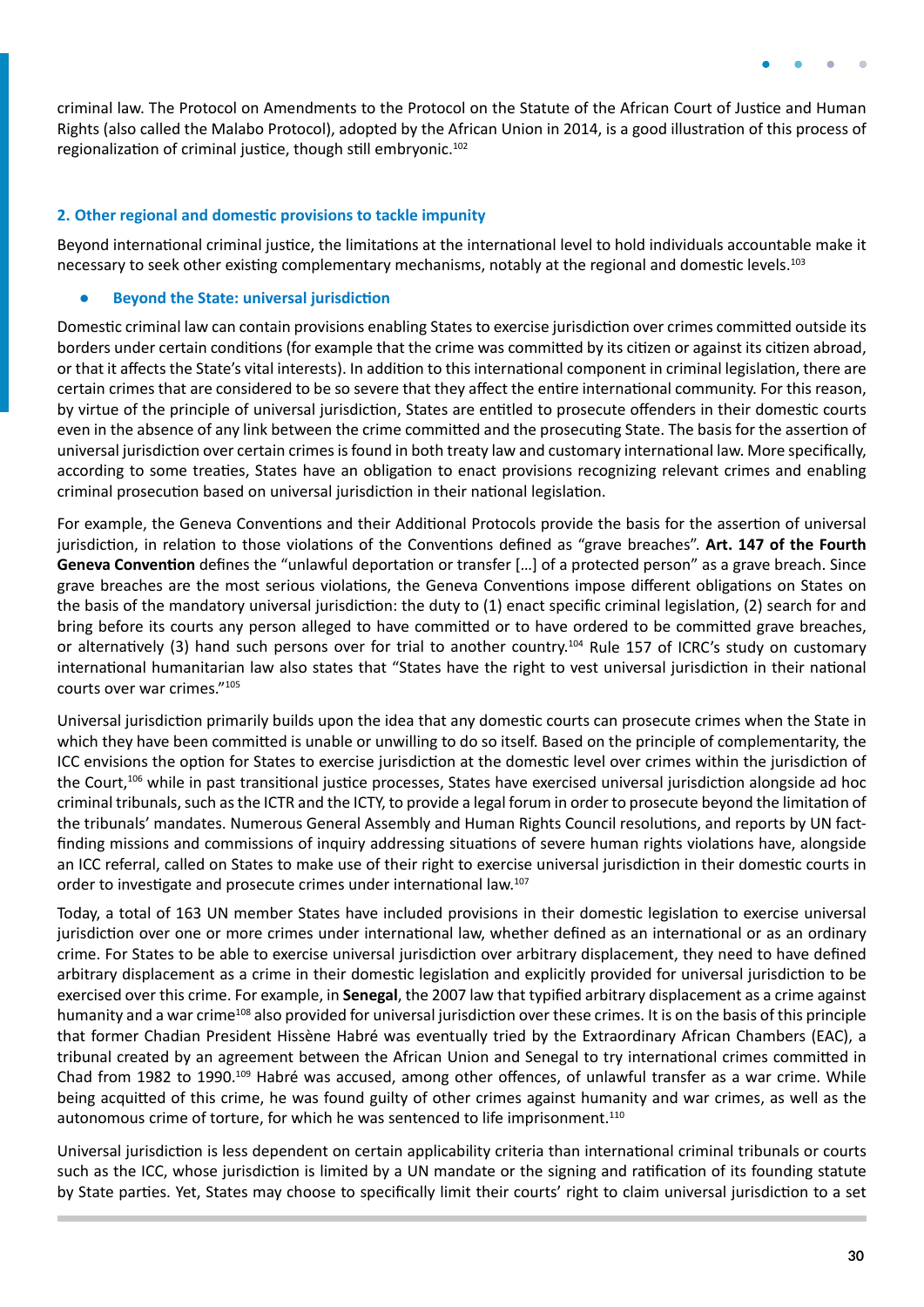<span id="page-30-0"></span>of preconditions (e.g. the presence or even residence of perpetrators in the prosecuting State, or the definition of the committed act as a crime in both the prosecuting State and the State of origin of the perpetrator or the State of commission). Moreover, while the application of the principle of universal jurisdiction tends to have similar weaknesses to the ICC (e.g. distance from the places in which the crimes were committed, and obstacles to obtain evidence necessary to meet the legal requirements to pursue criminal proceedings), national investigating and prosecuting authorities may have access to other resources and sources of information-gathering and information-sharing (e.g. cross-national and supranational investigation units, data networks).

#### **● Other related crimes and rights**

Considering there is still little accountability for arbitrary displacement, at both the domestic and international levels, another way of tackling impunity is to look for alternative related crimes and/or rights protected by domestic or regional authorities.

Arbitrary displacement is often connected to other crimes, such as murder, rape or kidnapping. Holding individuals accountable for these other violations allows States to build on extensive jurisprudence and, more generally, on experience in prosecuting these related crimes. However, because criminal justice may be more familiar with these crimes, and given that arbitrary displacement is often seen as a side effect of other violations or even inherent to some situations, criminal justice systems tend to focus exclusively on these other crimes. This in turn tends to limit the criminal prosecution of persons involved in arbitrary displacement. Moreover, criminal legislation is there to protect some fundamental rights. However, not all rights are equally addressed under criminal law. This does not mean that rights associated with arbitrary displacement, such as the rights to freedom of movement or residence, as well as the rights to life and property, are not protected. However, the violation of these rights may not be equally punishable. That being said, some established mechanisms exist at both the domestic and regional levels to address the violation of these rights,111 and hence contribute towards holding States – rather than individuals – responsible for arbitrary displacement.

For example at the national level, the Penal Code of **El Salvador** provides for the crime of **"illegal limitation to the freedom of movement,"** which even includes harsher penalties (i.e. eight to 12 years of imprisonment) if the "violence, intimidation or threat against people or property are carried out to force another to leave his/her place of domicile, residence, work, studies or of any lawful activity"(see art. 152-A).<sup>112</sup> Considering less recent but equally relevant examples, Section 1 of the Protection of the Person and Property Act (**Northern Ireland**) from 1969 on "**intimidation**" also focused on the act, intent and consequence of forcing people to leave their homes: "A person shall be guilty of an offence under this section if he unlawfully causes, by force, threats or menaces, or in any way whatsoever, any other person (a) to leave any place where that other person is for the time being resident or in occupation".113

Under regional mechanisms, only States may be held accountable for human rights violations, as guaranteed by the regional human rights treaties. In Africa, the Americas and Europe, there exists a complaints mechanism through which individuals can seek justice and reparation for human rights violations committed by a State party. After the regional human rights commissions and courts have determined the State's responsibility for the alleged violation, the regional bodies have several means of promoting the government's reparation of the damage. For example, regional human rights treaty bodies can issue advisory opinions on what the government should do, or in some cases, they can even give orders to the State in question to avoid irreparable harm to the complainant (often referred to as "interim measures" or "provisional measures"). Among these actions, the regional human rights body can ask a State to initiate or progress criminal investigations at the domestic level, as the **Inter-American Court of Human Rights** did on several occasions.114

Moreover, the **Inter-American Court of Human Rights** has rendered several decisions on the violation of the right of free movement.115 The Masacre de Mapiripán Vs. Colombia Case refers to the international responsibility of the State for the death, injuries and abuses committed by paramilitary agents against residents of Mapiripán, as well as the lack of investigation and punishment of those responsible for these crimes. More particularly, the court referred to the obligation to respect the right of free movement in relation to the rights to life, personal integrity and children in a context of widespread internal displacement.<sup>116</sup>

Similarly, the **African Court on Human and Peoples' Rights** (ACHPR), in its Case N°006/2012 ACHPR Vs. Republic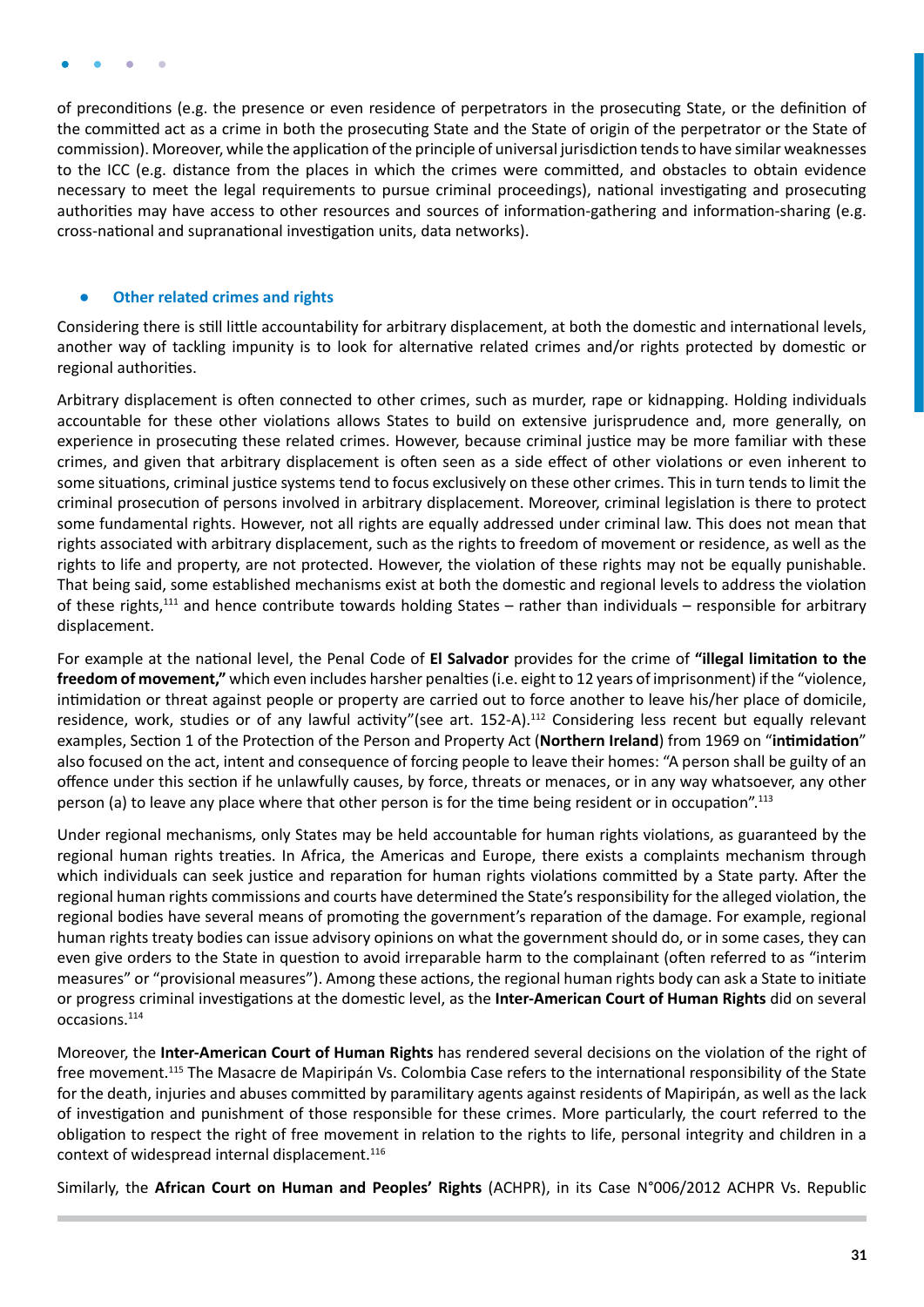of Kenya, made a decision regarding the persistent eviction of the Ogiek community from the Mau Forest. More specifically, the court found that the Kenyan Government had violated seven separate articles of the ACHPR, with the violations amounting to a persistent denial of Ogiek land rights and their religious, cultural and hunter-gatherer practices.117

While the **European Court of Human Rights** has not ruled specifically on the issue of arbitrary displacement, it has welldeveloped jurisprudence on the protection of property rights of IDPs.<sup>118</sup> Moreover, in line with the European Convention on Human Rights,119 the Committee of Ministers of the Council of Europe has adopted several recommendations, including the Council of Europe Parliamentary Assembly's Recommendation 2367 (2021) on the Protection of Victims of Arbitrary Displacement which specifically calls on its Member States to: "6.2. consider creating specific international criminal tribunals for prosecuting and punishing arbitrary displacement where action by the ICC cannot be pursued;" and "6.3. introduce in their national law the principle of universal jurisdiction of national courts regarding war crimes and crimes against humanity involving forms of arbitrary displacement."120,121

**In sum**, as for the creation of new criminal legislation on acts of arbitrary displacement, addressing arbitrary displacement through related crimes or rights may, in some circumstances, allow situations that do not meet the definition of international crimes to be addressed. However, by focusing on other crimes or rights, there is a risk that the focus on arbitrary displacement will be lost and, with it, the opportunity to effectively prosecute and punish individuals for it. In turn, it may further undermine a criminal offence for which there has been limited accountability so far.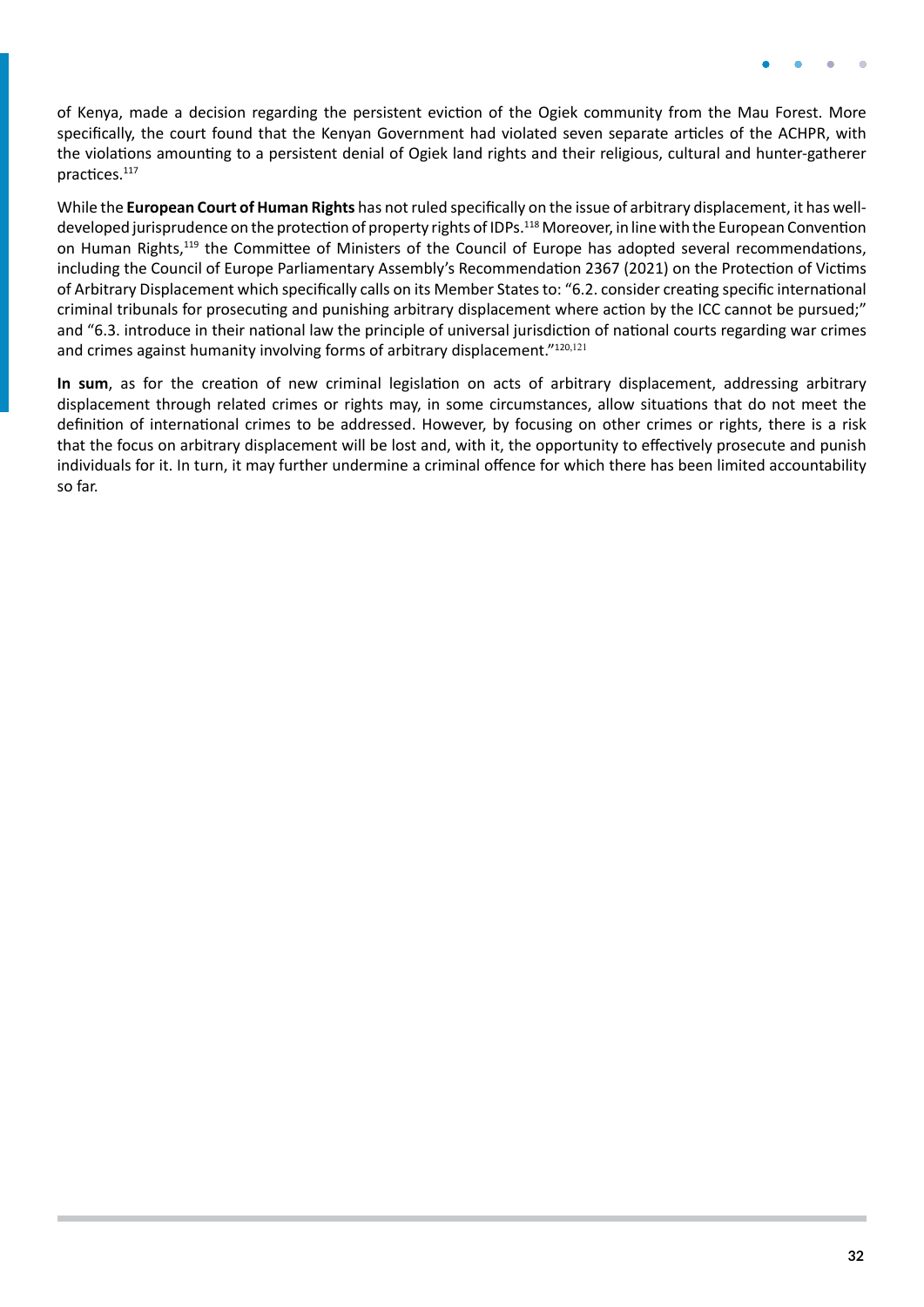## <span id="page-32-0"></span>**Conclusion**

Based on the previous examples and discussion, several points should be stressed in conclusion. In addition to ratifying international treaties addressing arbitrary displacement, States should criminalize arbitrary displacement to (i) clearly reject it as an illegal conduct, in line with international and regional obligations and standards; (ii) contribute to the prevention of arbitrary displacement; and (iii) support the achievement of durable solutions for IDPs. Where necessary, States should receive technical advice to support them in doing so.

The enactment of domestic criminal law should be in line with international law and adapted to the national context and legislation. As such, it is important to remember that specific acts of arbitrary displacement amount to international crimes under international law. Others can also constitute ordinary crimes: the definition of certain acts of arbitrary displacement as an ordinary crime may help broaden the scope of situations that are criminalized, particularly to address violations that are specific to the domestic context while including parameters that are easier to satisfy than international crimes, and hence contribute to fulfilling States' international obligation to prevent arbitrary displacement. Depending on the national context, the criminalization of arbitrary displacement can be set out in stand-alone legislation and/or incorporated into existing legislation. It is indeed crucial to ensure that all States have adequate criminal legislation to ensure the effective prosecution and punishment of individuals for arbitrary displacement.

In that sense, it is important to underline once more that the investigation and prosecution of international crimes – including addressing specific acts of arbitrary displacement – is an international obligation for States, particularly under IHL. Except in the case of international crimes, the decision to indict a suspect also has to take into consideration the general interest (for example, that it would not jeopardize the success of humanitarian action or peacebuilding processes). This being said, these concerns should never call into question the validity of having adequate legislation in place. On the contrary, criminal accountability for acts of arbitrary displacement in particular may help achieve durable solutions for internal displacement because it can recognize past suffering, contribute to justice and reparation, and ultimately support reconciliation.

Once criminal legislation on arbitrary displacement has been adopted, the cases presented in the paper show the importance of supporting a **virtuous circle related to the effective enforcement** of this legislation. More concretely, three interrelated components should be promoted:

- **● Capacity**: It is important to strengthen the capacity of judicial actors, both materially and technically (notably in terms of jurisprudence and investigation). This can be achieved by developing specific trainings, methodologies or peer exchanges between different groups of actors in the country, or similar actors across countries.
- **Independence**: It is also necessary to guarantee the autonomy and independence of judicial actors (notably the public prosecuting authority) from external pressure, particularly legally, financially or politically.
- **● Coherence**: Finally, it is crucial to ensure coherence between substantive and procedural criminal law, as well as with other related legislation (in the case of amnesty laws, for example).<sup>122</sup> To do so, detailed legal review of national legislation is required before and after adopting criminal legislation on arbitrary displacement.

Additionally, **supporting international cooperation** – notably in terms of jurisprudence, arrest and/or investigation in relation to the prosecution and punishment of arbitrary displacement – should be further promoted.

Similarly, domestic actors involved in the **monitoring and the investigation of arbitrary displacement** such as national human rights institutions, civil society actors and parliamentarians should be encouraged and supported in their tasks as appropriate, while being sensitive to the domestic and specific context. This can be done through financial or technical support, as well as by providing spaces where they can raise their voices nationally and internationally. Raising public awareness – and the awareness of relevant authorities, as well as the affected communities themselves – on arbitrary displacement and how it can be prevented and addressed will also be essential.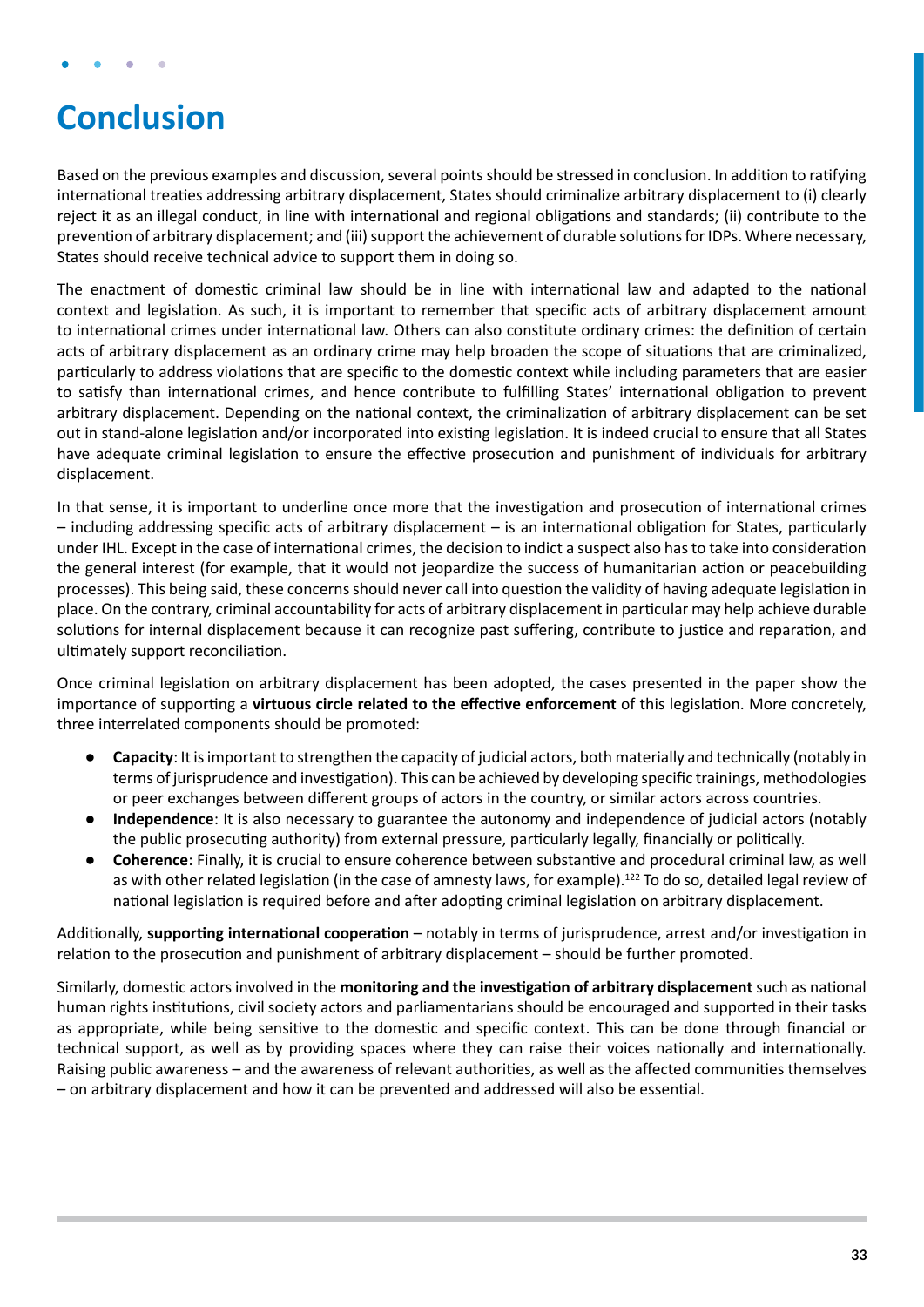## <span id="page-33-0"></span>**References**

Acquaviva, Guido (2011). *Forced Displacement and International Crimes*. UNHCR Legal and Protection Policy Research Series, Division of International Protection. Available at [www.unhcr.org/4e0344b344.pdf](https://www.unhcr.org/4e0344b344.pdf). Amnesty International (2012). Universal jurisdiction. A preliminary survey of legislation around the world – 2012 update, 9 October 2012. Available at [www.amnesty.org/fr/documents/ior53/019/2012/en/](https://www.amnesty.org/fr/documents/ior53/019/2012/en/).

Andreu-Guzmán, Federico (2012). *Criminal Justice and Forced Displacement in Colombia. Case Studies on Transitional Justice and Displacement*. Brookings-LSE Project on Internal Displacement. Available at [www.ictj.org/sites/default/](http://www.ictj.org/sites/default/files/ICTJ-Brookings-Displacement-Criminal-Justice-Colombia-CaseStudy-2012-English.pdf) [files/ICTJ-Brookings-Displacement-Criminal-Justice-Colombia-CaseStudy-2012-English.pdf](http://www.ictj.org/sites/default/files/ICTJ-Brookings-Displacement-Criminal-Justice-Colombia-CaseStudy-2012-English.pdf).

Andreu-Guzmán, Federico (2013). *Research Brief. Criminal Justice and Forced Displacement: International and National Perspectives*. International Center for Transitional Justice (ICTJ) and Brookings-LSE Project on Internal Displacement. Available at [www.ictj.org/sites/default/files/ICTJ-Research-Brief-Displacement-Criminal-Justice-Andreu-Guzman.pdf](https://www.ictj.org/sites/default/files/ICTJ-Research-Brief-Displacement-Criminal-Justice-Andreu-Guzman.pdf) (accessed July 2021).

Aponte Cardona, Alejandro (2012). El desplazamiento forzado como crimen internacional: Nuevas exigencias a la dogmática jurídico-penal. *Universitas*, No. 125. Available at [https://revistas.javeriana.edu.co/index.php/vnijuri/](https://revistas.javeriana.edu.co/index.php/vnijuri/article/download/5103/3942) [article/download/5103/3942](https://revistas.javeriana.edu.co/index.php/vnijuri/article/download/5103/3942).

Buitelaar, Tom (2018). Blue helmets and black robes: the cooperation between peacekeepers and international criminal tribunals. *St Antony's International Review*, vol. 14, No. 1.

Cantor, David James (2013a). Does IHL prohibit the forced displacement of civilians during war? *International Journal of Refugee Law*, vol. 24, No. 4.

Cantor, David James (2013b). Forced displacement, the law of international armed conflict and state authority. In *The Ashgate Research Companion to Migration Law, Theory and Policy*, Satvinder S. Juss, ed. London and New York: Routledge.

Cantor, David James (2018). 'The IDP in international law'? Developments, debates, prospects. *International Journal of Refugee Law*, vol. 30, No. 2 (June).

Chetail, Vincent (2015). The transfer and deportation of civilians. In *The Geneva Conventions: A Commentary*, A. Clapham, P. Gaeta and M. Sassoli, eds. Oxford: Oxford University Press.

Chetail, Vincent (2016). Is there any blood on my hands? Deportation as a crime of international law. *Leiden Journal of International Law*, No. 29.

Colvin, Victoria, and Orchard, Phil (2021). A forgotten history: Forcible transfers and deportations in international criminal law. *Criminal Law Forum*, vol. 32, No. 1.

de Zayas, Alfred-Maurice (2010). Forced Population Transfer. *Max Planck Encyclopedia of International Law*. Available at<https://www.jure.se/ns/default.asp?url=visatitel.asp?tuid=17880>.

Duthie, Roger, ed. (2012). *Transitional Justice and Displacement*. International Centre for Transitional Justice (ICTJ) and Brookings-LSE Project on Internal Displacement. Available at [https://s3.amazonaws.com/ssrc-cdn1/crmuploads/](https://s3.amazonaws.com/ssrc-cdn1/crmuploads/new_publication_3/transitional-justice-and-displacement.pdf) new publication 3/transitional-justice-and-displacement.pdf.

Henckaerts, Jean-Marie (1993). Deportation and transfer of civilians in time of war. *Vanderbilt Journal of Transnational Law*, vol. 26, No. 3.

Hillebrecht, Courtney, and Straus, Scott (2017). Who pursues the perpetrators? State cooperation with the ICC. *Human Rights Quarterly*, vol. 39, No. 1.

Huneeus, Alexandra (2013). International criminal law by other means: The quasi-criminal jurisdiction of the human rights courts. *American Journal of International Law,* vol. 107, No. 1 (January).

Inter-Agency Standing Committee (2010). *IASC Framework on Durable Solutions for Internally Displaced Persons*. Washington, D.C. USA: The Brookings Institution – University of Bern, Project on Internal Displacement. Available at [www.brookings.edu/wp-content/uploads/2016/06/04\\_durable\\_solutions.pdf](https://www.brookings.edu/wp-content/uploads/2016/06/04_durable_solutions.pdf).

International Committee of the Red Cross (2015). *The Domestic Implementation of International Humanitarian Law. A*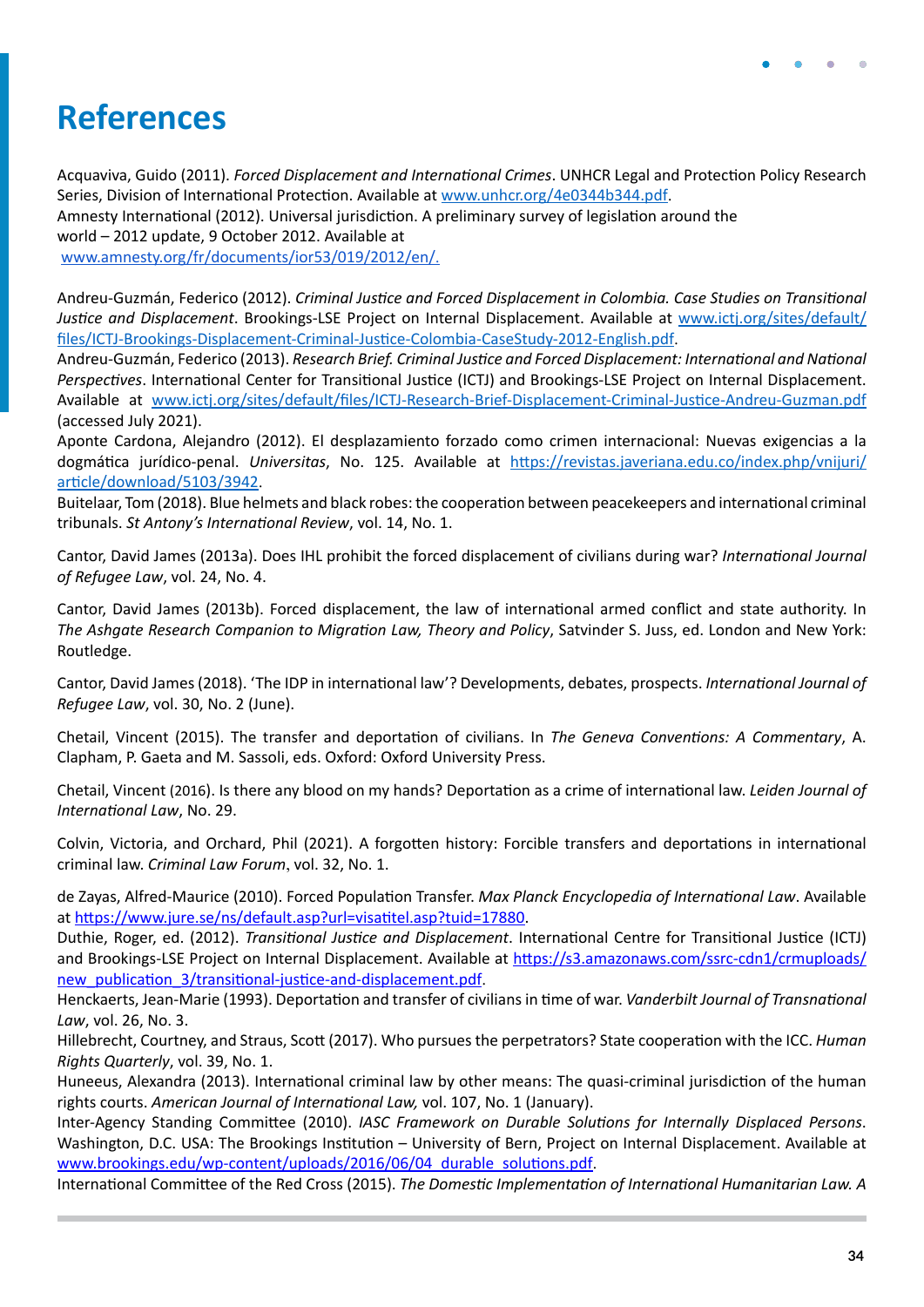## <span id="page-34-0"></span>**Annex 1: Relevant international instruments on arbitrary displacement (non-exhaustive list)**

### **I. Prohibition of arbitrary displacement (treaties and principles)**

### **1.** Binding instruments<sup>123</sup>

**● Convention on the Prevention and Punishment of the Crime of Genocide (1948)**

**Article 2:** In the present Convention, genocide means any of the following acts committed with intent to destroy, in whole or in part, a national, ethnical, racial or religious group, as such: (…) (e) Forcibly transferring children of the group to another group.

**Article 3:** The following acts shall be punishable:(a) Genocide;(b) Conspiracy to commit genocide;(c) Direct and public incitement to commit genocide; (rf) Attempt to commit genocide; (e) Complicity in genocide.

**Article 4:** Persons committing genocide or any of the other acts enumerated in article III shall be punished, whether they are constitutionally responsible rulers, public officials or private individuals.

**Article 5:** The Contracting Parties undertake to enact, in accordance with their respective Constitutions, the necessary legislation to give effect to the provisions of the present Convention and, in particular, to provide effective penalties for persons guilty of genocide or of any of the other acts enumerated in article III.

**● Convention (IV) relative to the Protection of Civilian Persons in Time of War. Geneva, 12 August 1949**

PART I - Section III: Occupied Territories - **Article 49: Deportation, transfers, evacuation. —** Individual or mass forcible transfers, as well as deportations of protected persons from occupied territory to the territory of the Occupying Power or to that of any other country, occupied or not, are prohibited, regardless of their motive. Nevertheless, the Occupying Power may undertake total or partial evacuation of a given area if the security of the population or imperative military reasons so demand. Such evacuations may not involve the displacement of protected persons outside the bounds of the occupied territory except when for material reasons it is impossible to avoid such displacement. Persons thus evacuated shall be transferred back to their homes as soon as hostilities in the area in question have ceased. The Occupying Power undertaking such transfers or evacuations shall ensure, to the greatest practicable extent, that proper accommodation is provided to receive the protected persons, that the removals are effected in satisfactory conditions of hygiene, health, safety and nutrition, and that members of the same family are not separated.

The Protecting Power shall be informed of any transfers and evacuations as soon as they have taken place. The Occupying Power shall not detain protected persons in an area particularly exposed to the dangers of war unless the security of the population or imperative military reasons so demand.

The Occupying Power shall not deport or transfer parts of its own civilian population into the territory it occupies.

PART IV Execution of the Convention - Section 1 - **Article 146 -** The High Contracting Parties undertake to enact any legislation necessary to provide effective penal sanctions for persons committing, or ordering to be committed, any of the grave breaches of the present Convention defined in the following Article. Each High Contracting Party shall be under the obligation to search for persons alleged to have committed, or to have ordered to be committed, such grave breaches, and shall bring such persons, regardless of their nationality, before its own courts. It may also, if it prefers, and in accordance with the provisions of its own legislation, hand such persons over for trial to another High Contracting Party concerned, provided such High Contracting Party has made out a prima facie case. Each High Contracting Party shall take measures necessary for the suppression of all acts contrary to the provisions of the present Convention other than the grave breaches defined in the following Article. In all circumstances, the accused persons shall benefit by safeguards of proper trial and defence, which shall not be less favourable than those provided by Article 105 and those following of the Geneva Convention relative to the Treatment of Prisoners of War of August 12, 1949.

**Article 147. — Grave breaches** to which the preceding Article relates shall be those involving any of the following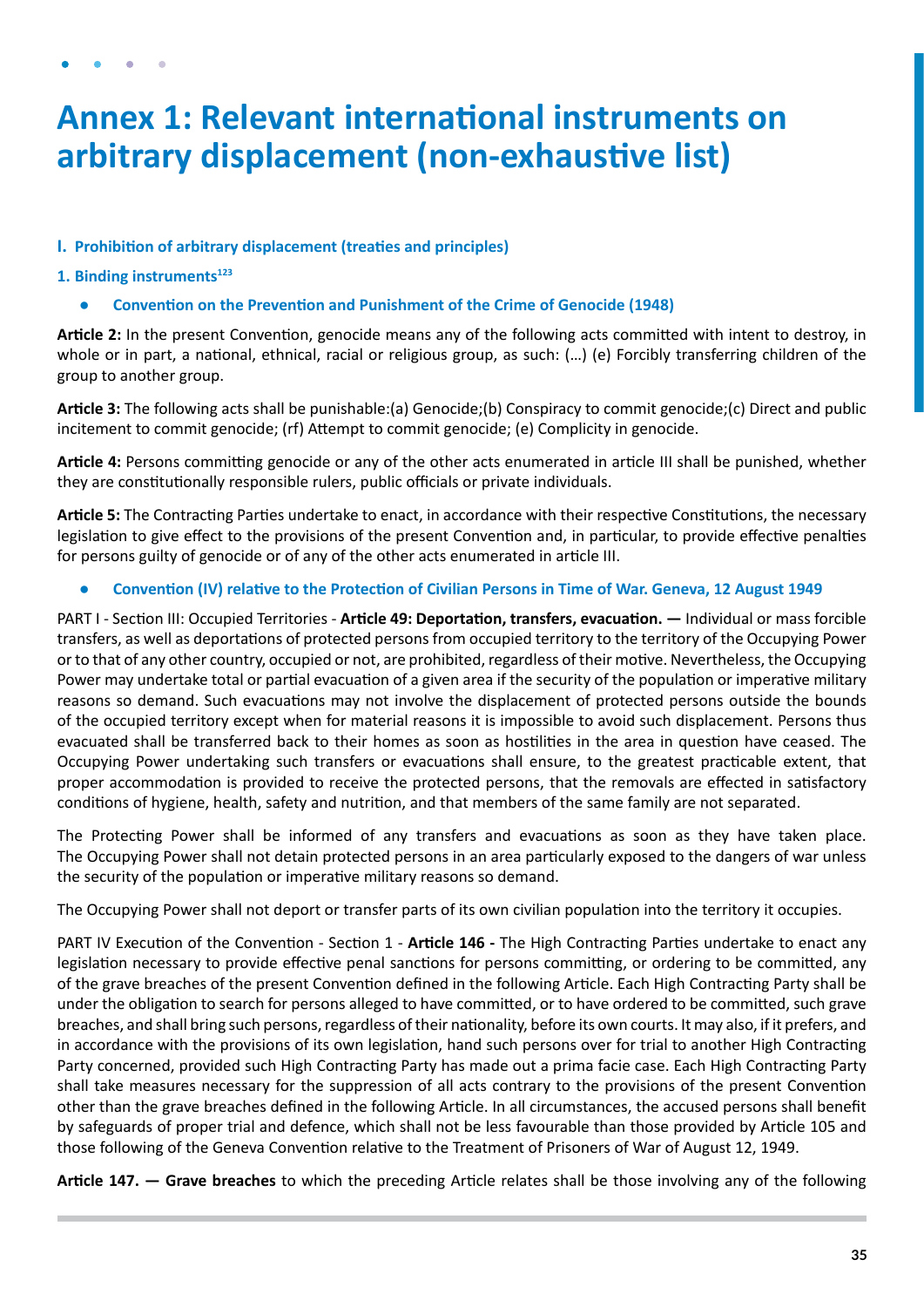<span id="page-35-0"></span>acts, if committed against persons or property protected by the present Convention: wilful killing, torture or inhuman treatment, including biological experiments, wilfully causing great suffering or serious injury to body or health, unlawful deportation or transfer or unlawful confinement of a protected person, compelling a protected person to serve in the forces of a hostile Power, or wilfully depriving a protected person of the rights of fair and regular trial prescribed in the present Convention, taking of hostages and extensive destruction and appropriation of property, not justified by military necessity and carried out unlawfully and wantonly.

#### **● Protocol Additional to the Geneva Conventions of 12 August 1949, and relating to the Protection of Victims of International Armed Conflicts (Additional Protocol I), 8 June 1977**

#### **Article 85:** Repression of breaches of this Protocol

1. The provisions of the Conventions relating to the repression of breaches and grave breaches, supplemented by this Section, shall apply to the repression of breaches and grave breaches of this Protocol.

2. Acts described as grave breaches in the Conventions are grave breaches of this Protocol if committed against persons in the power of an adverse Party protected by Articles 44, 45 and 73 of this Protocol, or against the wounded, sick and shipwrecked of the adverse Party who are protected by this Protocol, or against those medical or religious personnel, medical units or medical transports which are under the control of the adverse Party and are protected by this Protocol.

(…) 4. In addition to the grave breaches defined in the preceding paragraphs and in the Conventions, the following shall be regarded as grave breaches of this Protocol, when committed wilfully and in violation of the Conventions or the Protocol: (a) the transfer by the Occupying Power of parts of its own civilian population into the territory it occupies, or the deportation or transfer of all or parts of the population of the occupied territory within or outside this territory, in violation of Article 49 of the Fourth Convention; (...)

5. Without prejudice to the application of the Conventions and of this Protocol, grave breaches of these instruments shall be regarded as war crimes.

#### **Article 86:** Failure to act

1. The High Contracting Parties and the Parties to the conflict shall re-press grave breaches, and take measures necessary to suppress all other breaches, of the Conventions or of this Protocol which result from a failure to act when under a duty to do so.

2. The fact that a breach of the Conventions or of this Protocol was com-mitted by a subordinate does not absolve his superiors from penal or disciplinary responsibility, as the case may be, if they knew, or had in-formation which should have enabled them to conclude in the circum-stances at the time, that he was committing or was going to commit such a breach and if they did not take all feasible measures within their power to prevent or repress the breach

#### **● Protocol Additional to the Geneva Conventions of 12 August 1949, and relating to the Protection of Victims of Non-International Armed Conflicts (Additional Protocol II), 8 June 1977**

Part IV: Civilian Population - **Article 17:** Prohibition of forced movement of civilians

1. The displacement of the civilian population shall not be ordered for reasons related to the conflict unless the security of the civilians involved or imperative military reasons so demand. Should such displacements have to be carried out, all possible measures shall be taken in order that the civilian population may be received under satisfactory conditions of shelter, hygiene, health, safety and nutrition.

2. Civilians shall not be compelled to leave their own territory for reasons connected with the conflict.

#### **● Indigenous and Tribal Peoples Convention (ILO N°169), 1989**

**Article 16:** 1. Subject to the following paragraphs of this Article, the peoples concerned shall not be removed from the lands which they occupy.

2. Where the relocation of these peoples is considered necessary as an exceptional measure, such relocation shall take place only with their free and informed consent. Where their consent cannot be obtained, such relocation shall take place only following appropriate procedures established by national laws and regulations, including public inquiries where appropriate, which provide the opportunity for effective representation of the peoples concerned.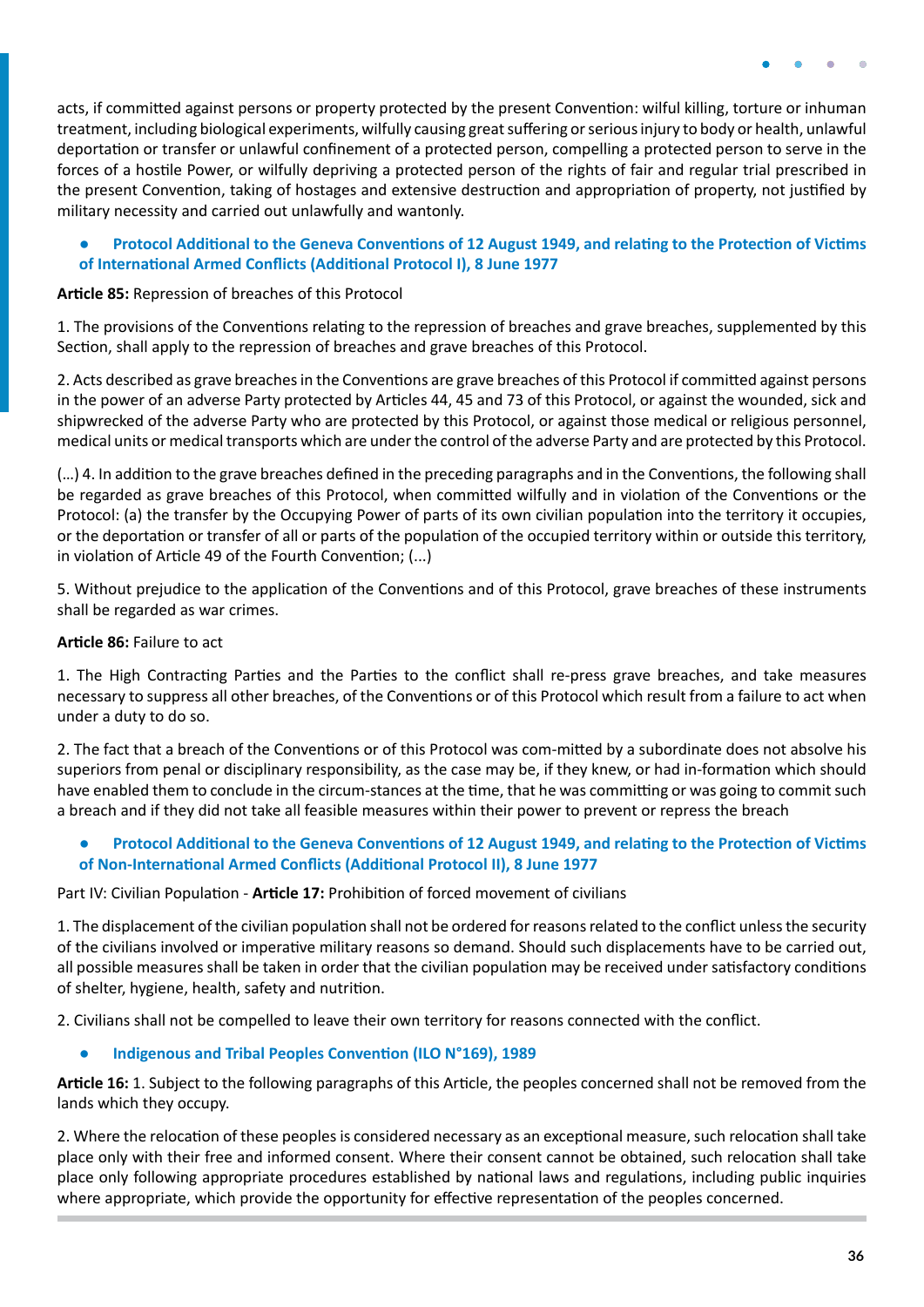<span id="page-36-0"></span>3. Whenever possible, these peoples shall have the right to return to their traditional lands, as soon as the grounds for relocation cease to exist.

4. When such return is not possible, as determined by agreement or, in the absence of such agreement, through appropriate procedures, these peoples shall be provided in all possible cases with lands of quality and legal status at least equal to that of the lands previously occupied by them, suitable to provide for their present needs and future development. Where the peoples concerned express a preference for compensation in money or in kind, they shall be so compensated under appropriate guarantees.

5. Persons thus relocated shall be fully compensated for any resulting loss or injury.

#### **● Rome Statute of the International Criminal Court, 1998**

**Article 5:** Crimes within the jurisdiction of the Court. The jurisdiction of the Court shall be limited to the most serious crimes of concern to the international community as a whole. The Court has jurisdiction in accordance with this Statute with respect to the following crimes: (a) The crime of genocide; (b) Crimes against humanity; (c) War crimes; (d) The crime of aggression

**Article 6: Genocide:** For the purpose of this Statute, "genocide" means any of the following acts committed with intent to destroy, in whole or in part, a national, ethnical, racial or religious group, as such: (...) (e) Forcibly transferring children of the group to another group.

**Article 7: Crimes against humanity:** 1. For the purpose of this Statute, "crime against humanity" means any of the following acts when committed as part of a widespread or systematic attack directed against any civilian population, with knowledge of the attack: (...) (d) Deportation or forcible transfer of population; (h) Persecution against any identifiable group or collectivity on political, racial, national, ethnic, cultural, religious, gender as defined in paragraph 3, or other grounds that are universally recognized as impermissible under international law, in connection with any act referred to in this paragraph or any crime within the jurisdiction of the Court; (...) (k) Other inhumane acts of a similar character intentionally causing great suffering, or serious injury to body or to mental or physical health.

2. For the purpose of paragraph 1: (...) (d) "Deportation or forcible transfer of population" means forced displacement of the persons concerned by expulsion or other coercive acts from the area in which they are lawfully present, without grounds permitted under international law; (...) (g) "Persecution" means the intentional and severe deprivation of fundamental rights contrary to international law by reason of the identity of the group or collectivity;

**Article 8: War crimes:** 1. The Court shall have jurisdiction in respect of war crimes in particular when committed as part of a plan or policy or as part of a large-scale commission of such crimes.

2. For the purpose of this Statute, "war crimes" means: (a) Grave breaches of the Geneva Conventions of 12 August 1949, namely, any of the following acts against persons or property protected under the provisions of the relevant Geneva Convention: (...) (vii) Unlawful deportation or transfer or unlawful confinement; (b) Other serious violations of the laws and customs applicable in international armed conflict, within the established framework of international law, namely, any of the following acts: (...) (viii) The transfer, directly or indirectly, by the Occupying Power of parts of its own civilian population into the territory it occupies, or the deportation or transfer of all or parts of the population of the occupied territory within or outside this territory; (...) (e) Other serious violations of the laws and customs applicable in armed conflicts not of an international character, within the established framework of international law, namely, any of the following acts: (...) (viii) Ordering the displacement of the civilian population for reasons related to the conflict, unless the security of the civilians involved or imperative military reasons so demand;

PART 7. PENALTIES : **Article 77: Applicable penalties**: 1. Subject to article 110, the Court may impose one of the following penalties on a person convicted of a crime referred to in article 5 of this Statute: (a) Imprisonment for a specified number of years, which may not exceed a maximum of 30 years; or (b) A term of life imprisonment when justified by the extreme gravity of the crime and the individual circumstances of the convicted person.2. In addition to imprisonment, the Court may order: (a) A fine under the criteria provided for in the Rules of Procedure and Evidence; (b) A forfeiture of proceeds, property and assets derived directly or indirectly from that crime, without prejudice to the rights of bona fide third parties.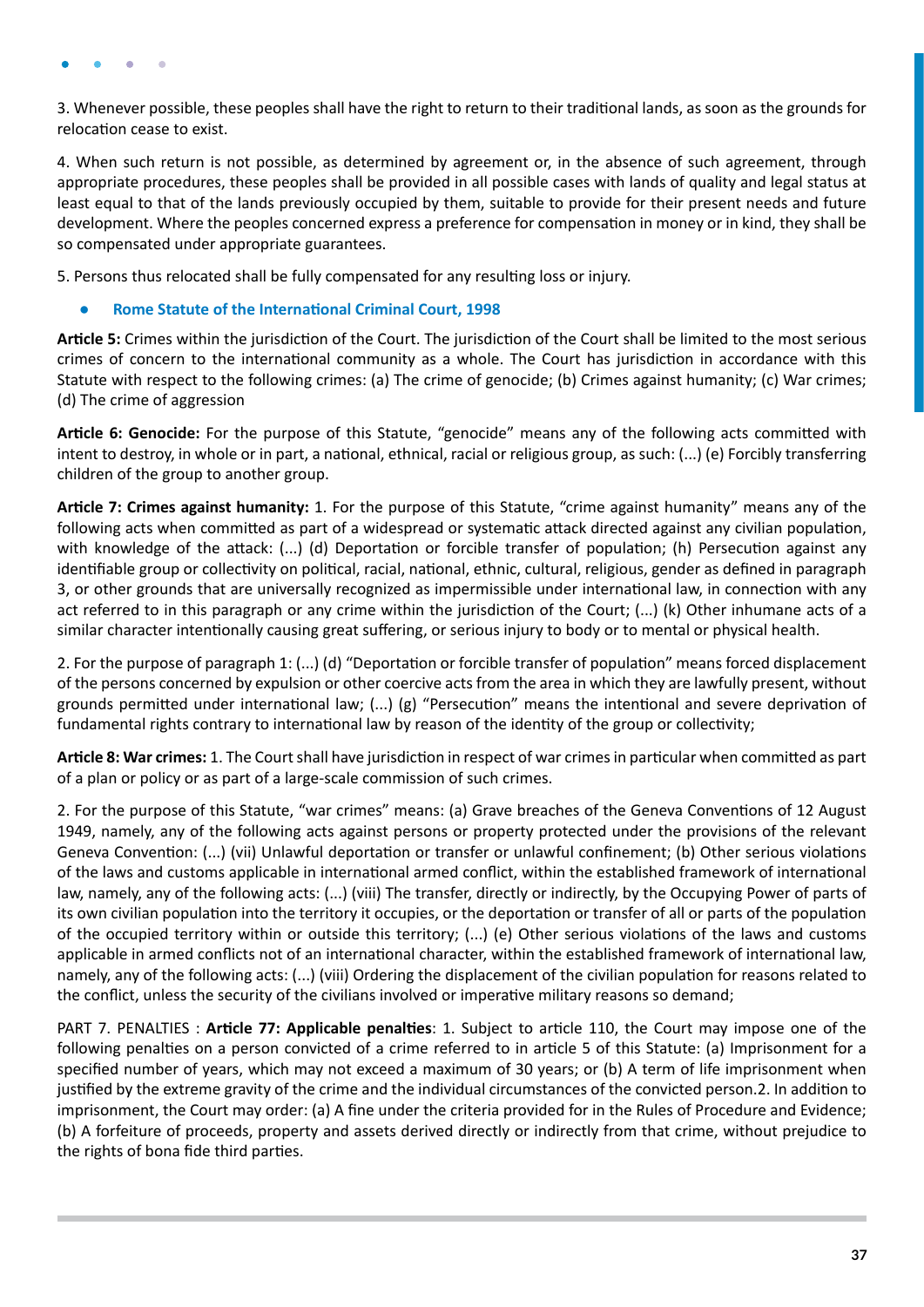#### <span id="page-37-0"></span>**● ICRC's study on customary international humanitarian law (IHL), 2005**

#### **[V. Treatment of civilians and persons hors combat]**

#### *Rule 129. The act of displacement*

A. Parties to an international armed conflict may not deport or forcibly transfer the civilian population of an occupied territory, in whole or in part, unless the security of the civilians involved or imperative military reasons so demand.

B. Parties to a non-international armed conflict may not order the displacement of the civilian population, in whole or in part, for reasons related to the conflict, unless the security of the civilians involved or imperative military reasons so demand.

#### *Rule 130. Transfer of Own Civilian Population into Occupied Territory*

States may not deport or transfer parts of their own civilian population into a territory they occupy.

#### *Rule 131. Treatment of Displaced Persons*

In case of displacement, all possible measures must be taken in order that the civilians concerned are received under satisfactory conditions of shelter, hygiene, health, safety and nutrition and that members of the same family are not separated.

#### *Rule 132. Return of Displaced Persons*

Displaced persons have a right to voluntary return in safety to their homes or places of habitual residence as soon as the reasons for their displacement cease to exist.

#### *Rule 133. Property Rights of Displaced Persons*

The property rights of displaced persons must be respected.

#### **[VI. Implementation]**

#### *Rule 139. Respect for International Humanitarian Law*

Each party to the conflict must respect and ensure respect for international humanitarian law by its armed forces and other persons or groups acting in fact on its instructions, or under its direction or control.

#### *Rule 156. Definition of War Crimes*

Serious violations of international humanitarian law constitute war crimes.

#### *Rule 157. Jurisdiction over War Crimes*

States have the right to vest universal jurisdiction in their national courts over war crimes.

#### *Rule 158. Prosecution of War Crimes*

States must investigate war crimes allegedly committed by their nationals or armed forces, or on their territory, and, if appropriate, prosecute the suspects. They must also investigate other war crimes over which they have jurisdiction and, if appropriate, prosecute the suspects.

#### *Rule 159. Amnesty*

At the end of hostilities, the authorities in power must endeavour to grant the broadest possible amnesty to persons who have participated in a non-international armed conflict, or those deprived of their liberty for reasons related to the armed conflict, with the exception of persons suspected of, accused of or sentenced for war crimes.

#### *Rule 160. Statutes of Limitation*

Statutes of limitation may not apply to war crimes.

#### *Rule 161. International Cooperation in Criminal Proceedings*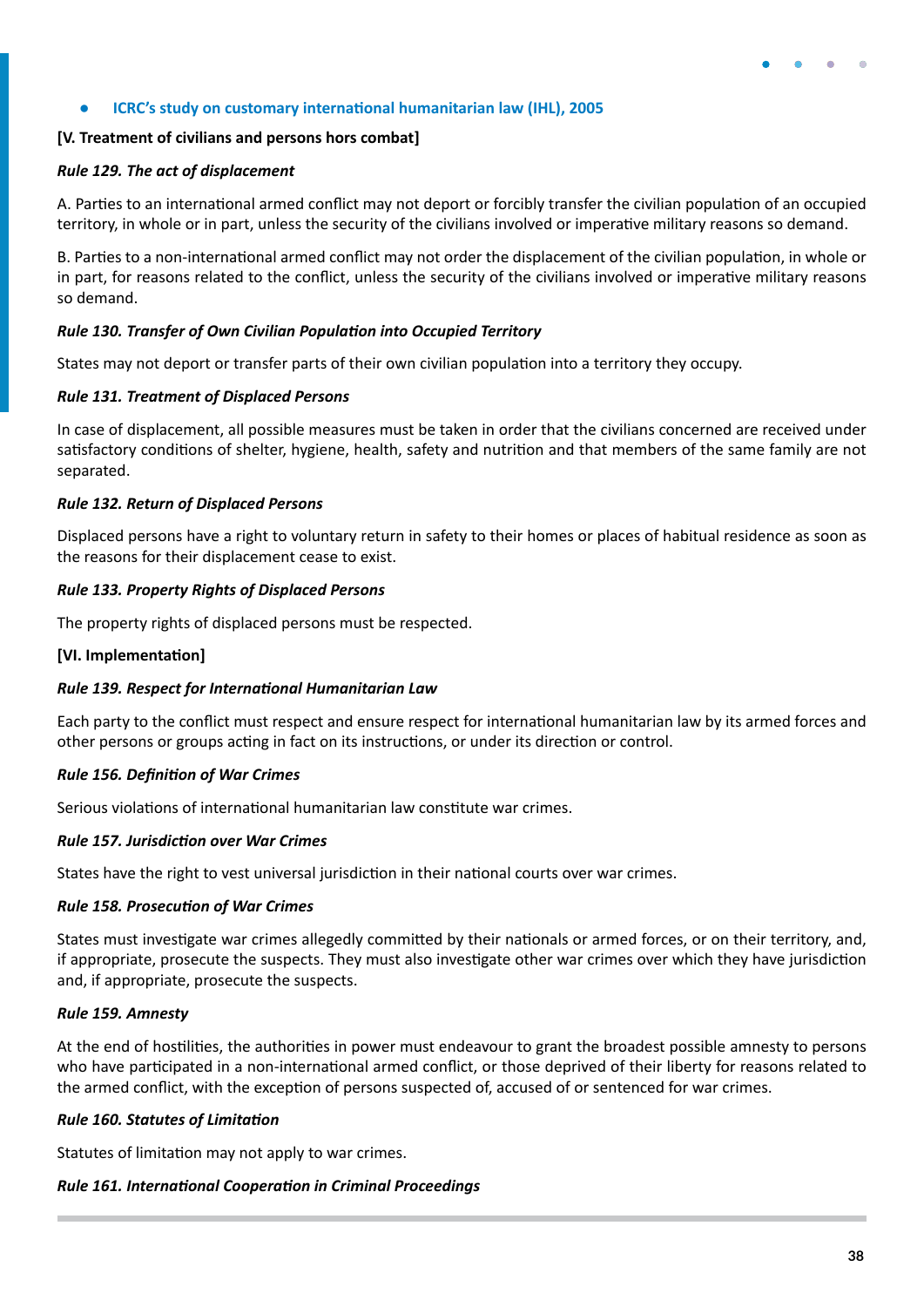<span id="page-38-0"></span>States must make every effort to cooperate, to the extent possible, with each other in order to facilitate the investigation of war crimes and the prosecution of the suspects.

#### **● Protocol on the Prevention and Assistance to Internally Displaced Persons, International Conference on the Great Lakes Region, 2006**

Section II. Principles relating to Protection from Displacement : **Principle 5:** All authorities and international actors shall respect and ensure respect for their obligations under international law, including human rights and humanitarian law, in all circumstances, so as to prevent and avoid conditions that might lead to displacement of persons.

**Principle 6:** 1. Every human being shall have the right to be protected against being arbitrarily displaced from his or her home or place of habitual residence.

2. The prohibition of arbitrary displacement includes displacement: (a) When it is based on policies of apartheid, "ethnic cleansing" or similar practices aimed at/or resulting in altering the ethnic, religious or racial composition of the affected population; (b) In situations of armed conflict, unless the security of the civilians involved or imperative military reasons so demand; (c) In cases of large-scale development projects, which are not justified by compelling and overriding public interests; (d) In cases of disasters, unless the safety and health of those affected requires their evacuation; and (e) When it is used as a collective punishment. 3. Displacement shall last no longer than required by the circumstances.

**Principle 7:** 1. Prior to any decision requiring the displacement of persons, the authorities concerned shall ensure that all feasible alternatives are explored in order to avoid displacement altogether. Where no alternatives exist, all measures shall be taken to minimize displacement and its adverse effects.

2. The authorities undertaking such displacement shall ensure, to the greatest practicable extent, that proper accommodation is provided to the displaced persons, that such displacements are effected in satisfactory conditions of safety, nutrition, health and hygiene, and that members of the same family are not separated.

3. If displacement occurs in situations other than during the emergency stages of armed conflicts and disasters, the following guarantees shall be complied with: (a) A specific decision shall be taken by a State authority empowered by law to order such measures; (b) Adequate measures shall be taken to guarantee to those to be displaced full information on the reasons and procedures for their displacement and, where applicable, on compensation and relocation; (c) The free and informed consent of those to be displaced shall be sought; (d) The authorities concerned shall endeavour to involve those affected, particularly women, in the planning and management of their relocation; (e) Law enforcement measures, where required, shall be carried out by competent legal authorities; and (f) The right to an effective remedy, including the review of such decisions by appropriate judicial authorities, shall be respected.

**Principle 8**: Displacement shall not be carried out in a manner that violates the rights to life, dignity, liberty and security of those affected. Principle 9States are under a particular obligation to protect against the displacement of indigenous peoples, minorities, peasants, pastoralists and other groups with a special dependency on and attachment to their lands

#### **● African Union Convention for the Protection and Assistance of Internally Displaced Persons in Africa (Kampala Convention), 2009**

**Article 3** - General Obligations Relating to State Parties:

1. State parties undertake to respect and ensure respect for the present Convention. In particular, States Parties shall: a. Refrain from, prohibit and prevent arbitrary displacement of populations; b. Prevent political, social, cultural and economic exclusion and marginalisation, that are likely to cause displacement of populations or persons by virtue of their social identity, region or political opinion; (...) e. Respect and ensure respect for international humanitarian law regarding the protection of internally displaced persons; (...) g. Ensure individual responsibility for acts of arbitrary displacement, in accordance with applicable domestic and international criminal law; h. Ensure the accountability of non-State actors concerned, including multinational companies and private military or security companies, for acts of arbitrary displacement or complicity in such acts.

**Article 4** - Obligations of States Parties relating to Protection from Internal Displacement: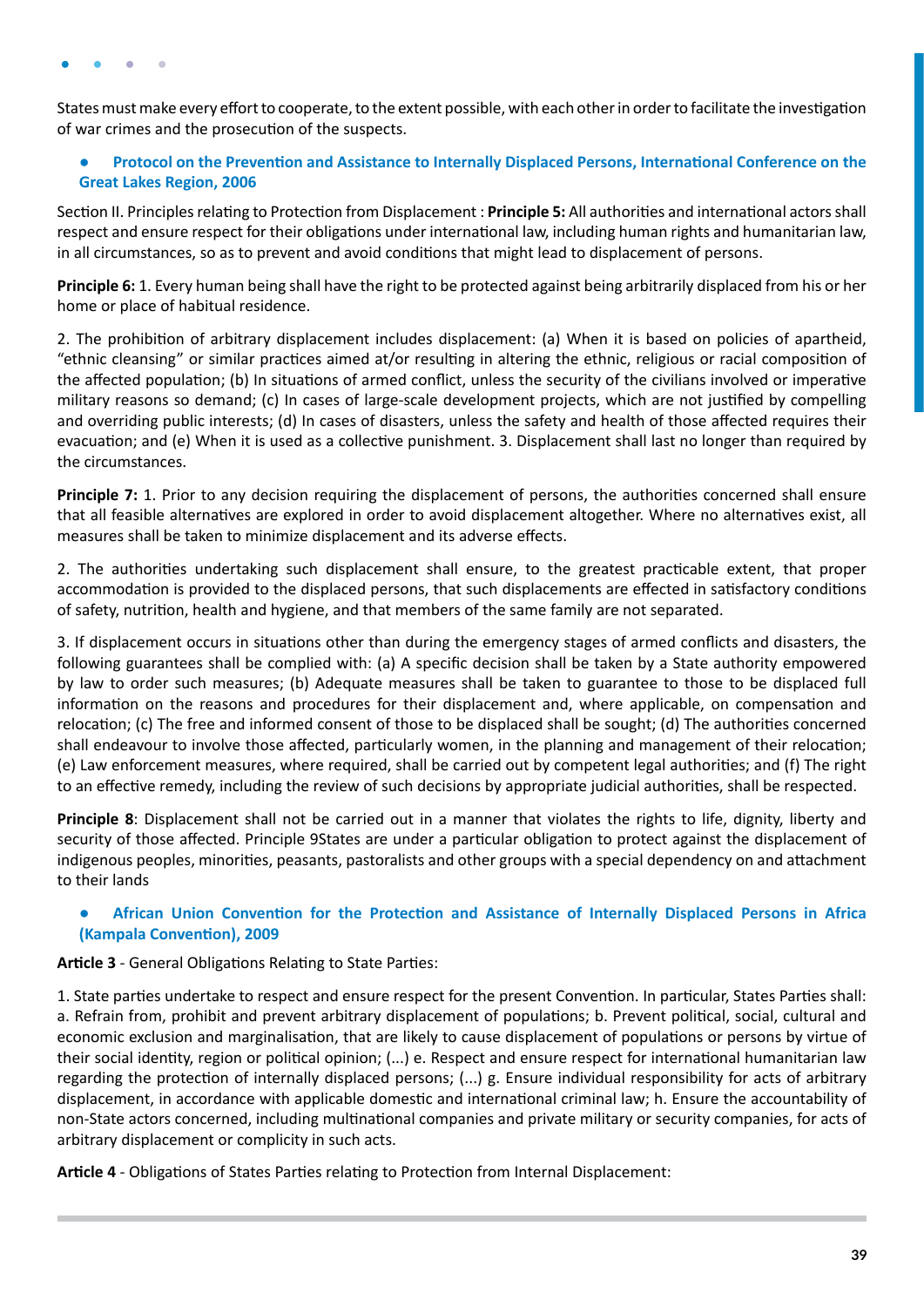<span id="page-39-0"></span>1. States parties shall respect and ensure respect for their obligations under international law, including human rights and humanitarian law, so as to prevent and avoid conditions that might lead to the arbitrary displacement of persons; (...)

4. All persons have a right to be protected against arbitrary displacement. The prohibited categories of arbitrary displacement include but are not limited to: a. Displacement based on policies of racial discrimination or other similar practices aimed at/or resulting in altering the ethnic, religious or racial composition of the population; b. Individual or mass displacement of civilians in situations of civilians in situations of armed conflict, unless the security of the civilians involved or imperative military reasons so demand, in accordance with international humanitarian law; c. Displacement intentionally used as a method of warfare or due to other violations of international humanitarian law in situations of armed conflict; d. Displacement caused by generalized violence or violations of human rights; e. Displacement as a result of harmful practices; f. Forced evacuations in cases of natural or human made disasters or other causes if the evacuations are not required by the safety and health of those affected; g. Displacement used as a collective punishment; h. Displacement caused by any act, event, factor, or phenomenon of comparable gravity to all of the above and which is not justified under international law, including human rights and international humanitarian law. (...)

6. State Parties shall declare as offences punishable by law acts of arbitrary displacement that amount to genocide, war crimes or crimes against humanity.

**Article 7:** Protection and Assistance to Internally Displaced Persons in Situations of Armed Conflict. (...) 4. Members of armed groups shall be held criminally responsible for their acts which violate the rights of internally displaced persons under international law and national law;

5. Members of armed groups shall be prohibited from: a. Carrying out arbitrary displacement.

#### **2. Non-binding instruments**

**● Guiding Principles on Internal Displacement, 1998**

SECTION II. PRINCIPLES RELATING TO PROTECTION FROM DISPLACEMENT

**Principle 5:** All authorities and international actors shall respect and ensure respect for their obligations under international law, including human rights and humanitarian law, in all circumstances, so as to prevent and avoid conditions that might lead to displacement of persons.

**Principle 6:** 1. Every human being shall have the right to be protected against being arbitrarily displaced from his or her home or place of habitual residence.

2. The prohibition of arbitrary displacement includes displacement: (a) When it is based on policies of apartheid, "ethnic cleansing" or similar practices aimed at/or resulting in altering the ethnic, religious or racial composition of the affected population; (b) In situations of armed conflict, unless the security of the civilians involved or imperative military reasons so demand; (c) In cases of large-scale development projects, which are not justified by compelling and overriding public interests; (d) In cases of disasters, unless the safety and health of those affected requires their evacuation; and (e) When it is used as a collective punishment.

3. Displacement shall last no longer than required by the circumstances.

**Principle 7.** 1. Prior to any decision requiring the displacement of persons, the authorities concerned shall ensure that all feasible alternatives are explored in order to avoid displacement altogether. Where no alternatives exist, all measures shall be taken to minimize displacement and its adverse effects.

2. The authorities undertaking such displacement shall ensure, to the greatest practicable extent, that proper accommodation is provided to the displaced persons, that such displacements are effected in satisfactory conditions of safety, nutrition, health and hygiene, and that members of the same family are not separated.

3. If displacement occurs in situations other than during the emergency stages of armed conflicts and disasters, the following guarantees shall be complied with: (a) A specific decision shall be taken by a State authority empowered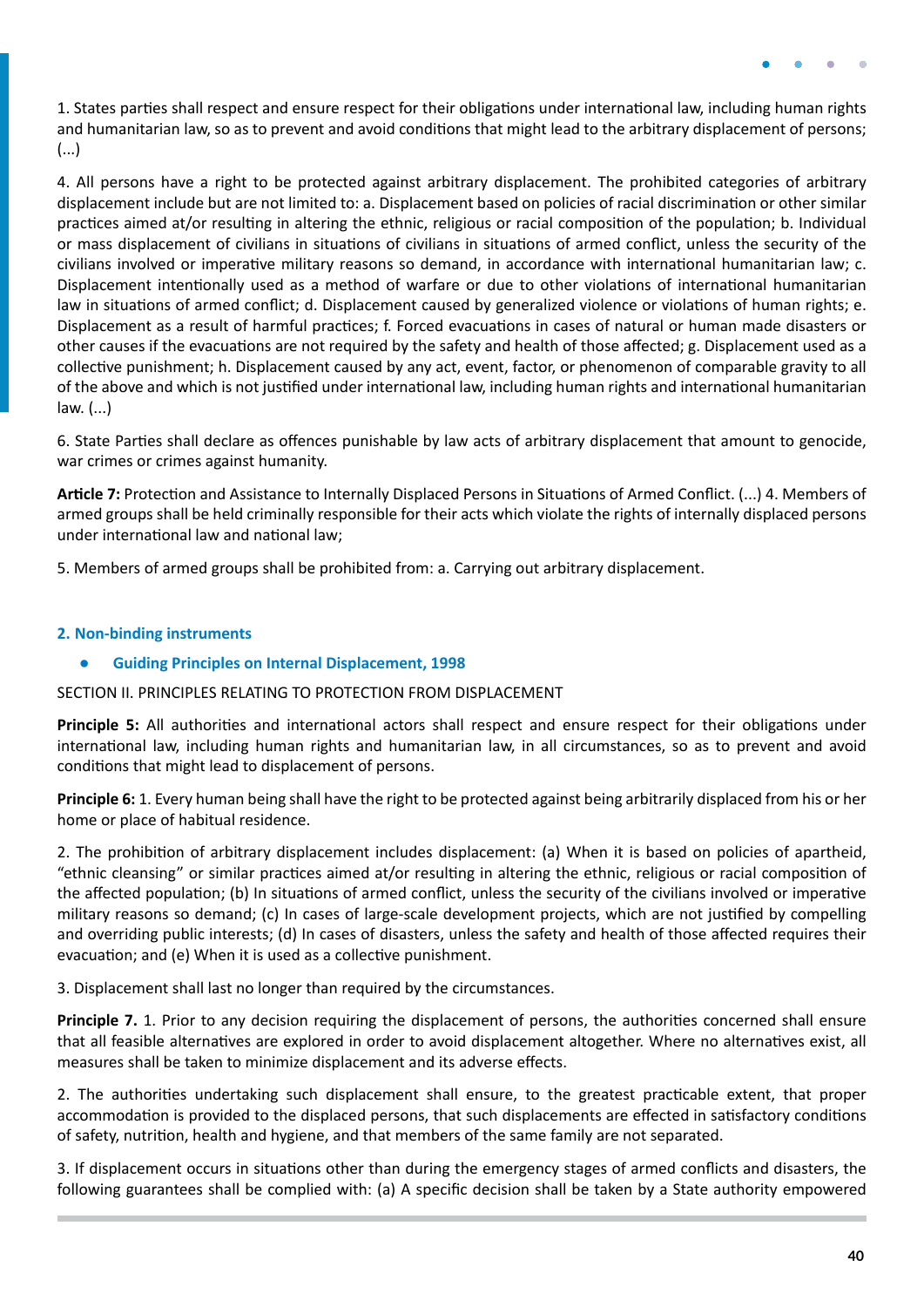<span id="page-40-0"></span>by law to order such measures; (b) Adequate measures shall be taken to guarantee to those to be displaced full information on the reasons and procedures for their displacement and, where applicable, on compensation and relocation; (c) The free and informed consent of those to be displaced shall be sought; (d) The authorities concerned shall endeavour to involve those affected, particularly women, in the planning and management of their relocation; (e) Law enforcement measures, where required, shall be carried out by competent legal authorities; and (f) The right to an effective remedy, including the review of such decisions by appropriate judicial authorities, shall be respected.

**Principle 8.** Displacement shall not be carried out in a manner that violates the rights to life, dignity, liberty and security of those affected.

**Principle 9.** States are under a particular obligation to protect against the displacement of indigenous peoples, minorities, peasants, pastoralists and other groups with a special dependency on and attachment to their lands.

**● Principles on housing and property restitution for refugees and displaced persons (Pinheiro Principles), 2005**

#### **5. The right to be protected from displacement**

5.1 Everyone has the right to be protected against being arbitrarily displaced from his or her home, land or place of habitual residence.

5.2 States should incorporate protections against displacement into domestic legislation, consistent with international human rights and humanitarian law and related standards, and should extend these protections to everyone within their legal jurisdiction or effective control.

5.3 States shall prohibit forced eviction, demolition of houses and destruction of agricultural areas and the arbitrary confiscation or expropriation of land as a punitive measure or as a means or method of war.

5.4 States shall take steps to ensure that no one is subjected to displacement by either State or non-State actors. States shall also ensure that individuals, corporations, and other entities within their legal jurisdiction or effective control refrain from carrying out or otherwise participating in displacement.

#### **II. The rights to freedom of movement and residence (treaties and principles)**

#### **1. Binding instruments**

**● Protocol N°4 to the Convention for the Protection of Human Rights and Fundamental Freedom (European Convention on Human Rights, 1960) securing certain rights and freedoms other than those already in the Convention and the First Protocol thereto, 1963**

**Article 2: Freedom of movement. 1**. Everyone lawfully within the territory of a State shall, within that territory, have the right to liberty of movement and freedom to choose his residence.2. Everyone shall be free to leave any country, including his own.3. No restrictions shall be placed on the exercise of these rights other than such as are in accordance with law and are necessary in a democratic society in the interests of national security or public safety, for the maintenance of *ordre public*, for the prevention of crime, for the protection of health or morals, or for the protection of the rights and freedoms of others.4. The rights set forth in paragraph 1 may also be subject, in particular areas, to restrictions imposed in accordance with law and justified by the public interest in a democratic society.

#### **● Convention on the Elimination of All Forms of Racial Discrimination, 1965**

**Article 5.** In compliance with the fundamental obligations laid down in article 2 of this Convention, States Parties undertake to prohibit and to eliminate racial discrimination in all its forms and to guarantee the right of everyone, without distinction as to race, colour, or national or ethnic origin, to equality before the law, notably in the enjoyment of the following rights: (...) (d) Other civil rights, in particular: (i) The right to freedom of movement and residence within the border of the State;

#### **● International Covenant on Civil and Political Rights, 1966**

**Article 12 -1**. Everyone lawfully within the territory of a State shall, within that territory, have the right to liberty of movement and freedom to choose his residence.

**3.** The above-mentioned rights shall not be subject to any restrictions except those which are provided by law, are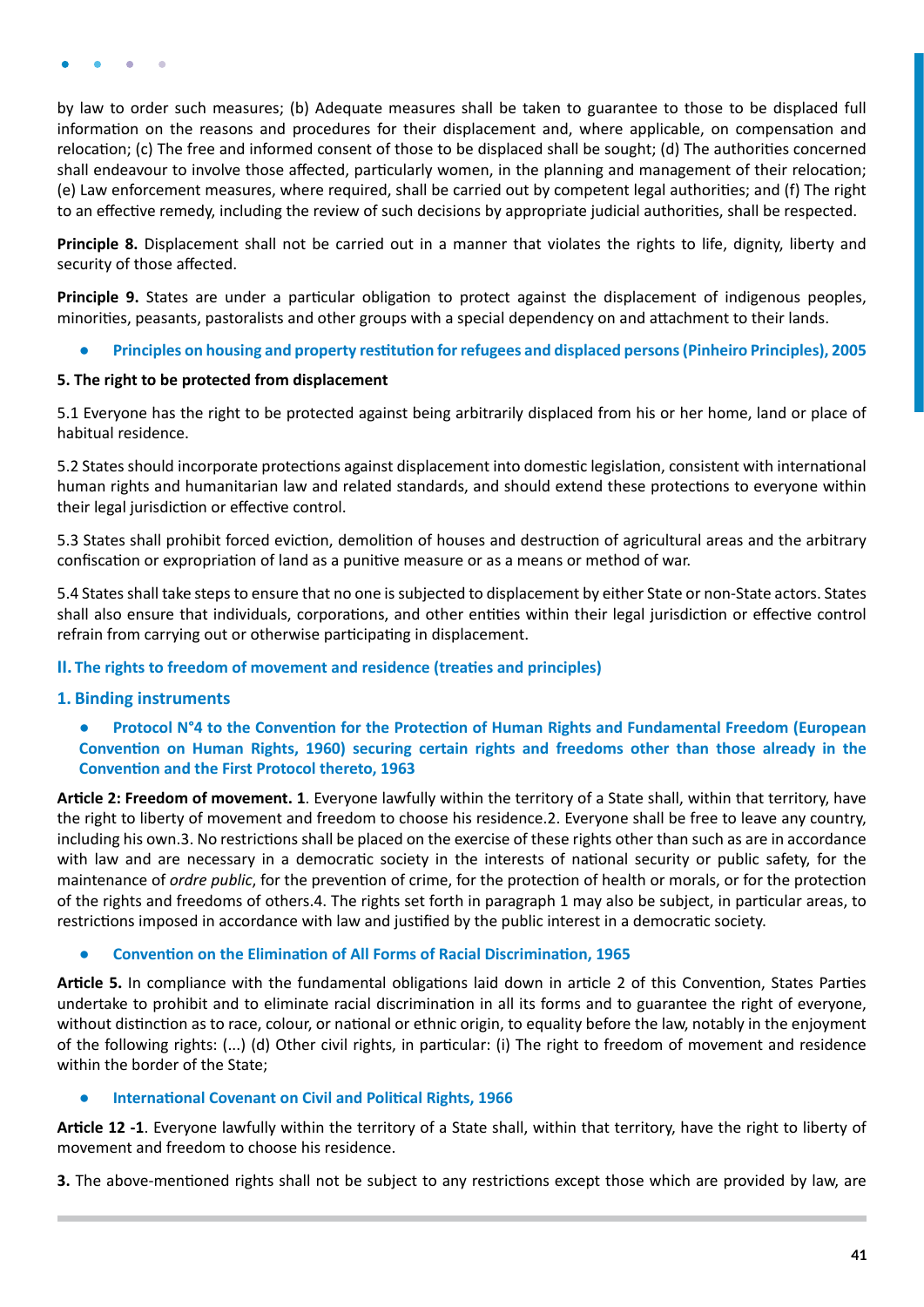<span id="page-41-0"></span>necessary to protect national security, public order (*ordre public*), public health or morals or the rights and freedoms of others, and are consistent with the other rights recognized in the present Covenant.

#### **● American Convention on Human Rights « Pact of San José, Costa Rica" (B-32), 1969**

#### **Article 22. Freedom of Movement and Residence:**

1. Every person lawfully in the territory of a State Party has the right to move about in it, and to reside in it subject to the provisions of the law.

(…) 3. The exercise of the foregoing rights may be restricted only pursuant to a law to the extent necessary in a democratic society to prevent crime or to protect national security, public safety, public order, public morals, public health, or the rights or freedoms of others.

4. The exercise of the rights recognized in paragraph 1 may also be restricted by law in designated zones for reasons of public interest.

**● African Charter on Human and Peoples' Rights (Banjul Charter), 1981**

**Article 12- 1.** Every individual shall have the right to freedom of movement and residence within the borders of a State provided he abides by the law.

**● Commonwealth of Independent States Convention on Human Rights and Fundamental Freedoms (1995)** 

**Article 22 -1.** Everyone who is lawfully within the territory of any Contracting Party shall, within that territory, have the right to liberty of movement and freedom to choose his residence.

#### **● Arab Charter on Human Rights, 2004**

**Article 20.** Everyone residing on the territory of a State shall have freedom of movement and freedom to choose the place of residence in any part of the territory, within the limits of the law.

#### **2. Non-binding instrument**

#### **● Universal Declaration of Human Rights, 1948**

**Article 13 - 1**. Everyone has the right to freedom of movement and residence within the borders of each State.

**● ASEAN Human Rights Declaration** 

**15.** Every person has the right to freedom of movement and residence within the borders of each State. Every person has the right to leave any country including his or her own, and to return to his or her country.

**● Council of Europe Parliamentary Assembly Resolution 2367 (2021)**

#### **The protection of victims of arbitrary displacement**

**6.** In this context, the Assembly reminds member States of the Council of Europe of the relevant legal standards and obligations protecting civilian populations against arbitrary displacement, which have been recognised as general principles of public international law in the statutes of the International Military Tribunal at Nuremberg, the International Criminal Tribunal for the former Yugoslavia and the International Criminal Tribunal for Rwanda. In addition, the Statute of the International Criminal Court (ICC) spells out the prohibition to arbitrarily displace civilian populations and qualifies such acts as war crimes and crimes against humanity. Therefore, the Assembly calls on member States to:

6.1 sign and ratify the Statute of the ICC, if they have not yet done so, and closely co-operate with the ICC in prosecuting and punishing arbitrary displacement of civilian populations;

6.2 consider creating specific international criminal tribunals for prosecuting and punishing arbitrary displacement where action by the ICC cannot be pursued;

6.3 introduce in their national law the principle of universal jurisdiction of national courts regarding war crimes and crimes against humanity involving forms of arbitrary displacement;

6.4 establish truth commissions in accordance with Resolution 1613 (2008) "Use of experience of the 'truth commissions'".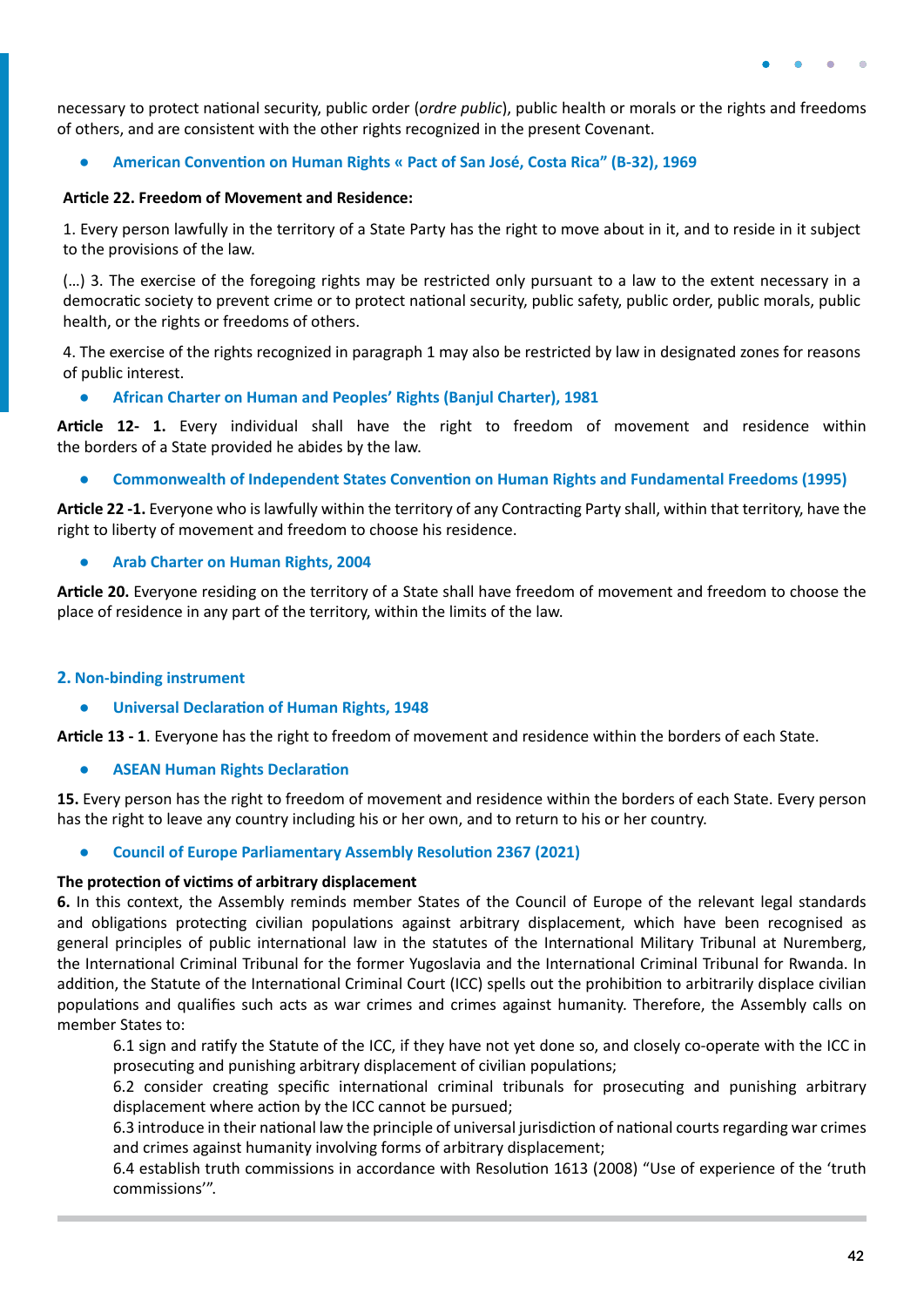**7.** Recalling the United Nations Guiding Principles on Internal Displacement of 1998 and the African Union Convention for the Protection and Assistance of Internally Displaced Persons in Africa (Kampala Convention), the Assembly calls on member States to:

7.1 co-operate closely with the African Union in the framework of the Kampala Convention in the prosecution and punishment of arbitrary displacement of civilian populations in Africa;

7.2 implement the United Nations Guiding Principles on Internal Displacement in their national law.

**8.** Recalling the European Convention on Human Rights (ETS No. 5, the Convention), the Assembly calls on each member State to prosecute and punish, using all avenues available under national and international law, any violations of human rights committed by third parties abroad against persons who have subsequently received international protection status in the respective member State. Member States should also assist victims in seeking legal redress where violations have occurred. Arbitrary displacement and other related war crimes and crimes against humanity could typically violate:

8.1 the right to life under Article 2 of the Convention;

8.2 the prohibition of torture under Article 3 of the Convention;

8.3 the right to liberty and security under Article 5 of the Convention;

8.4 the protection of private and family life under Article 8 of the Convention;

8.5 the protection of property under Article 1 of the first Protocol to the Convention (ETS No. 9).

**9.** Aware that arbitrary displacement has the objective of generating financial benefits for those perpetrating such displacement, the Assembly calls on member States to increase their efforts in the search and seizure of proceeds from crimes committed in the wake of armed conflicts, in accordance with:

9.1 the United Nations Convention against Transnational Organized Crime;

9.2 the Convention on Laundering, Search, Seizure and Confiscation of the Proceeds from Crime (ETS No. 141) and the Council of Europe Convention on Laundering, Search, Seizure and Confiscation of the Proceeds from Crime and on the Financing of Terrorism (CETS No. 198);

9.3 the Council of Europe Convention on Offences relating to Cultural Property (CETS No. 221).

**10.** Given that the prosecution and punishment of arbitrary displacement requires effective law-enforcement cooperation at international level, the Assembly calls on member States to:

10.1 respect their obligations under the European Convention on Mutual Assistance in Criminal Matters (ETS No. 30);

10.2 respond to requests for extradition under the European Convention on Extradition (ETS No. 24);

10.3 closely co-operate with other member States in identifying and combating terrorist organisations which commit arbitrary displacement.

**11.** Aware of the serious personal impact of arbitrary displacement upon victims, the Assembly calls on member States to provide assistance to victims of such displacement through:

11.1 accelerated asylum procedures in accordance with its [Resolution 1471 \(2005\)](https://pace.coe.int/en/files/17387) "Accelerated asylum procedures in Council of Europe member States";

11.2 special medical and psychological care;

11.3 action for family tracing and the enabling of family reunification;

11.4 the prosecution of crimes committed against victims.

**12.** An effective protection of civilian populations against arbitrary displacement through an armed conflict may require the multilateral provision of security through the deployment of police or military forces. Therefore, the Assembly invites member States to contribute to such deployment through:

12.1 a mandate of the United Nations Security Council;

12.2 co-operation with the internationally recognised government of a State affected by an armed conflict;

12.3 bilateral or multilateral co-operation agreements, such as the North Atlantic Treaty or the Common Foreign and Security Policy of the European Union.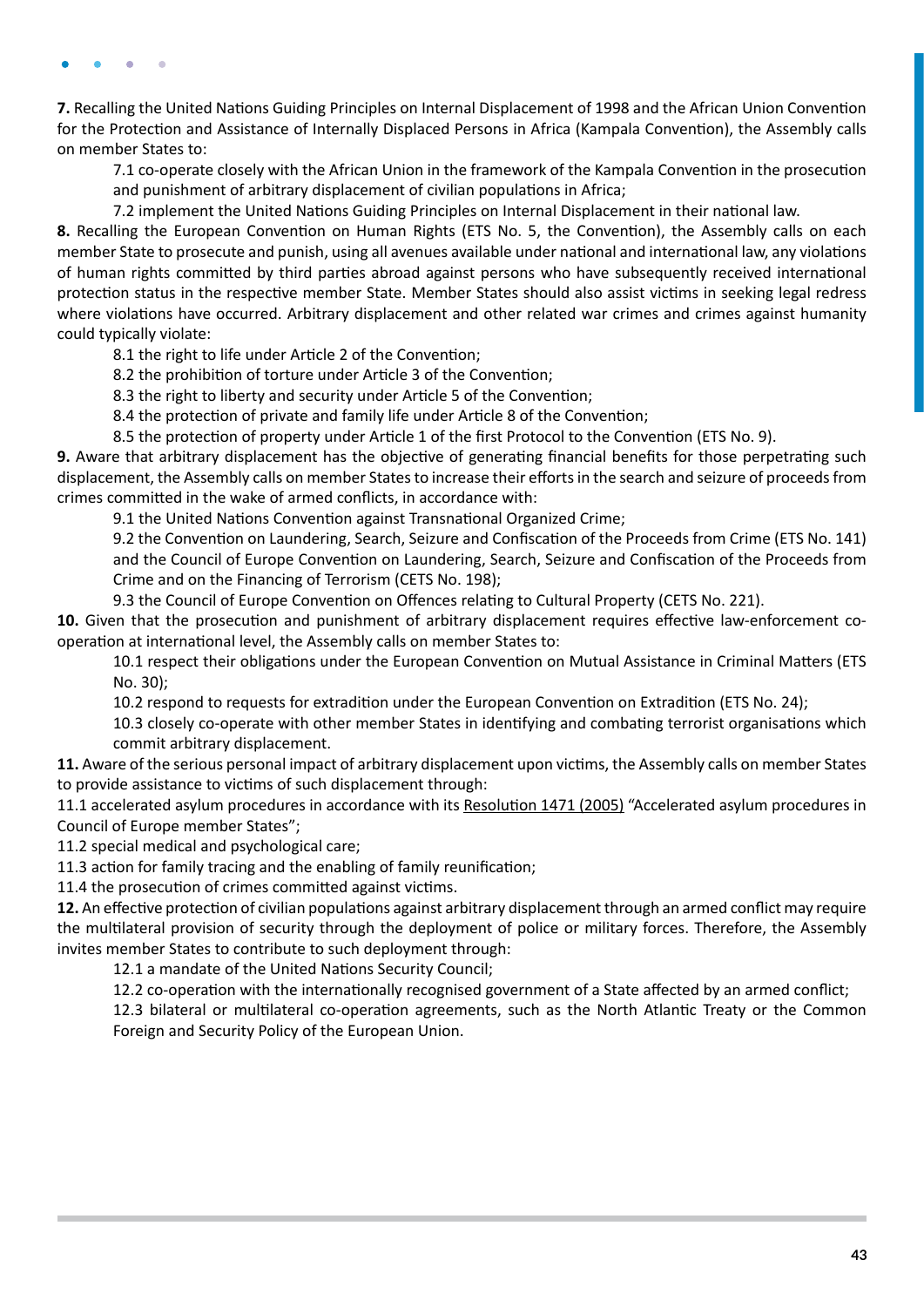## <span id="page-43-0"></span>**Annex 2: Examples of national legislation on criminal responsibility for arbitrary displacement<sup>124</sup>**

### **● Colombia**

**- Penal Code (Law 599 of 2000):125**

TITULO II: DELITOS CONTRA PERSONAS Y BIENES PROTEGIDOS POR EL DERECHO INTERNACIONAL HUMANITARIO CAPITULO UNICO - **Artículo 159**. **Deportación, expulsión, traslado o desplazamiento forzado de población civil**. El que, con ocasión y en desarrollo de conflicto armado y sin que medie justificación militar, deporte, expulse, traslade o desplace forzadamente de su sitio de asentamiento a la población civil, incurrirá en prisión de diez (10) a veinte (20) años, multa de mil (1.000) a dos mil (2.000) salarios mínimos legales mensuales vigentes, e inhabilitación para el ejercicio de derechos y funciones públicas de diez (10) a veinte (20) años.

TITULO III DELITOS CONTRA LA LIBERTAD INDIVIDUAL Y OTRAS GARANTIAS - CAPITULO QUINTO De los delitos contra la autonomía personal - **Artículo 180**. **Desplazamiento forzado**. El que de manera arbitraria, mediante violencia u otros actos coactivos dirigidos contra un sector de la población, ocasione que uno o varios de sus miembros cambie el lugar de su residencia, incurrirá en prisión de seis (6) a doce (12), o multa de seiscientos (600) a mil quinientos (1.500) salarios mínimos legales mensuales vigentes y en interdicción de derechos y funciones públicas de seis (6) a doce (12) años. No se entenderá por desplazamiento forzado, el movimiento de población que realice la fuerza pública cuando tenga por objeto la seguridad de la población, o en desarrollo de imperiosas razones militares, de acuerdo con el derecho internacional.

#### **- Military Penal Code (Ley 1407 de 2010)**: 126

TÍTULO II: DELITOS CONTRA PERSONAS Y BIENES PROTEGIDOS POR EL DERECHO INTERNACIONAL HUMANITARIO CAPÍTULO ÚNICO - **Articulo 159**. Deportación, expulsión, traslado o desplazamiento forzado de población civil. El que, con ocasión y en desarrollo de conflicto armado y sin que medie justificación militar, deporte, expulse, traslade o desplace forzadamente de su sitio de asentamiento a la población civil, incurrirá en prisión de diez (10) a veinte (20) años, multa de mil (1,000) a dos mil (2,000) salarios mínimos legales mensuales vigentes, e inhabilitación para el ejercicio de derechos y funciones publicas de diez (10) a veinte (20) años.

- **● Democratic Republic of Congo**
- Penal Code (Decree of 1940):<sup>127</sup>

Titre IX : Des crimes contre la paix et la sécurité de l'humanité

Section 1: **Du crime de génocide Article 221** : Aux fins de la présente loi, on entend par « crime de génocide » l'un quelconque des actes ci-après commis dans l'intention de détruire en tout ou en partie un groupe national, racial, religieux ou ethnique, comme tel : (…) 5.le transfert forcé d'enfants du groupe à un autre groupe. Le crime de génocide est puni de mort.

Section 2 : **Des crimes contre l'humanité. Article 222** Aux fins de la présente loi, on entend par « crime contre l'humanité » l'un quelconque des actes ci-après lorsqu'il est commis dans le cadre d'une attaque généralisée ou systématique lancée contre toute population civile et en connaissance de cette attaque : (…) 4.la déportation ou le transfert forcé de population, entendu comme le fait de déplacer de force de personnes, en les expulsant ou par d'autres moyens coercitifs, de la région où elles se trouvent légalement, sans motifs admis en droit international; (…) Le crime contre l'humanité est puni de mort.

Section 3 : **Des crimes de guerre. Article 223** Aux fins de la présente loi, on entend par « crimes de guerre » : 1.les infractions graves aux Conventions de Genève du 12 août 1949, à savoir l'un quelconque des actes ci-après lorsqu'ils visent des personnes ou des biens protégés par des dispositions des Conventions de Genève : (…) g)la déportation ou le transfert illégal ou la détention illégale; (…) 2.les autres violations graves des lois et coutumes applicables aux conflits armés internationaux dans le cadre établi du droit international, à savoir, quelconque des actes ci-après : (…)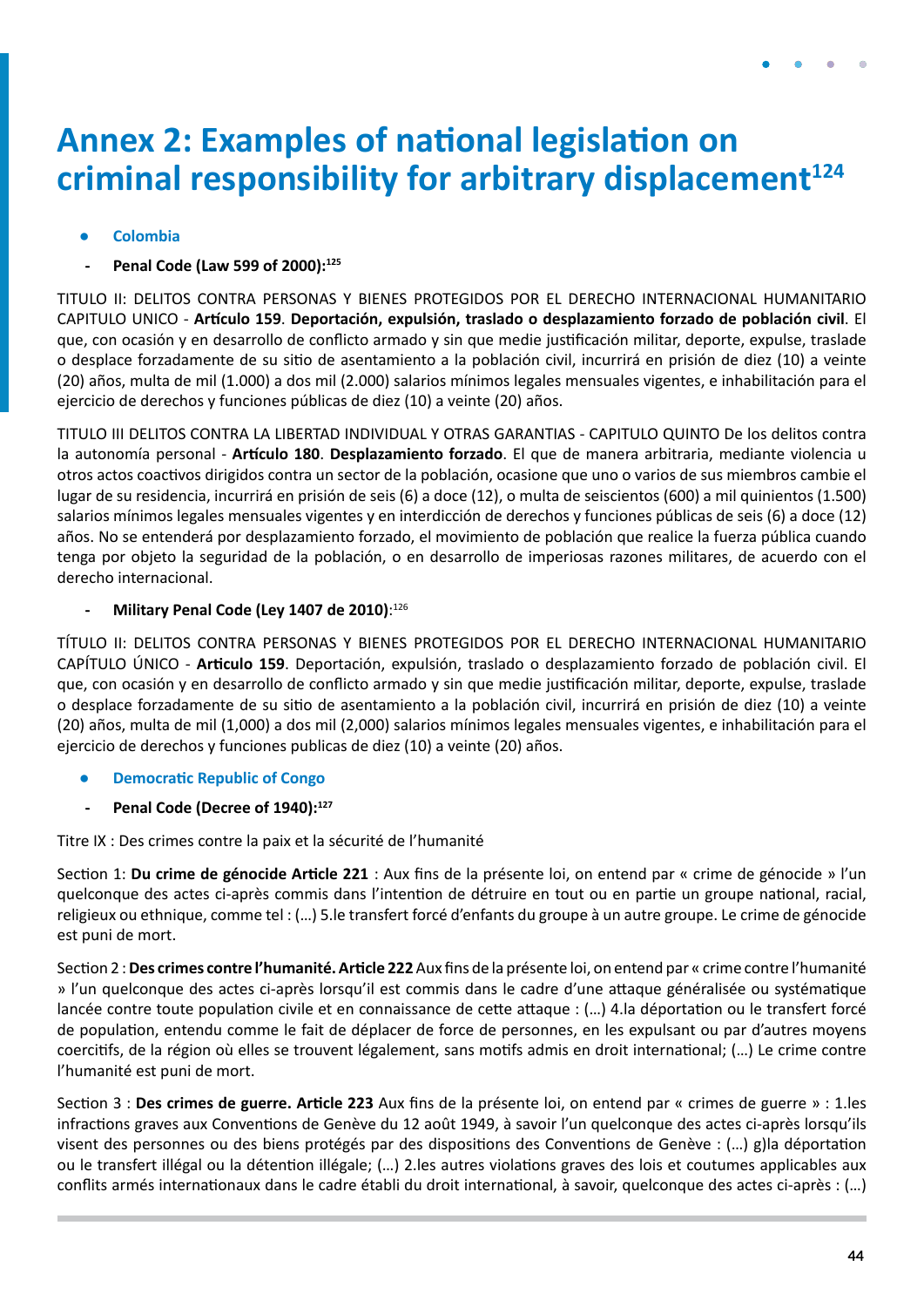<span id="page-44-0"></span>h)le transfert, direct ou indirect, par une puissance occupante d'une partie de la population civile, dans le territoire qu'elle occupe, ou la déportation ou le transfert à l'intérieur ou hors du territoire occupé de la totalité ou d'une partie de la population de ce territoire; (…) 5.les autres violations graves des lois et coutumes applicables aux conflits armés ne présentant pas un caractère international, dans le cadre établi du droit international, à savoir l'un quelconque des actes ci-après : (…) h)le fait d'ordonner le déplacement de la population civile pour des raisons ayant trait au conflit, sauf dans les cas où la sécurité des civils ou des impératifs militaires l'exigent; (…) Le crime de guerre est puni de mort.

- **● Honduras**
- **- Penal Code (Decree N°130-2017 of 2019):128**

TÍTULO I DELITOS CONTRA LA COMUNIDAD INTERNACIONAL

CAPÍTULO I - CRIMEN DE LESA HUMANIDAD – **Artículo 139**. **Crimen de lesa humanidad.** Debe ser castigado con la pena de prisión de treinta (30) años a prisión a perpetuidad, pérdida de la nacionalidad e inhabilitación absoluta con la misma duración que la pena de prisión, quien comete un crimen de lesa humanidad como parte de un ataque generalizado o sistemático contra la población civil y con conocimiento de dicho ataque, en cualquiera de los actos siguientes: (…)4)Deportación o traslado forzoso de población;

CAPÍTULO II – GENOCIDIO - **Artículo 143. Genocidio.** Debe ser castigado con prisión de treinta (30) años a prisión a perpetuidad, e inhabilitación absoluta con la misma duración que la pena de prisión, además de la perdida de la nacionalidad, quien con el propósito de destruir total o parcialmente un grupo nacional, étnico, racial, ideológico o religioso, realiza alguno de los hechos siguientes: 5)Trasladar por la fuerza niños de un grupo a otro grupo. La conspiración, proposición o provocación para la comisión del delito de genocidio se debe castigar con la pena de prisión de diez (10) a quince (15) años.

CAPÍTULO III - CRÍMENES DE GUERRA - **Artículo 144. Infracciones Graves a los Convenios de Ginebra.** Debe ser castigado con las penas de prisión de treinta (30) a cuarenta (40) años, e inhabilitación absoluta con la misma duración que la pena de prisión, además de la perdida de la nacionalidad, quien comete infracción grave a los convenios de Ginebra en situación de guerra declarada o cualquier otro conflicto armado, reconocido o no, que surja entre dos(2)o varios Estados en situación de ocupación total o parcial del territorio de un Estado, aunque tal ocupación no encuentre resistencia militar o en situación de conflicto interno, actos contra personas o bienes protegidos en caso de conflicto armado, realice alguno de los actos siguientes: (…) 7) Deportación, traslado o privación de libertad;

**Artículo 146. Medios y métodos prohibidos de guerra**. Quien durante un conflicto armado interno o internacional, utiliza métodos o medios de guerra prohibidos dentro del marco establecido en el Derecho Internacional, debe ser castigado con la pena de prisión de treinta (30) años a prisión a perpetuidad, e inhabilitación absoluta con la misma duración que la pena de prisión, además de la perdida de la nacionalidad. Con la misma pena se castigará al que realiza cualquiera de los actos siguientes: (…) 4)El traslado, directa o indirectamente, por la fuerza ocupante, de parte de su población civil al territorio que ocupa o,la deportación o traslado de la totalidad o parte de la población del territorio ocupado, dentro o fuera de ese territorio;

TÍTULO VIII - DELITOS CONTRA LA LIBERTAD (…) CAPÍTULO II- DELITOS CONTRA LA LIBERTAD DE DETERMINACIÓN - **Artículo 248. Desplazamiento forzado**. Quien con violencia o intimidación obliga o trata de obligar a otro o su familia a cambiar o abandonar el lugar de su residencia, de actividad mercantil o laboral, su establecimiento educativo o cualquier ubicación sobre la que tenga derechos de propiedad, debe ser castigado con la pena de prisión de seis (6) a nueve (9) años. La pena prevista en este artículo se debe imponer sin perjuicio de las que correspondan, en su caso, por otros delitos cometidos.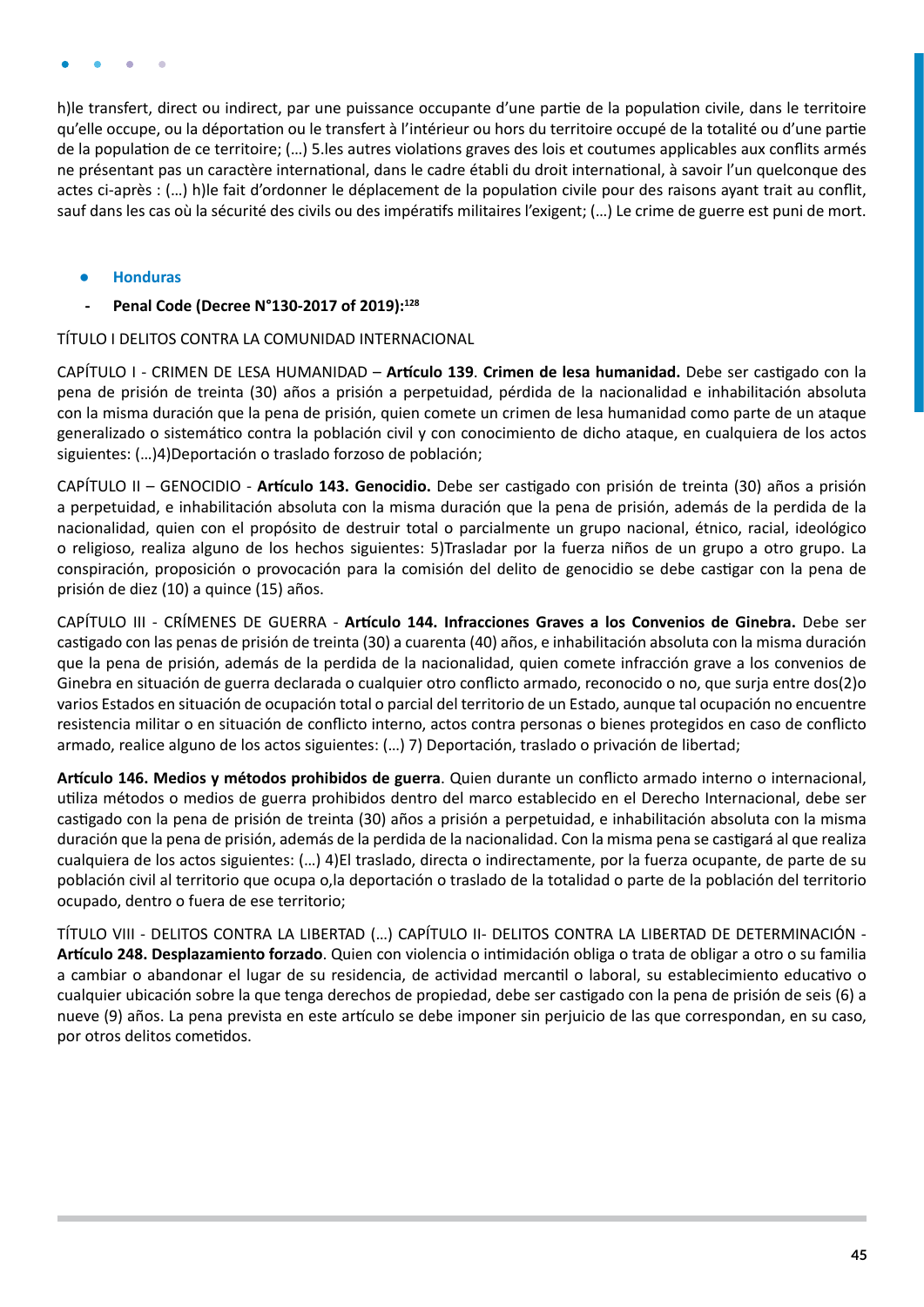

#### <span id="page-45-0"></span>**● Kenya129**

#### **- International Crimes Act, 2008 (Act N°16 of 2008)**: 130

PART II – INTERNATIONAL CRIMES AND OFFENCES AGAINST ADMINISTRATION OF JUSTICE – **Article 6. Genocide, etc.** (1) a person who, in Kenya or elsewhere, commits (a) genocide; (b) a crime against humanity; or (c) a war crime, is guilty of an offence; (2) A person who, in Kenya or elsewhere, conspires or attempts to commit, or is an accessory after the fact in relation to, or who counsels in relation to, an offence mentioned in subsection (1) is guilty of an offence; (3) A person who commits an offence under subsection (1) or (2) shall on conviction be liable (a) to be punished as for murder,<sup>131</sup> if an intentional killing forms the basis of the offence; or (b) to imprisonment for life or for a lesser term, in any other case. (4) In this section - **"crime against humanity"** has the meaning ascribed to it in article 7 of the Rome Statute and includes an act defined as a crime against humanity in conventional international law or customary international law that is not otherwise dealt with in the Rome Statute or in this Act"; **"genocide"** has the meaning ascribed to it in article 6 of the Rome statute; **"war crime"** has the meaning ascribed to it in paragraph 2 of article 8 of the Rome Statute. [cf. Rome statute, articles 6 to 8]

#### **- IDP Act (Act N°56 of 2012)**: 132

PART VI—MISCELLANEOUS PROVISIONS - **Article 23.** (1) No person shall cause, aid or abet arbitrary displacement through acts that amount to genocide, a crime against humanity or a war crime in accordance with international law and shall be punished in accordance with the International Crimes Act, 2008. 2) No person shall intentionally- (a) cause the arbitrary displacement of other persons as provided for in section 6 of this Act;<sup>133</sup> (b) impede access to internally displaced persons; (c) cause harm to internally displaced persons; (d) cause harm to humanitarian personnel; (e) impede the work of humanitarian personnel; (f) obstruct the provision of humanitarian assistance to internally displaced persons; (g) steal, or loot, or destroy humanitarian supplies for internally displaced persons; and (h) misuse or abuse the use of humanitarian assistance for internally displaced persons; (i) aid or abet the commission of any of the acts or omissions specified in paragraphs (a) to (h). (3) Any person who contravenes the provisions of subsection (2) commits an offence and is liable to a fine not exceeding five million shillings or to imprisonment for a term not exceeding ten years or to both such fine and imprisonment.

#### **● Mexico (Estado de Sinaloa, Estado de Guerrero)**

#### **- Federal State Penal Code (1931):134**

TITULO TERCERO Delitos Contra la Humanidad - CAPITULO II **Genocidio** [Capítulo adicionado DOF 20-01-1967] **Artículo 149-Bis**. Comete el delito de genocidio el que con el propósito de destruir, total o parcialmente a uno o más grupos nacionales o de carácter étnico, racial o religioso, perpetrase por cualquier medio, delitos contra la vida de miembros de aquellos, o impusiese la esterilización masiva con el fin de impedir la reproducción del grupo. Por tal delito se impondrán de veinte a cuarenta años de prisión y multa de quince mil a veinte mil pesos. Si con idéntico propósito se llevaren a cabo ataques a la integridad corporal o a la salud de los miembros de dichas comunidades o se trasladaren de ellas a otros grupos menores de dieciocho años, empleando para ello la violencia física o moral, la sanción será de cinco a veinte años de prisión y multa de dos mil a siete mil pesos.

Se aplicarán las mismas sanciones señaladas en el párrafo anterior, a quien con igual propósito someta intencionalmente al grupo a condiciones de existencia que hayan de acarrear su destrucción física, total o parcial. En caso de que los responsables de dichos delitos fueran gobernantes, funcionarios o empleados públicos y las cometieren en ejercicio de sus funciones o con motivo de ellas, además de las sanciones establecidas en este artículo se les aplicarán las penas señaladas en el artículo 15 de la Ley de Responsabilidades de los Funcionarios y Empleados de la Federación. [Artículo adicionado DOF 20-01-1967]

#### **- Sinaloa Penal Code (Decree N°539 of 1992):135**

TÍTULO QUINTO: DELITOS CONTRA LA PAZ Y LA SEGURIDAD DE LAS PERSONAS – **CAPÍTULO III. DESPLAZAMIENTO FORZADO INTERNO** (Adic. Según Decreto No. 481 de fecha 9 de julio de 2020 y publicado en el P.O. No. 101 de fecha 21 de agosto de 2020.) – **Artículo 175 Bis.** Comete el delito de desplazamiento forzado interno quien, de manera individual o colectiva, mediante violencia o cualquier otro medio o acto coactivo, realizado contra una persona o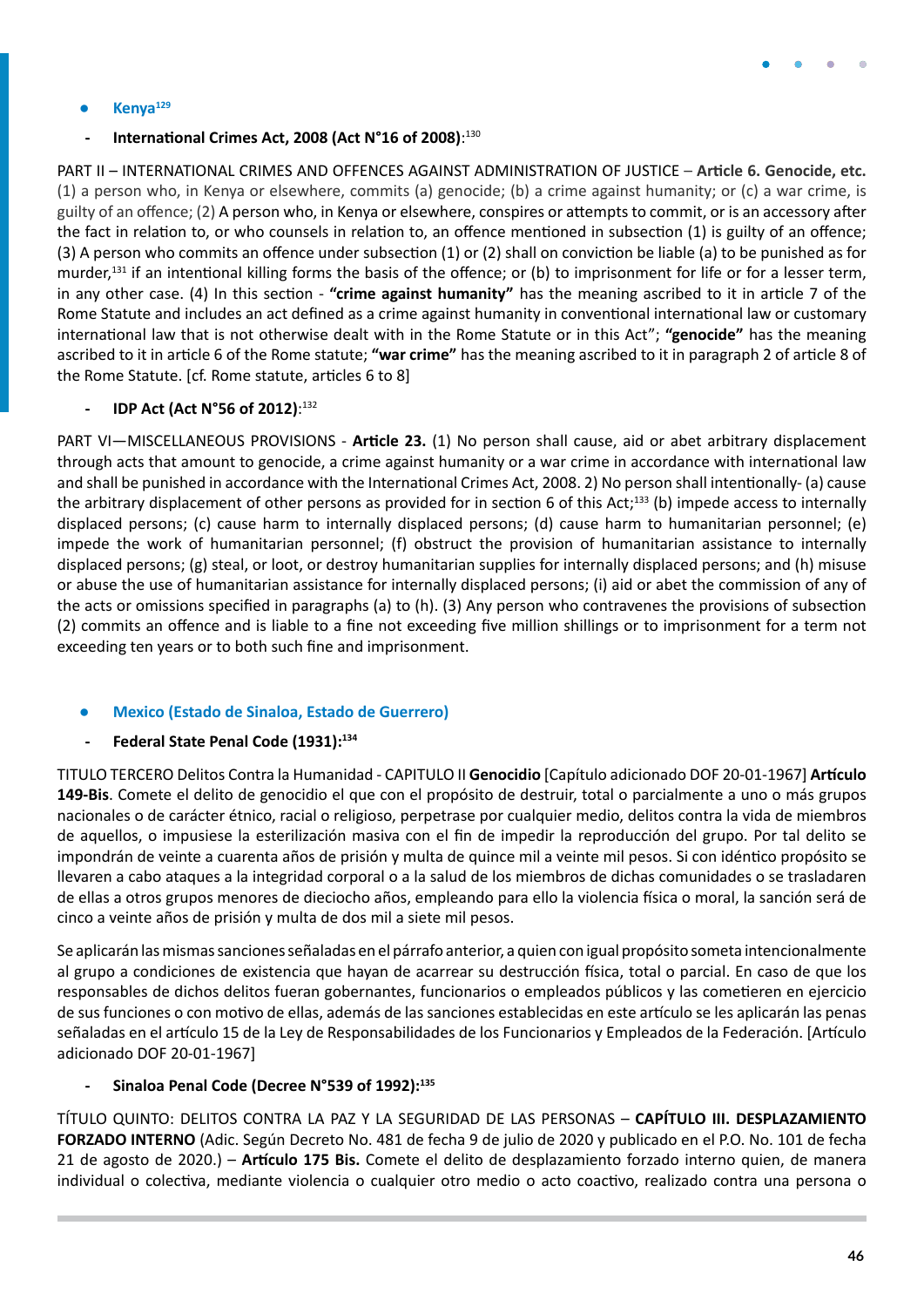<span id="page-46-0"></span>grupo de personas, ocasione que abandonen su lugar de residencia. Se impondrá pena de seis a doce años de prisión y trescientos a seiscientos días multa, a quien incurra en la conducta prevista en el párrafo anterior. La pena aumentará hasta una mitad cuando el delito se cometa en contra de una niña, niño, adolescente, persona defensora de los derechos humanos y periodistas. No se entenderá por desplazamiento forzado interno el movimiento de población que realice la autoridad, cuando tenga por objeto la seguridad de la misma o por mandamiento judicial. (Adic. Según Decreto No. 481 de fecha 9 de julio de 2020 y publicado en el P.O. No. 101 de fecha 21 de agosto de 2020.)

#### **- Guerrero Penal Code (N°499):136**

**Capítulo III Delito de desplazamiento interno forzado- Artículo 220 Bis.** Se impondrán de seis a doce años de prisión y de tres mil a nueve mil quinientos días de multa de la Unidad de Medida y Actualización, a quien sin derecho ni fundamento, de manera individual o colectiva, pretenda poseer, usar, ocupar u otra modalidad, de forma temporal o permanente, mediante el uso de la violencia de cualquier tipo o por cualquier medio o acto o acciones coactivas e intimidatorias, con portación y uso de armas de fuego o sin ellas, planifique, promueva organice, realicen, ejecute u otra actividad relacionada, en contra de una persona o grupo de personas, que ocasione que abandonen su lugar de residencia, domicilio, patrimonio, posesiones, vivienda causando con ello agravio en sus derechos humanos forzando su desplazamiento en el territorio del Estado de Guerrero o fuera de él, como efecto del temor fundado provocado por el activo. Aumentará al doble de la pena cuando este delito se comenta contra grupos vulnerables, entre ellos niñas, niños, adolescentes, adultos mayores, personas con capacidades diferentes, periodistas y defensores de los derechos humanos. Este delito y su comprobación requerirá de querella y deberá ser perseguido por la autoridad ministerial respectiva por ser un asunto de orden público e interés social. No se entenderá por desplazamiento interno forzado el movimiento de población que realice la autoridad cuando tenga por objeto la seguridad de la población.

#### **● Niger**

#### **- Penal Code (Law N° 61-27 of 1961):137**

Chapitre Préliminaire - (Loi n°2003-25 du 13 juin 2003). -DES CRIMES CONTRE L'HUMANITE ET DES CRIMES DE GUERRE SECTION I : **Du génocide. Art. 208-1.** -Constitue un génocide le fait, en exécution d'un plan concerté tendant à la destruction totale ou partielle d'un groupe national, ethnique, racial ou religieux ou d'un groupe déterminé à partir de tout autre critère arbitraire, de commettre ou de faire commettre à l'endroit de ce groupe l'un des actes suivants :-atteinte volontaire à la vie;-atteinte grave à l'intégrité physique ou psychique;-soumission à des conditions d'existence de nature à entraîner la destruction totale ou partielle du groupe;-mesure visant à entraver les naissances;-transfert forcé d'enfants;Le génocide est puni de la peine de mort.

SECTION II : **Crime contre l'humanité Art. 208.2.** -Constituent des crimes contre l'humanité, la déportation, la réduction en esclavage ou la pratique massive et systématique d'exécutions sommaires, d'enlèvement de personnes suivis de leur disparition, de la torture ou d'actes inhumains, inspirés par des motifs politiques, philosophiques, raciaux ou religieux et organisés en exécution d'un plan concerté à l'encontre d'un groupe de population civile. Les crimes contre l'humanité sont punis de la peine de mort.

SECTION III : **Des crimes de guerre Art. 208.3.** -Constituent des crimes de guerre et réprimés conformément aux dispositions du présent chapitre, les infractions graves énumérées ci-après, portant atteinte, par action ou omission, aux personnes et aux biens protégés par les conventions signées à Genève le 12 août 1949, par les protocoles 1 et 2 additionnels à ces conventions, adoptés à Genève le 8 juin 1977 : (…) (6) La déportation, le transfert ou le déplacement illicites, la détention illicite d'une personne civile protégée par la convention sur la protection des personnes civiles en temps de guerre ou une personne protégée à ces mêmes égards par les protocoles 1 et 2 additionnels aux conventions internationales de Genève du 12 août 1949; (…) (17) Le transfert dans un territoire occupé d'une partie de la population civile de la puissance occupante, dans le cas d'un conflit armé international ou de l'autorité occupante dans le cas d'un conflit armé non international. (…) L'infraction visée au 8ède l'article 208-3 est punie de la peine d'emprisonnement de quinze à vingt ans. La même infraction ainsi que celle visée au 16èdu même article sont punies de la peine d'emprisonnement de quinze à vingt ans si elles ont eu pour conséquence soit une maladie paraissant incurable, soit une incapacité permanente de travail, soit la perte de l'usage absolu d'un organe, soit une mutilation grave. Elles sont punies de l'emprisonnement à perpétuité si elles ont eu pour conséquence la mort d'une ou plusieurs personnes. Les infractions énumérées aux 4è à7èet au 17ède l'article 208.3 sont punies de la peine d'emprisonnement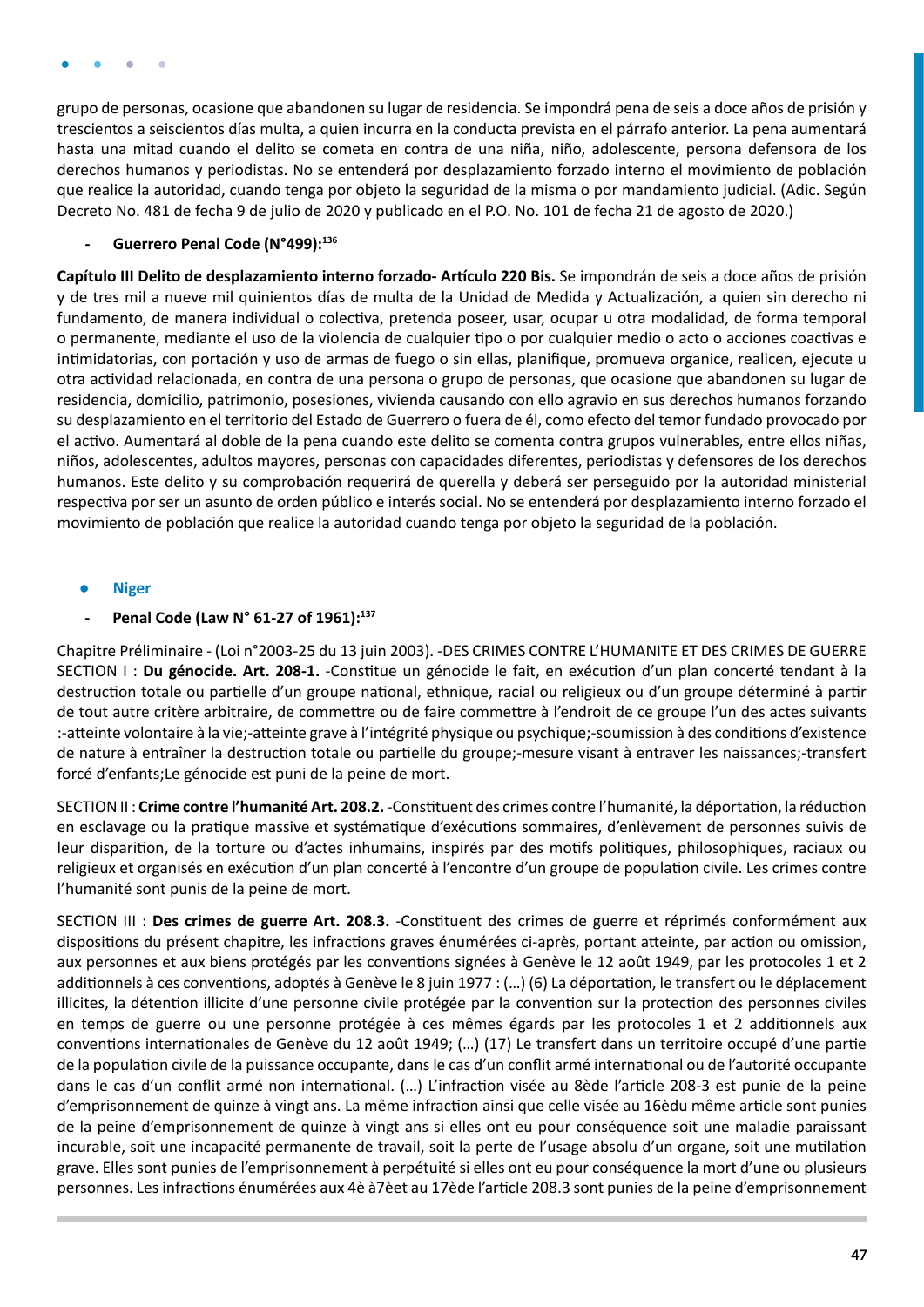

de quinze à vingt ans. Dans le cas de circonstances aggraves prévues à l'alinéa précédent, elles sont punies, selon les cas des peines prévues à cet alinéa.

#### **- Military Justice Code (Law N°2003-010 of 2003):138**

Chapitre V : Les infractions au droit international humanitaire Section I: **Du génocide Art. 317** - Constitue un génocide le fait, en exécution d'un plan concerté tendant à la destruction totale ou partielle d'un groupe national, ethnique, racial ou religieux ou d'un groupe déterminé à partir de tout autre critère arbitraire, de commettre, ou de faire commettre à l'endroit de ce groupe l'un des actes suivants :1) atteinte volontaire à la vie;2) atteinte grave à l'intégrité physique ou psychique;3) soumission à des conditions d'existence de nature à entraîner la destruction totale ou partielle du groupe;4) mesures visant à entraver les naissances;5) transfert forcé d'enfants Art. 318 - Le génocide est puni de la peine de mort.

Section II; **Des crimes contre l'humanité Art. 319** - Constituent des crimes contre l'humanité, la déportation, la réduction en esclavage ou la pratique massive et systématique d'exécutions sommaires, d'enlèvements de personnes suivis de leur disparition, de la torture ou d'actes inhumains, inspirées par des motifs politiques, philosophiques, raciaux ou religieux et organisés en exécution d'un plan concerté à rencontre d'un groupe de population civile. Art. 320 - Les crimes contre l'humanité sont punis de la peine de mort.

Section III:- **Des crimes de guerre Art. 321** - Constituent des crimes de guerre et réprimés conformément aux dispositions de la présente section, les infractions graves énumérées ci-après, portant atteinte, par action ou omission, aux personnes et aux biens protégés par les conventions signées à Genève le 12 août 1949 ainsi que par les protocoles I et II additionnels à ces conventions, adoptes à Genève le 8 juin 1977 : (…) 6) la déportation, le transfert ou le déplacement illicites, la détention illicite d'une personne civile protégée par la convention sur la protection des personnes civiles en temps de guerre ou une personne protégée à ces mêmes égard par les protocoles I etII additionnels aux conventions internationales de Genève du 12 Août 1949; (…) 17) le transfert dans un territoire occupé d'une partie de la population civile de la puissance occupante, dans le cas d'un conflit armé international, ou de l'autorité occupante dans le cas d'un conflit arm é non international;

### **- Loi relative à la protection et à l'assistance aux personnes déplacées internes (2018):139**

Chapitre VII : **DES INFRACTIONS COMMISES À L'ENCONTRE DES PERSONNES DÉPLACÉES INTERNES - Article 30.** Est passible d'une peine de quinze (15) à trente (30) ans d'emprisonnement et d'une amende de deux (2) à cinq (5) millions de FCFA quiconque : 1) restreint le droit à la libre circulation des personnes déplacées internes à l'intérieur et à l'extérieur de leurs zones de résidence ; 2) recrute des enfants en situation de déplacement interne, les oblige ou leur permet de prendre part aux hostilités ; 3) abuse et exploite les enfants déplacés ; 4) recrute de force des personnes déplacées internes, kidnappe, enlève ou prend en otage, se livre à l'esclavage sexuel ou toutes autres formes d'exploitation sexuelle et à la traite des personnes, notamment des femmes et des enfants déplacés internes.

**Article 31.** Est passible d'une peine de quinze (15) à trente (30) ans d'emprisonnement et d'une amende de trois (3) à sept (7) millions de FCFA quiconque : 1) déplace des personnes sur la base des politiques de discrimination raciale ou d'autres pratiques analogues visant à/ou résultant en la modification de la composition ethnique, religieuse ou raciale de la population ; 2) déplace des civils individuellement ou en masse dans les situations de conflit armé, à moins que la sécurité des personnes civiles ou des raisons militaires impératives l'exigent, conformément au droit international humanitaire ; 3) cause des évacuations forcées en cas de catastrophés d'origine naturelle ou humanitaire ou pour d'autres causes, si les évacuations ne sont pas exigées par la sécurité et la santé des personnes touchées.

**Article 32.** Lorsque des actes de déplacement arbitraire sont constitutifs de génocide, de crimes de guerre ou de crimes contre l'humanité et autres violations du droit international humanitaire, les auteurs sont passibles de peines prévues par le code pénal.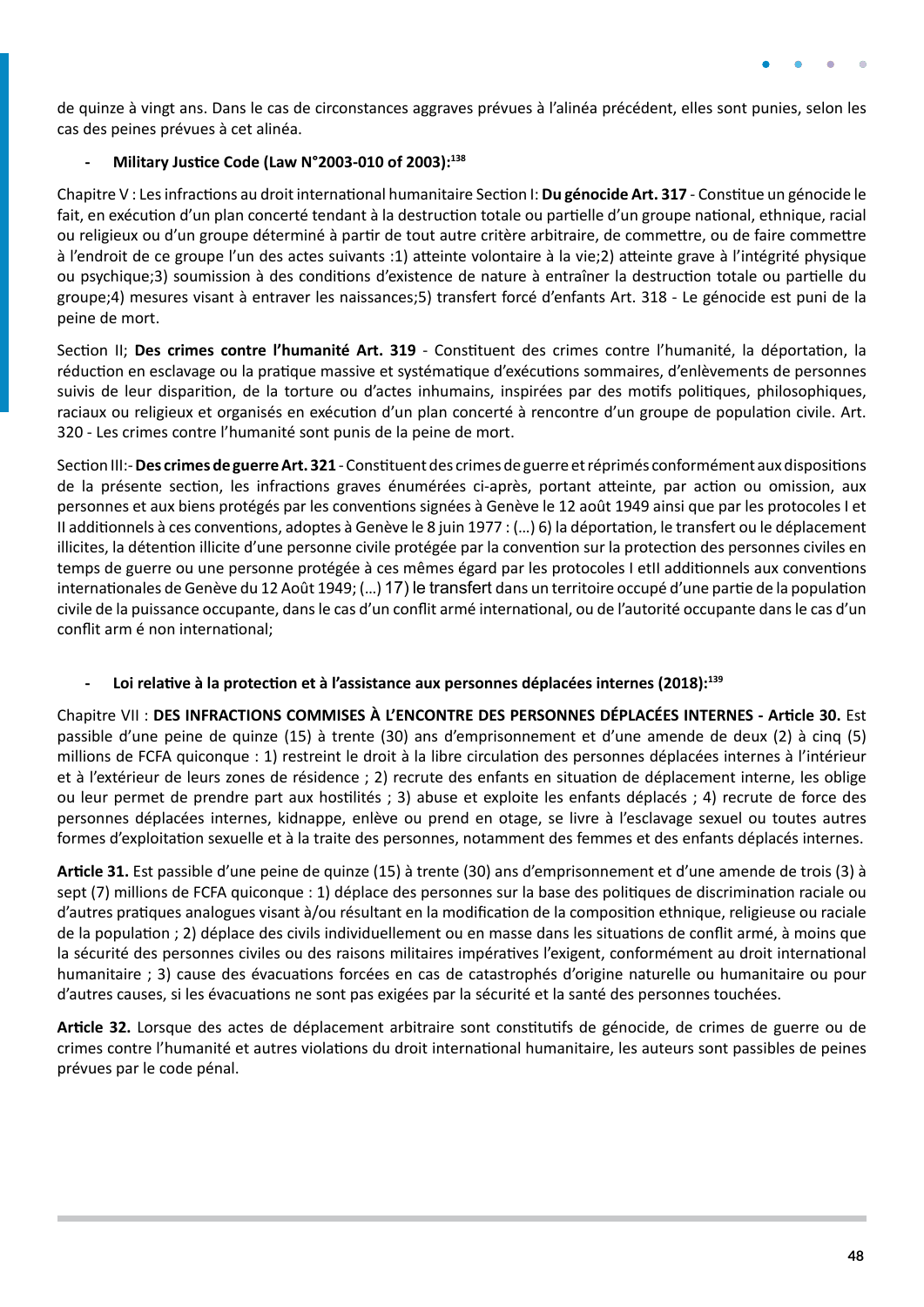#### <span id="page-48-0"></span>**● Philippines**

### - **An act defining and penalizing crimes against international humanitarian law, genocide and other crimes against humanity, organizing jurisdiction, designating special courts, and for related purposes (Act N°9851 of 2009)140**

#### CHAPTER II - DEFINITION OF TERMS

SEC. 3. For purposes of this Act, the term: (…) (b) "Arbitrary deportation or forcible transfer of population" means forced displacement of the persons concerned by expulsion or other coercive acts from the area in which they are lawfully present, without grounds permitted under domestic or international law.

CHAPTER III CRIMES AGAINST INTERNATIONAL HUMANITARIAN LAW - GENOCIDE AND OTHER CRIMES AGAINST HUMANITY

**SEC. 4.** *War Crimes. –* For the purpose of this Act, "war crimes" or "crimes against International Humanitarian Law" means: (a) In case of an international armed conflict, grave breaches of the Geneva Conventions of 12 August 1949, namely, any of the following acts against persons or property protected under the provisions of the relevant Geneva Convention: (…) (6) Arbitrary deportation or forcible transfer of population or unlawful confinement; (…) (c) Other serious violations of the laws and customs applicable in armed conflict, within the established framework of international law, namely: (…) (17) Transferring, directly or indirectly, by the occupying power of parts of its own civilian population into the territory it occupies, or the deportation or transfer of all or parts of the population of the occupied territory within or outside this territory; (…) Any person found guilty of committing any of the acts specified herein shall suffer the penalty provided under Section 7 of this Act

**SEC. 5.** *Genocide. –* (a) For the purpose of this Act, "genocide" means any of the following acts with intent to destroy, in whole or in part, a national, ethnic, racial, religious, social or any other similar stable and permanent group as such : (…) (5) Forcibly transferring children of the group to another group. (b) It shall be unlawful for any person to directly and publicly incite others to commit genocide. Any person found guilty of committing any of the acts specified in paragraphs (a) and (b) of this section shall suffer the penalty provided under Section 7 of this Act.

**SEC. 6.** *Other Crimes Against Humanity. –* For the purpose of this Act, "other crimes against humanity" means any of the following acts when committed as part of a widespread or systematic attack directed against any civilian population, with knowledge of the attack: (…) (d) Arbitrary deportation or forcible transfer of population; (…) Any person found guilty of committing any of the acts specified herein shall suffer the penalty provided under Section 7 of this Act.

CHAPTER IV - PENAL PROVISIONS SEC. 7. *Penalties. –* Any person found guilty of committing any of the acts provided under Sections 4, 5 and 6 of this Act shall suffer the penalty of *reclusion temporal* in its medium to maximum period and a fine ranging from One hundred thousand pesos (Php100,000.00) to Five hundred thousand pesos (Php500,000.00). When justified by the extreme gravity of the crime, especially where the commission of any of the crimes specified herein results in death or serious physical injury, or constitutes rape, and considering the individual circumstances of the accused, the penalty of *reclusion perpetua* and a fine ranging from Five hundred thousand pesos (Php500,000.00) to One million pesos (Phpl,000,000.00) shall be imposed.

Any person found guilty of inciting others to commit genocide referred to in Section 5(b) of this Act shall suffer the penalty of *prision mayor* in its minimum period and a fine ranging from Ten thousand pesos (Php10,000.00) to Twenty thousand pesos (Php20,000.00).

In addition, the court shall order the forfeiture of proceeds, property and assets derived, directly or indirectly, from that crime, without prejudice to the rights of *bona fide* third (3rd) parties. The court shall also impose the corresponding accessory penalties under the Revised Penal Code, especially where the offender is a public officer.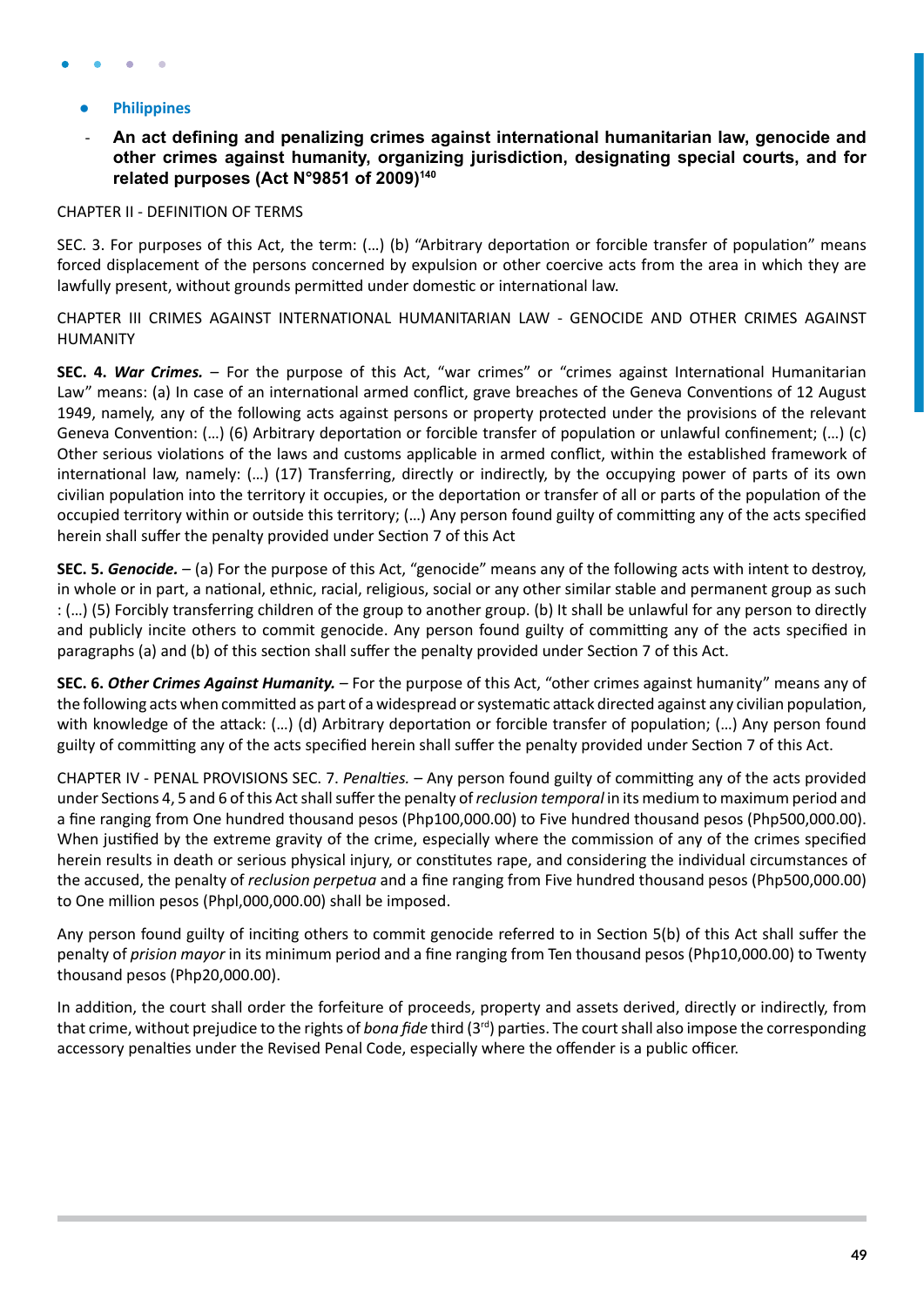

#### <span id="page-49-0"></span>**● Uganda<sup>141</sup>**

#### **- The international Criminal Court Art, 2010142**

PARTII—INTERNATIONAL CRIMES AND OFFENCES AGAINST THE ADMINISTRATION OF JUSTICE - International Crimes.

**7. Genocide.** (1) A person is liable on conviction on indictment to the penalty specified in subsection (3) who, in Uganda or elsewhere—(a) commits genocide; or (b) conspires or agrees with any person to commit genocide, whether that genocide is to take place in Uganda or elsewhere.(2) For the purposes of this section, "genocide" is an act referred to in article 6 of the Statute.(3) The penalty for genocide, or conspiring with, or agreeing with any person to commit genocide is imprisonment for life or a lesser term.

**8.Crimes against humanity**.(1) A person is liable on conviction on indictment to the penalty specified in subsection (3) who, in Uganda or elsewhere, commits a crime against humanity.(2) For the purposes of this section, a "crime against humanity" is an act specified in article 7 of the Statute.(3) The penalty for a crime against humanity is imprisonment for life or a lesser term.

**9.War crimes**.(1) A person is liable on conviction on indictment to the penalty specified in subsection (3) who, in Uganda or elsewhere, commits a war crime. (2) For the purposes of this section, a "war crime" is an act specified in—(a) article 8(2)(a) of the Statute (which relates to grave breaches of the First, Second, Third, and Fourth Geneva Conventions); or (b) article 8(2)(b) of the Statute (which relates to other serious violations of the laws and customs applicable in international armed conflict); or (c) article 8(2)(c) of the Statute (which relates to armed conflict not of an international character involving serious violations of article 3 common to the four Geneva Conventions of 12August 1949); or (d) article 8(2)(e) of the Statute (which relates to other serious violations of the laws and customs applicable in armed conflict not of an international character).(3) The penalty for a war crime is imprisonment for life or a lesser term.(4) Nothing in this section affects or limits the operation of section(2) of the Geneva Conventions Act (which makes a grave breach of the Geneva Conventions an offence under Uganda law).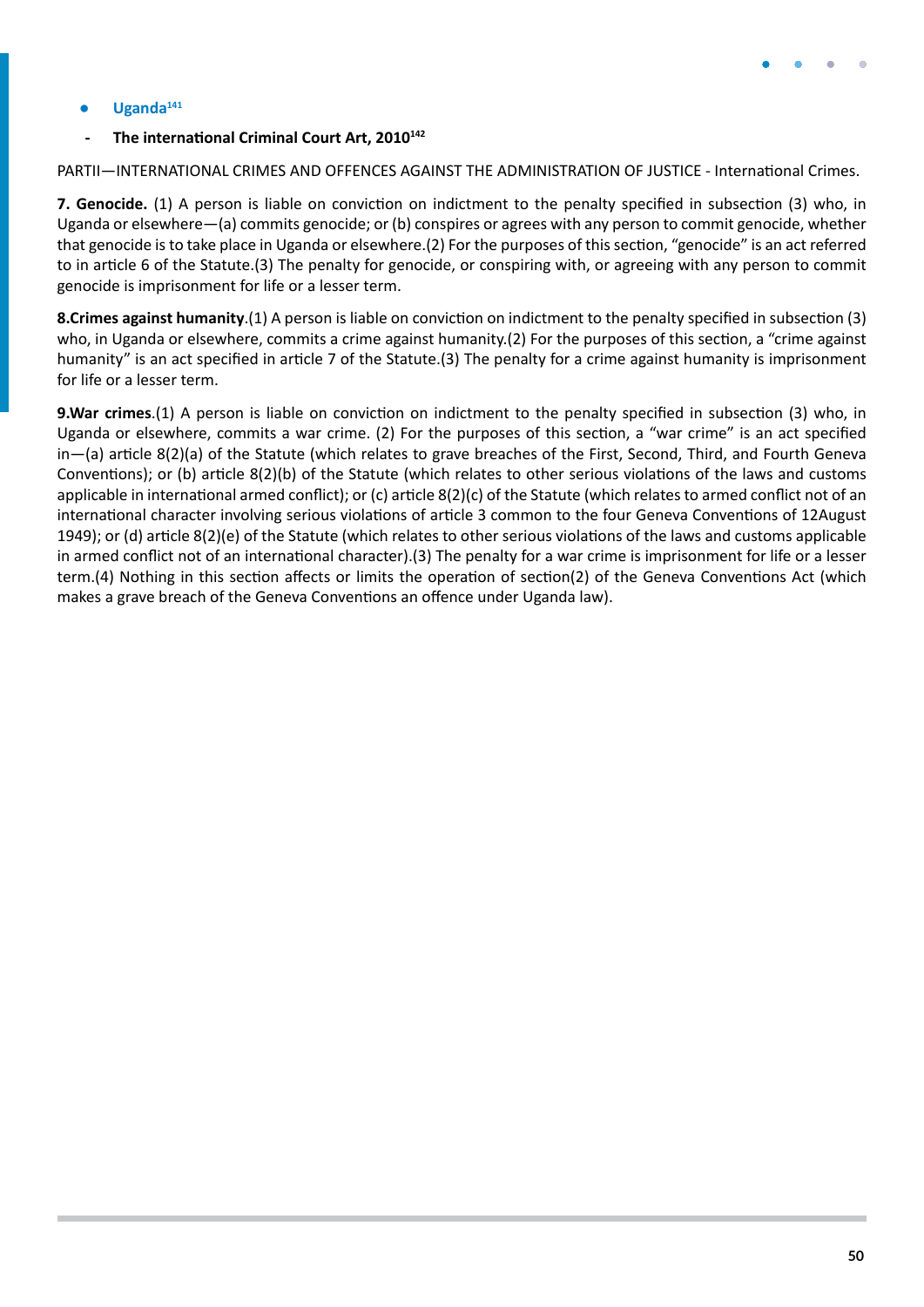## <span id="page-50-0"></span>**Endnotes**

1 In this paper, "forced displacement" is used in a generic sense (i.e. individuals forcibly displaced as a result of persecution, armed conflict, generalized violence or human rights violations). In turn, "arbitrary displacement" here also includes the international humanitarian law (IHL) prohibition generically referred to as "forced displacement".

2 A/76/169, p. 5.

3 Nowak (2005: art. 17, para. 12) in Walter Kälin, Guiding Principles on Internal Displacement: Annotations, Studies in International Legal Policy, No. 38. (Washington, D.C., The American Society of International Law, 2008). 4 For more information, please see A/76/169, pp. 6–8.

5 See for example: Ana María Ibáñez and Carlos Eduardo Vélez, "Civil Conflict and Forced Migration: The Micro Determinants and Welfare Losses of Displacement in Colombia", World Development, vol. 36, No. 4 (April 2008); Prisca Mbura Kamungi, "The politics of displacement in multiparty Kenya", Journal of Contemporary African Studies, vol. 27, No. 3 (2009); or Abbey Steele, Democracy and Displacement in Colombia's Civil War (New York, Cornell University Press, 2017).

6 See Federico Andreu-Guzmán, Research Brief. Criminal Justice and Forced Displacement: International and National Perspectives (International Center for Transitional Justice [ICTJ] and Brookings-LSE Project on Internal Displacement, 2013); and Federico Andreu-Guzmán, Criminal Justice and Forced Displacement in Colombia. Case Studies on Transitional Justice and Displacement (Brookings-LSE Project on Internal Displacement, 2012).

7 See United Nations General Assembly, Basic Principles and Guidelines on the Right to a Remedy and Reparation for Victims of Gross Violations of International Human Rights Law and Serious Violations of International Humanitarian Law (2005); the Guiding Principles on Internal Displacement (Principle 7.3: right to effective remedy; Principle 16.1: right to know fate and whereabouts of missing relatives; Principle 29.2: restoration of housing, land and property); and the Principles on Housing and Property Restitution for Refugees and Displaced Persons (Pinheiro Principles).

8 Access to effective remedies and justice is one of the eight criteria proposed to determine to what extent a durable solution has been achieved by the IASC Framework on Durable Solutions for Internally Displaced Persons: Inter-Agency Standing Committee, IASC Framework on Durable Solutions for Internally Displaced Persons (Washington, D.C., Brookings Institution–University of Bern Project on Internal Displacement, 2010). Available at [https://www.brookings.](https://www.brookings.edu/research/iasc-framework-on-durable-solutions-for-internally-displaced-persons-2/) [edu/research/iasc-framework-on-durable-solutions-for-internally-displaced-persons-2/](https://www.brookings.edu/research/iasc-framework-on-durable-solutions-for-internally-displaced-persons-2/) (accessed on 1 March 2022).

9 Even when geographically limited, international instruments may still provide relevant guidance elsewhere.

10 Other rights such as the rights to life, human dignity and property are also relevant for protection from forced displacement, but for the sake of the paper, it was decided to focus specifically on the rights to freedom of movement and residence which are more directly related to forced displacement.

11 Please see Annex 1 for the specific rules that address arbitrary displacement. For the sake of this paper, it was decided not to include instruments and provisions that exclusively address external forced displacement, such as the 1951 Convention Relating to the Status of Refugees (1951 Convention).

12 Though relevant, statutes of international tribunals such as the International Criminal Tribunal for the former Yugoslavia (ICTY), International Criminal Tribunal for Rwanda (ICTR) and Extraordinary Chambers in the Courts of Cambodia (ECCC) were not included as the substantive law applied is customary international law, much of it also codified in international treaties (e.g. Geneva Conventions and their Additional Protocols, or the Convention on the Prevention and Punishment of the Crime of Genocide [Genocide Convention]), which are already contained in the table. All the provisions of the documents contained in the table are presented in Annex 1.

13 The table is an attempt to organize synthetically and present the main instruments that address arbitrary displacement. As such, it does not reflect all the complexity of the different instruments included. For example, the Guiding Principles on Internal Displacement draw from instruments already contained in the table. Yet, it was decided to include the Guiding Principles since they are the main international normative framework regarding internal displacement, which is the subject of the present paper (unlike for footnote 10). Moreover, for the sake of this paper, it was decided to include "IDP" as a legal field, even though it may be contested. For more details, see David James Cantor, "'The IDP in International Law'? Developments, Debates, Prospects", International Journal of Refugee Law, vol. 30, No. 2 (2018).

14 14 While more commonly referred to as "arbitrary displacement", it is worth mentioning that these specific forms are referred to as "forced displacement" in the particular case of IHL.

15 For example, international or non-international armed conflicts.

16 For example, "protected persons" in Geneva Convention IV, indigenous and tribal people in the Indigenous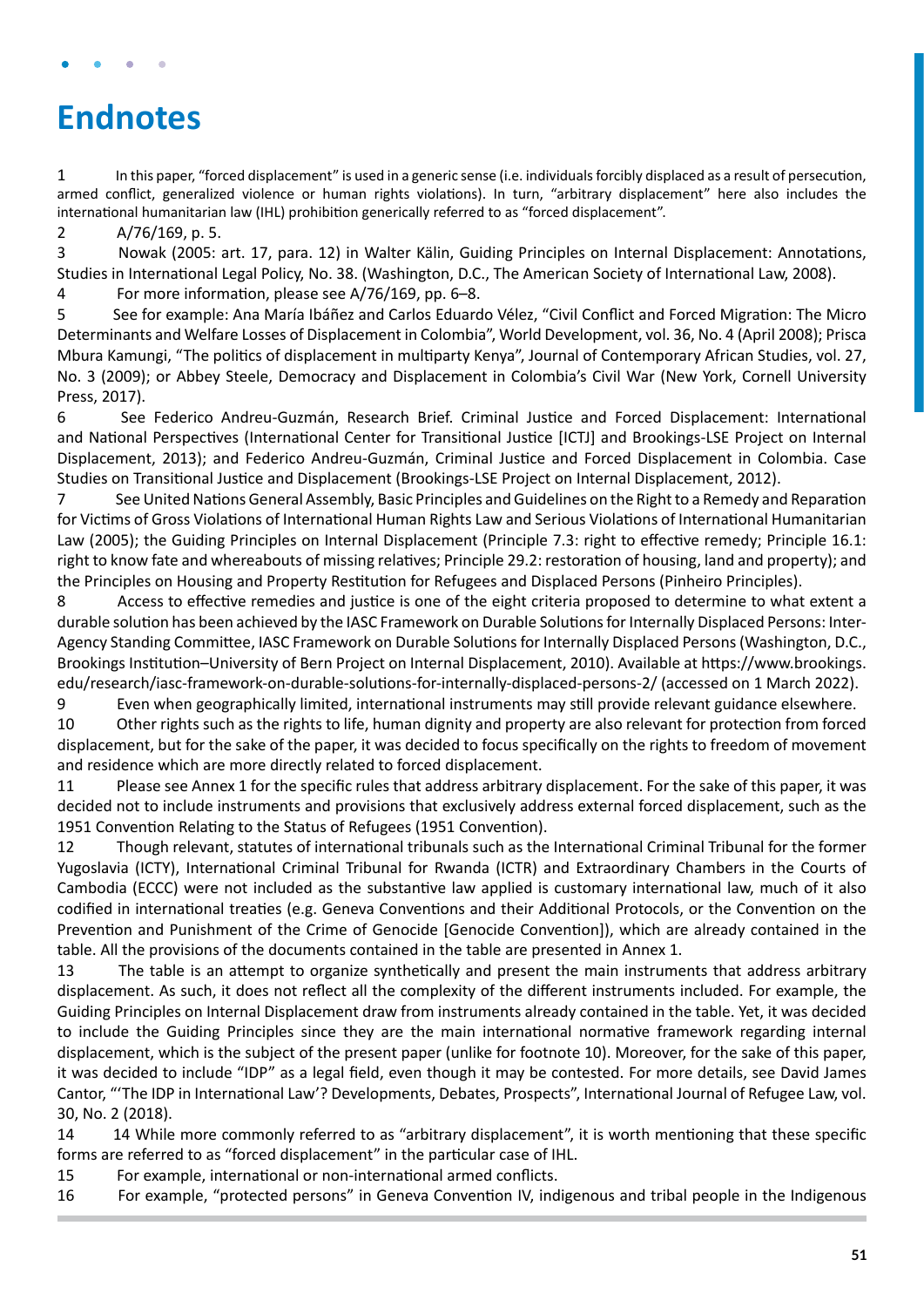

and Tribal Peoples Convention, or populations in general in the Kampala Convention.

17 For example, "occupying power" in Geneva Convention IV.

18 For more details, please see Annex 1.

19 See for example art. 13 of the Universal Declaration of Human Rights; art. 5(i) of the International Convention on the Elimination of All Forms of Racial Discrimination; and article 12 (1; 3) of the International Covenant on Civil and Political Rights.

20 See for example art. 12 of the Universal Declaration of Human Rights or art. 17 of the International Covenant on Civil and Political Rights.

21 See for example art. 25 the Universal Declaration of Human Rights or art. 11 of the International Covenant on Economic, Social and Cultural Rights.

22 See for example, Office of the High Commissioner for Human Rights, Human Rights Bodies, 2021. Available at <https://www.ohchr.org/En/HRBodies/Pages/HumanRightsBodies.aspx> (accessed on 1 October 2021). See also the role played by regional courts on human rights, and in particular the jurisprudence on arbitrary displacement developed by the Inter-American Court of Human Rights. For more details please see the section on "Other related crimes and rights" of this paper.

23 See footnote 1.

24 Please see David James Cantor, "Does IHL Prohibit the Forced Displacement of Civilians during War?" International Journal of Refugee Law, vol. 24, No. 4 (2013a) and David James Cantor, "Forced Displacement, the Law of International Armed Conflict and State Authority", in The Ashgate Research Companion to Migration Law, Theory and Policy, Satvinder S. Juss, ed (London and New York, Routledge, 2013b).

25 Please see International Committee of the Red Cross, Commentary of 1958 on Article 49 of the Convention (IV) relative to the Protection of Civilian Persons in Time of War. Geneva, 12 August 1949 (1958). Available at [https://](https://ihl-databases.icrc.org/applic/ihl/ihl.nsf/Comment.xsp?action=openDocument&documentId=523BA38706C71588C12563CD0042C407) [ihl-databases.icrc.org/applic/ihl/ihl.nsf/Comment.xsp?action=openDocument&documentId=523BA38706C71588C12](https://ihl-databases.icrc.org/applic/ihl/ihl.nsf/Comment.xsp?action=openDocument&documentId=523BA38706C71588C12563CD0042C407) [563CD0042C407](https://ihl-databases.icrc.org/applic/ihl/ihl.nsf/Comment.xsp?action=openDocument&documentId=523BA38706C71588C12563CD0042C407) (accessed on 4 January 2022). See also Jean-Marie Henckaerts, "Deportation and transfer of civilians in time of war", Vanderbilt Journal of Transnational Law, vol. 26, No. 3 (1993); Alfred de Zayas, "Forced Population Transfer", Max Planck Encyclopedias of International Law (2010); Mélanie Jacques, Armed Conflict and Displacement: The Protection of Refugees and Displaced Persons under International Humanitarian Law (Cambridge, Cambridge University Press, 2012a); Vincent Chetail, "The Transfer and Deportation of Civilians", in The Geneva Conventions: A Commentary, A. Clapham, P. Gaeta, and M. Sassoli, eds. (Oxford, Oxford University Press, 2015).

26 As part of this, the competent authorities have a duty to take measures to facilitate the voluntary and safe return and reintegration of displaced persons. If a party to the conflict does not take measures to facilitate the return, for instance by failing to protect the property of displaced civilians, this might be indicative of an intent to forcibly displace and of the illegal nature of the evacuation.

27 See Kälin (2008), op. cit.

28 See also the Harare Plan of Action (2017) to facilitate implementation of the Kampala Convention.

29 See, for instance, ICRC study on customary international humanitarian law Rule 158. See also Rule 156 stating that "serious violations of international humanitarian law constitute war crimes"; the explanation of this rule refers to other serious violations of IHL committed during a non-international armed conflict, including "ordering the displacement of the civilian population for reasons related to the conflict and not required for the security of the civilians involved or imperative military necessity". This is a violation of Additional Protocol II and customary international law, and has been listed as a war crime in the ICC Statute.

30 For more discussions on deportation as a crime of genocide, see for example: Vincent Chetail, "Is there any blood on my hands? Deportation as a crime of international law", Leiden Journal of International Law, No. 29 (2016).

31 For more details about the development of the jurisprudence, please refer to Mélanie Jacques, ed., "Forced displacement as an international crime", in Armed Conflict and Displacement. The Protection of Refugees and Displaced Persons under International Law (Cambridge, Cambridge University Press, 2012b); or Victoria Colvin and Phil Orchard, "A forgotten history: Forcible transfers and deportations in international criminal law", Criminal Law Forum, vol. 32, No. 1 (2021).

32 This is not to say that there are no debates on how arbitrary displacement could be considered genocide. While the UN General Assembly has defended that the crime of genocide can take the form of forcible displacement outside the context of forcible transfer of children, both the ICTY and ICJ have ruled that deportations (or ethnic cleansing) by themselves are not sufficient to constitute genocide (for more information, please see pp. 56–57 of Colvin and Orchard (2021), op. cit.

33 Besides, the notion of "ethnic cleansing" that "[a]t the most general level […] can be understood as the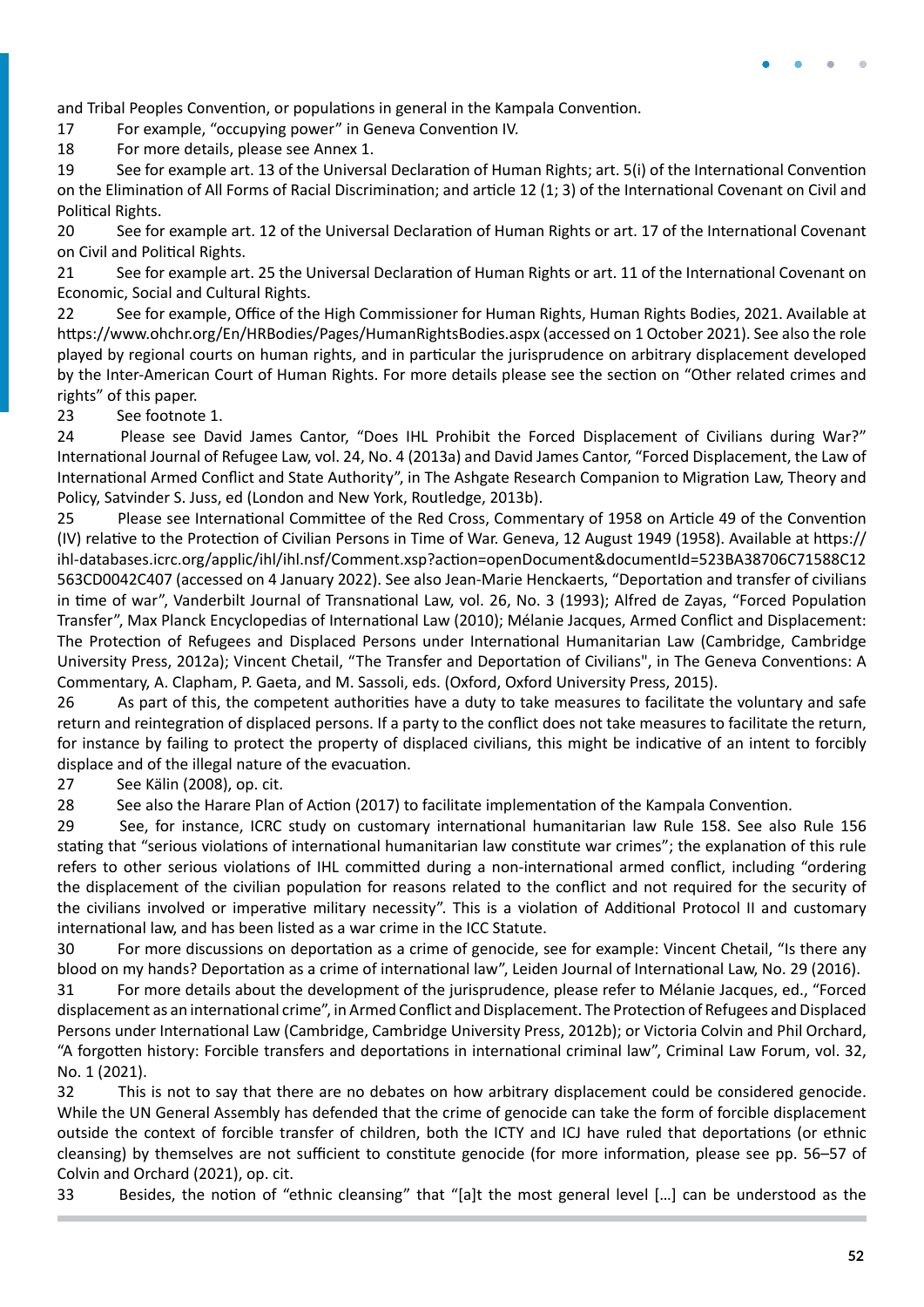expulsion of a population from a given territory" and therefore is closely linked to forced displacement, may be part of an international crime. As such, this notion is not in itself a sufficient legal basis for prosecution. However, it can be part of acts amounting to a crime against humanity or genocide. See Andrew Bell-Fialkoff, "A Brief History of Ethnic Cleansing", Foreign Affairs, No. 72/3 (1993); Tamas Vince Adany, "Blurring the distinction between ethnic cleansing and genocide", in The concept of genocide in international criminal law: developments after Lemkin, Marco Odello and Piotr Łubiński, eds. (New York, Routledge, 2020).

34 This flows from article 88 of the Rome Statute as well as the principles of complementarity. States which are not party to the Rome Statute can also incorporate the relevant provisions in their national legislation but are not bound to do so.

35 Meaning formally declared its consent to be bound – sometimes with some reservations, by the treaty in question. While the process of accession goes beyond the scope of this paper, for further practical details please see for example International Committee of the Red Cross, The Domestic Implementation of International Humanitarian Law. A Manual (2015). Available at [www.icrc.org/en/doc/assets/files/publications/icrc-002-4028.pdf](https://www.icrc.org/en/doc/assets/files/publications/icrc-002-4028.pdf), or International Committee of the Red Cross, International Humanitarian Law. Handbook for Parliamentarians N°25, 2016. Available at <https://shop.icrc.org/download/ebook?sku=1090/002-ebook>.

36 Examples of national criminal legislation related to arbitrary displacement can be found in Annex 2.

37 Other acts amounting to international crimes may result in displacement, but the focus here is on acts of arbitrary displacement that can directly amount to international crimes.

38 To learn more about the incorporation of international crimes into domestic law, please see pp. 31–32 of International Committee of the Red Cross (2015), op. cit.

39 See Andreu-Guzmán (2012), op. cit.

40 For more information regarding the ICC, please see section 4.1 of this paper.

41 Meaning one of the acts listed in art. 7(1) of the Rome Statute.

42 A crime against humanity can amount to "persecution" if it can be proven that the act was undertaken on discriminatory grounds. For further discussions on the concrete requirements and definitions established in international law, both treaty and customary law, please see Guido Acquaviva, Forced Displacement and International Crimes. UNHCR Legal and Protection Policy Research Series, Division of International Protection (2011). Available at [www.unhcr.org/4e0344b344.pdf;](https://www.unhcr.org/4e0344b344.pdf) Jacques (2012b), op. cit.; Cantor (2013a) op. cit.; Cantor (2018), op. cit.; Colvin and Orchard (2021), op. cit.

43 See art. 6(e) of the Rome Statute.

44 As seen Table 2, the Colombian Criminal Code provides a broad definition of international crimes, while the Criminal Code of Honduras defines them more specifically. Interestingly, the usual terminology, "transfer", was replaced by "forced displacement" in art. 159 of the Colombian Criminal Code.

45 Author's translation. For the original Spanish version, please see Annex 2.

46 To learn more about the incorporation of international crimes into domestic law, please see pp. 31–32 of ICRC (2015), op. cit.

47 For more details of criminal offences in Kenya and Niger, please see Annex 2.

48 For more information regarding the specific question of the death penalty, please see Françoise Bouchet-Saulnier, "Death Penalty", in The Practical Guide to Humanitarian Law, 3rd ed. (2013). Available at [https://guide](https://guide-humanitarian-law.org/content/article/3/death-penalty/)[humanitarian-law.org/content/article/3/death-penalty/.](https://guide-humanitarian-law.org/content/article/3/death-penalty/)

49 See the examples of Colombia and Honduras presented earlier.

50 See for example Centre for International Law Research and Policy, International Criminal Law Guidelines: Implementing the Rome Statute of the International Criminal Court, Case Matrix Network (2017); or ICRC (2015), op. cit.

51 This distinction draws on the main inspiration and history of the national legal system – either English common law or Roman civil law.

52 More examples can be found in ICRC, National Implementation of IHL Database (n.d.). Available at [https://](https://ihl-databases.icrc.org/applic/ihl/ihl-nat.nsf/vwLawsByCountry.xsp) [ihl-databases.icrc.org/applic/ihl/ihl-nat.nsf/vwLawsByCountry.xsp](https://ihl-databases.icrc.org/applic/ihl/ihl-nat.nsf/vwLawsByCountry.xsp) (accessed in July 2021). The systematic analysis of all instruments and their respective provisions regarding arbitrary displacement is beyond the scope of this paper.

53 Based on the author's assessment of the GPC Global Database on IDP Laws and Policies, available at [https://](https://www.globalprotectioncluster.org/global-database-on-idp-laws-and-policies/) [www.globalprotectioncluster.org/global-database-on-idp-laws-and-policies/](https://www.globalprotectioncluster.org/global-database-on-idp-laws-and-policies/) (accessed in August 2021).

54 Ibid.

55 For further discussion about the choice between stand-alone instrument or modification, please refer to ICRC (2015), op. cit.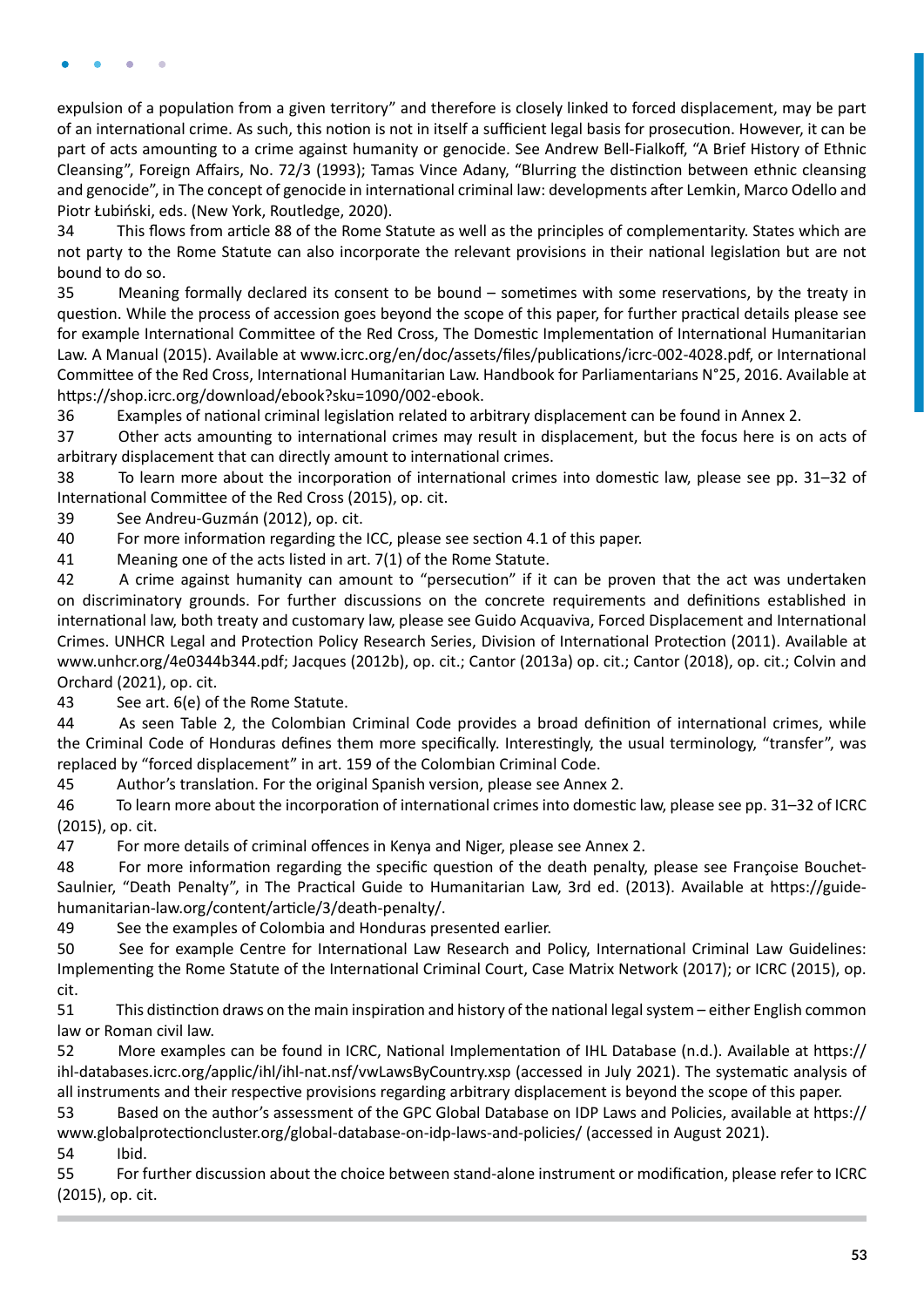56 See chapter II (art. 164 about genocide and art. 165 about crimes against humanity) and chapter III about war crimes (arts. 173–175).

57 See Law No. 15/023 of 31 December 2015 "modifiant la Loi n° 024-2002 du 18 novembre 2002 portant Code pénal militaire".

58 See Law No. 15/022 of 31 December 2015 "modifiant et complétant le Décret du 30 janvier 1940 portant Code pénal", which included "Titre IX : Des crimes contre la paix et la sécurité de l'humanité".

59 This is possible if criminal justice falls at least partly within the competence of subnational governments.

60 See the amended Law No. 2003-25 of 13 June 2003.

61 See the Loi relative à la protection et à l'assistance aux personnes déplacées internes (2018).

62 For more details regarding the concrete characteristics of these crimes, please refer to the relevant section of the annex.

63 For more information regarding the legal and political dimensions of the Habré case, please see for example Mandiaye Niang, "The Senegalese legal framework for the prosecution of international crimes", Journal of Criminal Justice, vol. 7, No. 7 (November 2009); Julien Seroussi, "L'affaire Hissène Habré. Une justice transitionnelle internationalisée", Mouvements, vol. 1, No. 53 (2008); Valentina Spiga, "Non-retroactivity of criminal law. A new chapter in the Hissène Habré saga", Journal of International Criminal Justice, vol. 9, No. 1 (March 2011).

64 For more information about these bills, please see for example: Consejo de Redacción, "Recuento histórico de la desaparición forzada en Colombia desde 1988 hasta la actualidad", 21 February 2020. Available at [https://](https://consejoderedaccion.org/formacion/recuento-historico-de-la-desaparicion-forzada-en-colombia-desde-1988-hasta-la-actualidad) [consejoderedaccion.org/formacion/recuento-historico-de-la-desaparicion-forzada-en-colombia-desde-1988-hasta](https://consejoderedaccion.org/formacion/recuento-historico-de-la-desaparicion-forzada-en-colombia-desde-1988-hasta-la-actualidad)[la-actualidad](https://consejoderedaccion.org/formacion/recuento-historico-de-la-desaparicion-forzada-en-colombia-desde-1988-hasta-la-actualidad) (accessed July 2021).

65 See Colombia, Ponencia para Primer Debate al Proyecto de Ley Número 20 de 1998 Senado, Gaceta del Congreso, No. 185 (17 September 1998).

66 See, for example, Vanessa Rodríguez Sanabria, "Reforma al código penal y escenario político (1998-2000)," Thesis, Universidad Santo Tomás de Aquino, April 2015. For more details about the qualification of forced displacement in Colombia, see Alejandro Aponte Cardona, "El desplazamiento forzado como crimen internacional: Nuevas exigencias a la dogmática jurídico-penal", Universitas, No. 125 (2012).

67 At the time of writing, Kenya is still a State party to the Rome Statute.

68 For more information, please see Roger Duthie, Transitional Justice and Displacement, International Center for Transitional Justice (ICTJ). Brookings-LSE Project on Internal Displacement (Columbia University Press, 2012).

69 For more details about public interest considerations, see for example Howard Varney, Shenali De Silva and Alexandra Raleigh, "Guiding and Protecting Prosecutors: Comparative Overview of Policies Guiding Decisions to Prosecute", ICTJ Research Report (15 October 2019).

70 This phase can be followed by a phase in appeal. Moreover, the conviction is followed by the enforcement of the decision on sentencing and any reparations. However, this is beyond the scope of this paper.

71 71 See Luis Orlando Toro Garzón and Mónica María Bustamante Rúa, "La investigación y la prueba de contexto como elementos de política criminal para la persecución del crimen organizado", Revista Criminalidad, vol. 62, No. 1 (2020).

72 72 See Andreu-Guzmán (2012), op. cit.

73 See Fiscalía General de la Nación, Resolución 0-2596 de 2010, Diario Oficial No. 47.8888 de 9 de noviembre de 2010 (November 2010).

74 Resulting respectively from the Peace and Justice Law (2005) and the Victims and Land Restitution Law (2011).

75 For more information, please see Andreu-Guzmán (2012), in Roger Duthie op. cit. and Fabien François Maitre-Muhl, "Persecución penal del delito de desplazamiento forzado en Colombia. Informe final de observación del proceso 2011-01799" (Abogados sin Fronteras Canadá, 2013).

76 See Ibero-American Judicial Summit Work Group, Brasilia Regulations Regarding Access to Justice for Vulnerable People, 2008. Available at [https://www.icj.org/wp-content/uploads/2018/11/Brasilia-rules-vulnerable](https://www.icj.org/wp-content/uploads/2018/11/Brasilia-rules-vulnerable-groups.pdf)[groups.pdf](https://www.icj.org/wp-content/uploads/2018/11/Brasilia-rules-vulnerable-groups.pdf) (accessed in March 2022).

77 It is assumed here that the principle of innocence is respected, and hence that the legal burden of proof is on the prosecuting authority.

78 According to Kenya Penal Code, art. 204: "Punishment of murder. Any person convicted of murder shall be sentenced to death." Available at [http://kenyalaw.org:8181/exist/kenyalex/actview.xql?actid=CAP.%20](http://kenyalaw.org:8181/exist/kenyalex/actview.xql?actid=CAP. 63&term=penal code) [63&term=penal%20code](http://kenyalaw.org:8181/exist/kenyalex/actview.xql?actid=CAP. 63&term=penal code) (accessed July 2021). However, Kenya has not carried out an execution since 1987. Moreover, in 2017, the Supreme Court declared the mandatory death penalty unconstitutional. For more information, please see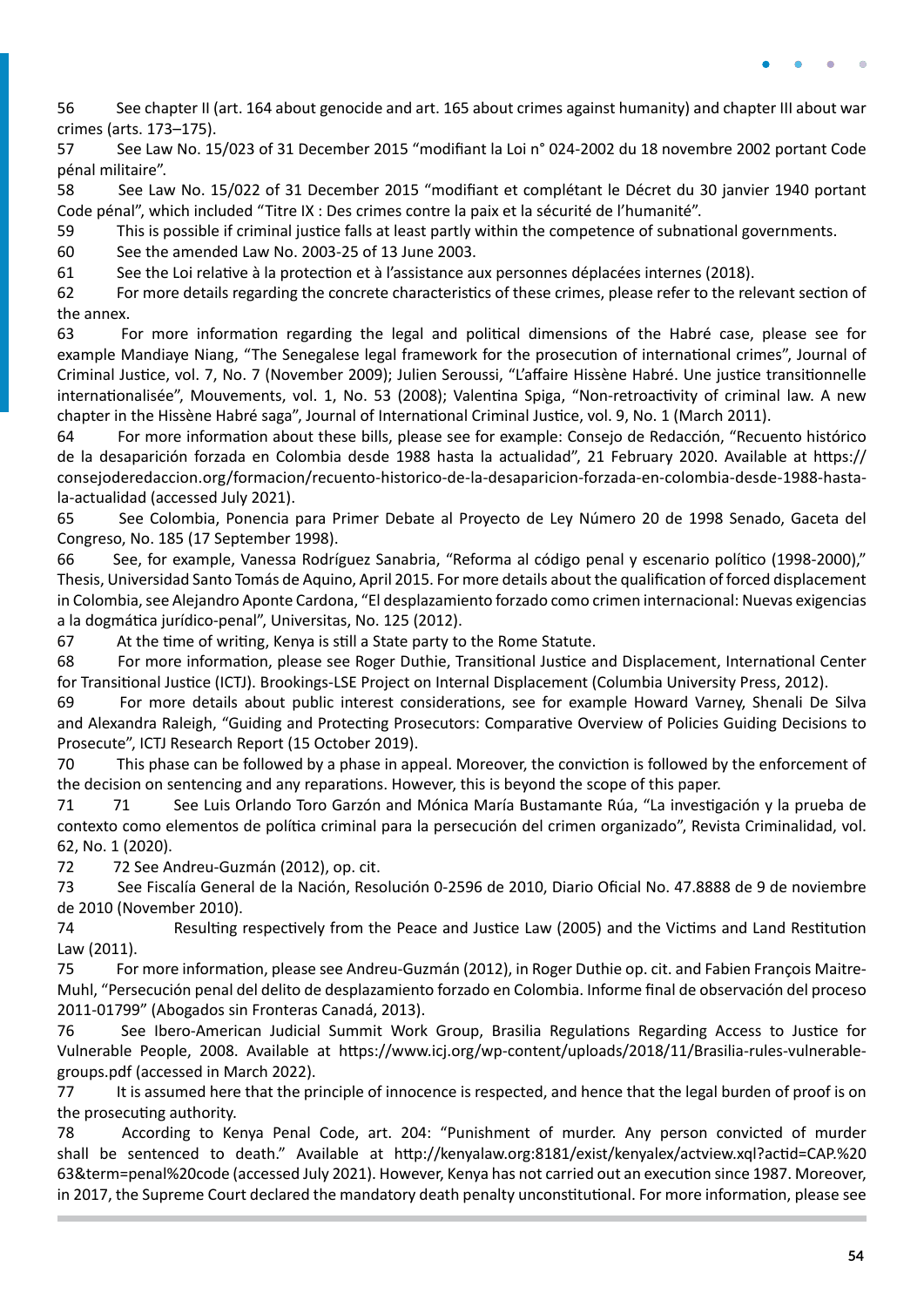[https://www.deathpenaltyproject.org/knowledge/the-death-penalty-in-kenya/.](https://www.deathpenaltyproject.org/knowledge/the-death-penalty-in-kenya/)

79 See IDP Act, art. 6 (1) The Government shall protect every human being against arbitrary displacement. (2) Arbitrary displacement in the manner specified under principle 6(2) of the Guiding Principles is prohibited and shall constitute an offence punishable under this Act as specified in section 23.

80 See Valentina Spiga, "Non-retroactivity of criminal law. A new chapter in the Hissène Habré saga", Journal of International Criminal Justice, vol. 9, No. 1 (March 2011).

81 See for example, States parties to the "Convention on the non-applicability of statutory limitations to war crimes and crimes against humanity" adopted by the General Assembly Resolution of 26 November 1968. Available at [https://treaties.un.org/Pages/ViewDetails.aspx?src=TREATY&mtdsg\\_no=IV-6&chapter=4&clang=\\_en](https://treaties.un.org/Pages/ViewDetails.aspx?src=TREATY&mtdsg_no=IV-6&chapter=4&clang=_en) (accessed July 2021).

82 For example, for further details on Senegal, see Mandiaye Niang (2009), op. cit. and Valentina Spiga (2011), op. cit. For further details on Colombia, see Alejandro Aponte Cardona (2012), op. cit.

83 See for example Andreu-Gúzman (2013), op. cit.

84 For more details, please see Fabien François Maitre-Muhl (2013), op. cit.

85 See Law N°600 of 2000 for before 2005, or Law N°906 of 2004 for after.

86 For more details, please refer to Federico Andreu Gúzman (2012), op. cit.: 10.

87 Ibid.: 12.

88 Please see Andreu-Guzmán (2012), op. cit. and Andreu-Guzmán (2013), op. cit.

89 For further information on the relationship between the historical development of these international accountability mechanisms in relation to arbitrary displacement as an international crime, please see Guido Acquaviva (2011), op. cit., Mélanie Jacques (2012b), op. cit. or Colvin and Orchard (2021), op. cit.

90 Cases of arbitrary displacement could be also be qualified as "persecution" (art. 7 (1)(h)) and "other inhumane  $acts'' (art. 7 (1)(k)).$ 

91 See Harun Case (arrest warrant since 2007, but still at large), Hussein Case (arrest warrant since 2012, but still at large), Al Bashir Case (second arrest warrant in 2010, but still at large) and Abd-Al-Rahman Case (surrendered and confirmation of charges in May 2021).

92 See Yekatom and Ngaïssona Case (trial opened in 2021 before Trial Chamber V).

93 Kenyatta Case (charges were withdrawn in 2015) and Ruto and Sang Case (terminated in 2016).

94 For more information, please refer to: https://www.icc-cpi.int/drc/ntaganda.

95 See <https://internaldisplacement-panel.org/wp-content/uploads/2021/09/HLP-report-WEB.pdf>.

96 See for example Luke Moffett, "Accountability for forced displacement in Democratic Republic of Congo and Uganda before the International Criminal Court", African Journal of International Criminal Justice, No. 2 (2015). Available at [https://doi.org/10.5553/AJ/2352068X2015002002001.](https://doi.org/10.5553/AJ/2352068X2015002002001)

97 See [https://www.icc-cpi.int/about.](https://www.icc-cpi.int/about)

98 Based on the categorization established in Courtney Hillebrecht and Scott Straus, "Who pursues the perpetrators? State cooperation with the ICC", Human Rights Quarterly, vol. 39, No. 1 (February 2017).

99 For other actors' cooperation, see for example Tom Buitelaar, "Blue helmets and black robes: The cooperation between peacekeepers and international criminal tribunals", St Antony's International Review, vol. 14, No. 1 (May 2018).

100 See Courtney Hillebrecht and Scott Straus (2017), op. cit.

101 See ICC, "Policies and strategies", n.d. Available at<https://www.icc-cpi.int/about/otp/Pages/otp-policies.aspx> (accessed August 2021).

102 The Malabo Protocol provides for the inclusion of criminal jurisdiction within the African Court of Justice and Human Rights. However, an African International Crimes Court has not yet been established. For more information, please see for example Amnesty International, "Malabo Protocol: Legal and institutional implications of the merged and expanded African court – Snapshots", 2 May 2017. Available at [https://www.amnesty.org/en/documents/](https://www.amnesty.org/en/documents/afr01/6137/2017/en/) [afr01/6137/2017/en/](https://www.amnesty.org/en/documents/afr01/6137/2017/en/) (accessed October 2021).

103 For further information on the mechanisms to enforce international criminal law, see for example Naomi Roht-Arriaza, "Just a 'bubble'? Perspectives on the enforcement of international criminal law by national courts", Journal of International Criminal Justice, vol. 11, No. 3 (1 January 2013).

104 For more details about this question, please refer to Mélanie Jacques (2012b), op. cit.

105 See [https://ihl-databases.icrc.org/customary-ihl/eng/docs/v1\\_rul\\_rule157](https://ihl-databases.icrc.org/customary-ihl/eng/docs/v1_rul_rule157). Other sources of universal jurisdiction include: Convention Against Torture and Other Cruel, Inhuman or Degrading Treatment or Punishment, art 5(3), 10 December 1984, 1465 U.N.T.S. 85; Convention on the Prevention and Punishment of the Crime of Genocide,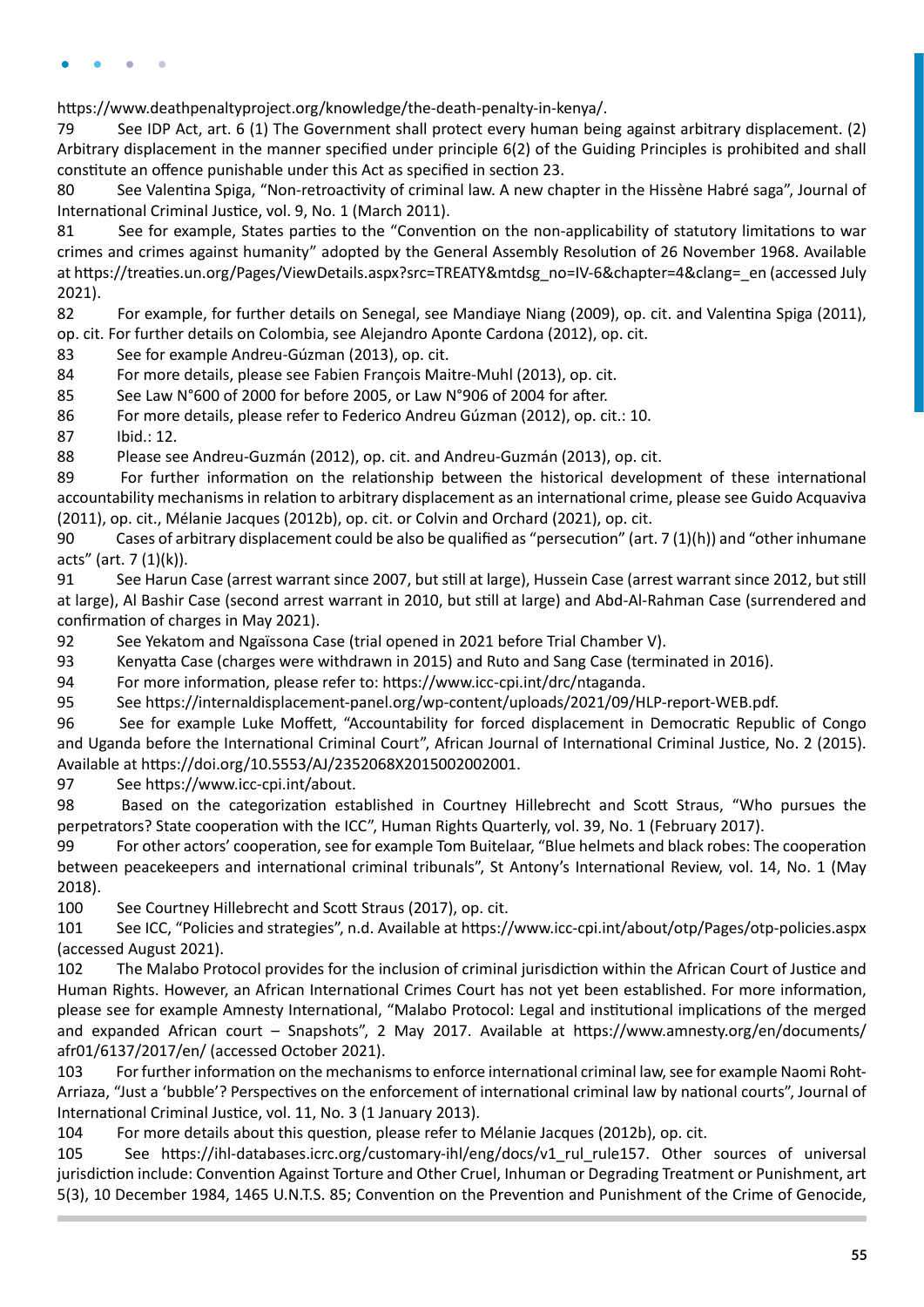art. 6, 9 December 1948, 78 U.N.T.S. 277; Rome Statute of the International Criminal Court, 17 July 1998, 2187 U.N.T.S. 3. Moreover, according to the Report of the International Law Commission in 2018, the complementarity principle in articles 17–20 of the Rome Statute of the International Criminal Court envisions the option for States to exercise jurisdiction at the domestic level over crimes within the jurisdiction of the ICC.

106 Rome Statute of the International Criminal Court, arts. 17–20 and 53.

107 For example, the Report of the detailed findings of the Independent International Fact-Finding Mission on Myanmar encouraged States "to actively pursue investigating and prosecuting crimes committed in Myanmar before their respective domestic courts, under the principle of universal jurisdiction for serious crimes under international law" (A/HRC/39/CRP.2: 454).

108 See Law No. 2007-02 of 2007 amending the Penal Code.

109 The court was established after the International Court of Justice emitted a decision which states that Senegal had failed to meet its obligations under the United Nations Convention against Torture and Other Cruel, Inhuman or Degrading Treatment or Punishment and ordered Senegal to prosecute Habré or extradite him. See for example <https://www.hrw.org/news/2016/05/03/qa-case-hissene-habre-extraordinary-african-chambers-senegal> (accessed October 2021).

110 For more information, please see <http://www.chambresafricaines.org/>(accessed July 2021).

111 In addition, some international human rights mechanisms such as the Universal Periodic Review (UPR), treaty bodies (for example the International Convention on the Elimination of All Forms of Racial Discrimination) or human rights committees (in regard to the International Covenant on Civil and Political Rights) could benefit from different tools (e.g. periodic reports, individual petitions, or inter-State communication) to support States' criminalization of arbitrary displacement.

112 Author's translation from Spanish to English. Similarly, the Bosnia and Herzegovina (BiH) Criminal Code includes that "an official or responsible person in the institutions of Bosnia and Herzegovina who unlawfully imprisons another person, keeps him imprisoned or otherwise restricts his freedom of movement, shall be punished by a fine or imprisonment for a term not exceeding three years". Available at<https://www.refworld.org/pdfid/4d2dbb212.pdf>, see art. 147(1)).

113 Available at [https://www.legislation.gov.uk/apni/1969/29?view=plain.](https://www.legislation.gov.uk/apni/1969/29?view=plain)

114 For more details, please refer for example to Alexandra Huneeus, "International criminal law by other means: The quasi-criminal jurisdiction of the human rights courts", American Journal of International Law, vol. 107, No. 1 (January 2013).

115 For more information, please refer to Corte Interamericana de Derechos Humanos y Cooperación Alemana (GIZ), "Cuadernillo de jurisprudencia de la Corte Interamericana de Derechos Humanos No. 3: Personas en situación de desplazamiento" (San José, Costa Rica, Corte IDH, 2020).

116 See Inter-American Court of Human Rights, "Technical data: Masacre de Mapiripán Vs. Colombia", n.d. Available at [https://www.corteidh.or.cr/ver\\_ficha\\_tecnica.cfm?nId\\_Ficha=252&lang=en](https://www.corteidh.or.cr/ver_ficha_tecnica.cfm?nId_Ficha=252&lang=en) (accessed February 2022).

117 See African Court on Human and People's Rights, African Commission on Human and People's Rights V. Republic of Kenya, Case No. 006/2012, Judgment, 26 May 2017.

118 It has affirmed State jurisdiction over contested territory and required the controlling State to ensure all substantive rights be respected (e.g. in Cyprus v. Turkey, No. 25781/94 [GC], 10/05/2001, para. 77; in Chiragov and Others v. Armenia, No. 13216/05 [GC], 16/06/2015, para. 186, 201). In individual cases, it has also ordered a number of governments, including the Russian and Turkish Governments, to pay compensation to IDPs for violations of their property rights (see Council of Europe Parliamentary Assembly, "Europe's forgotten people: protecting the human rights of long-term displaced persons," 8 June 2009, Doc. 11942, 11). The court has also ruled against unlawful forced evictions of resettled IDPs (e.g. Saghinadze and Others v. Georgia, No. 18768/05, 27/05/2010, paras. 104-8, 160).

119 In particular European Convention on Human Rights, arts. 2(1), 3, 5, on the right to life, the right to liberty and security and the right to be free from torture or inhuman or degrading treatment or punishment.

120 Council of Europe Parliamentary Assembly Resolution 2367, "The protection of victims of arbitrary displacement," 2021. Available at<https://pace.coe.int/en/files/29079/html>. See also Council of Europe, Committee of Ministers, Recommendation 2006(6) on internally displaced persons, 5 April 2006, article 5 that states that "member states shall […] take appropriate measures, on the one hand, to prevent acts that may violate internally displaced persons' right to life, to physical integrity and to liberty and security and, on the other, to effectively investigate alleged violations of these rights."

121 For more information, please refer to Phil Orchard, "International, regional, and domestic mechanisms to hold states to account for the causes of forced displacement", Reference Paper for the 70th Anniversary of the 1951